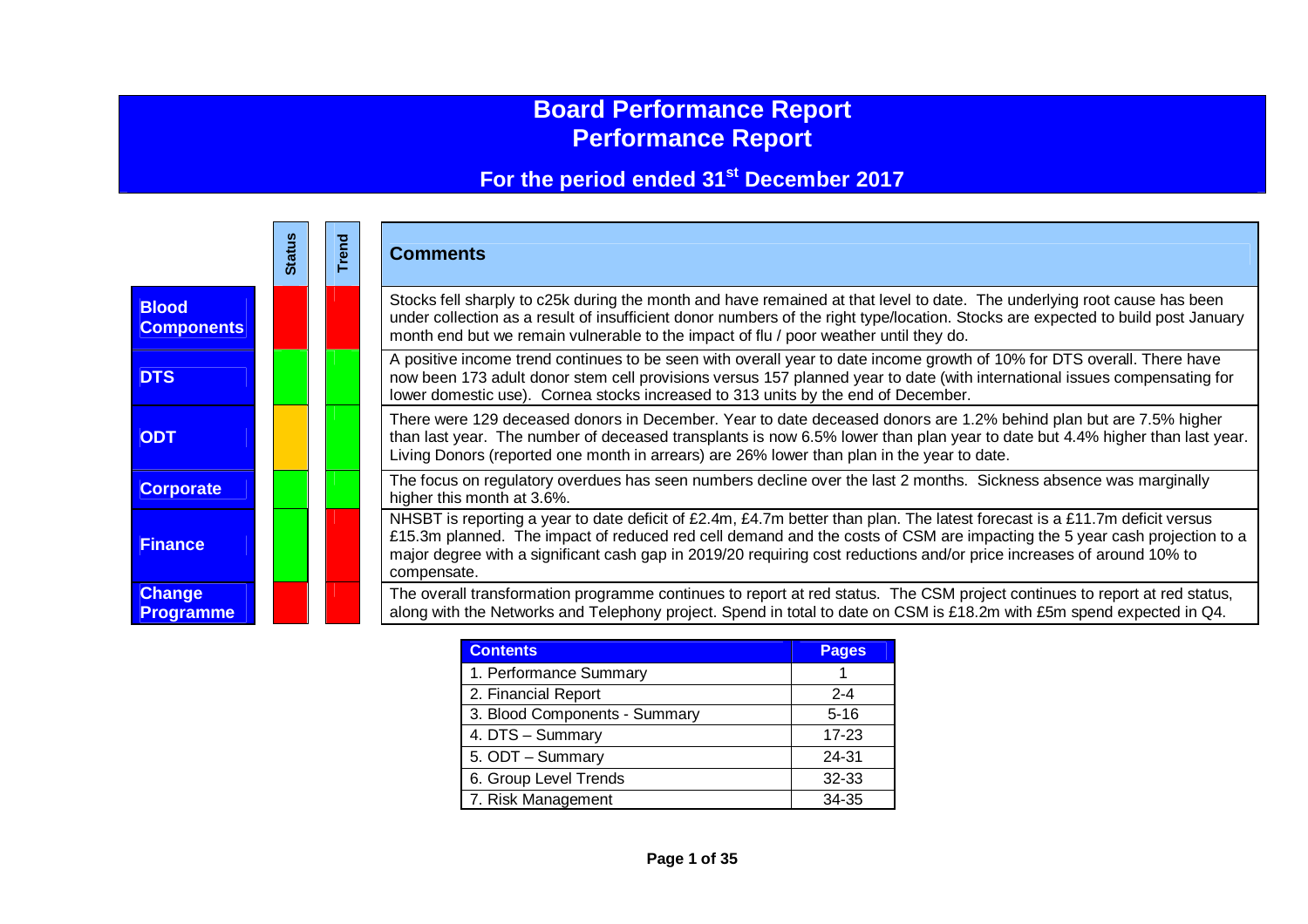### **NHSBT REVENUE STATEMENT - FOR THE PERIOD ENDED 31 DECEMBER 2017**

|                                                           |                |                |               | Year to date |             |            |                  |             | A deficit of £3.6m was reported in December,         |
|-----------------------------------------------------------|----------------|----------------|---------------|--------------|-------------|------------|------------------|-------------|------------------------------------------------------|
|                                                           |                | Actual         |               |              |             |            |                  |             | £1.8m worse than plan.                               |
|                                                           | Plan WTE       | <b>WTE</b> at  |               |              |             | 2016-17    | <b>Full Year</b> |             |                                                      |
| Income                                                    | (Ave YTD)      | period         | <b>Budget</b> | Actual       | Variance    | Actual     | <b>Budget</b>    | Forecast    | Year to date NHSBT is reporting a deficit of £2.4m   |
|                                                           |                | end            |               |              |             |            |                  |             | versus a planned deficit of £7.0m. This is driven by |
|                                                           |                |                | £k            | £k           | £k          | £k         | £k               | £k          | a favourable DTS contribution (£1.9m higher          |
|                                                           |                |                |               |              |             |            |                  |             | income in TAS, SCDT and RCI), an in-year VAT         |
| Revenue Cash Limit - Organ Donation & Transplantation     |                |                | 46,445        | 46,445       | $\mathbf 0$ | 61,697     | 61,927           | 61,927      | return (£1.8m), lower change programme costs in      |
| Revenue Cash Limit - Diagnostic and Therapeutic Services  |                |                | 3,130         | 3,130        | 0           | 4,173      | 4,173            | 4,173       | both Blood/Group (£3.4m) and ODT (£0.9m),            |
| Blood & Components Income                                 |                |                | 195,081       | 193,297      | (1,785)     | 262,506    | 257,730          | 256,502     | partially offset by an adverse costs of sales        |
| Diagnostic and Therapeutic Services Income                |                |                | 50,697        | 52,965       | 2,268       | 65,377     | 68,507           | 70,373      | position (£0.7m - red cell stocks lower than         |
| Research & Development                                    |                |                | 825           | 1,106        | 280         | 1,985      | 1,101            | 857         | planned).                                            |
| Organ Donation & Transplantation Other Income             |                |                | 9,046         | 8,982        | (65)        | 11,544     | 12,062           | 11,984      |                                                      |
| All Other Income                                          |                |                | 5,246         | 5,366        | 120         | 7,266      | 7,001            | 6,919       | The current forecast for the year is a £11.7m        |
| <b>Total Income</b>                                       |                |                | 310,472       | 311,290      | 819         | 414,548    | 412,500          | 412,735     | deficit (versus £13.8m budgeted). This is £3.2m      |
|                                                           |                |                |               |              |             |            |                  |             | lower than the forecast last month, mainly           |
| Expenditure                                               |                |                |               |              |             |            |                  |             | reflecting lower change programme spend (£2.3m)      |
| Cost of Sales - Blood Component Stock Movement            |                |                | (259)         | (962)        | (702)       | (143)      | $\Omega$         | $\pmb{0}$   | and increased Blood Component income (£1.0m).        |
| Cost of Sales - Tissues Stock Movement                    |                |                | $\mathbf 0$   | (126)        | (126)       | 42         | $\Omega$         | $\mathbf 0$ |                                                      |
| Organ Donation & Transplantation: Operational Expenditure | 404            | 389            | (44, 663)     | (43, 913)    | 749         | (60, 062)  | (59, 601)        | (59, 168)   | Balance sheet - current assets were £58.8m at the    |
| Organ Donation & Transplantation: Change Programme        | $\overline{4}$ | 16             | (3, 593)      | (3, 462)     | 132         | (5, 216)   | (6, 526)         | (5, 819)    | end of December 2017 with a cash balance of          |
| Blood Supply: Manufacturing, Testing & Issue              | 794            | 741            | (51, 115)     | (51, 313)    | (198)       | (69, 589)  | (67, 484)        | (67, 799)   | £49.9m (including capital charges payable of         |
| Blood Supply: Blood Donation                              | 1,410          | 1,427          | (54, 609)     | (53, 729)    | 880         | (76, 577)  | (72, 309)        | (71, 751)   | £4.4m). The projected year end cash balance is       |
| <b>Blood Supply: Logistics</b>                            | 350            | 334            | (15, 592)     | (15, 741)    | (148)       | (21, 175)  | (20, 649)        | (21, 052)   | now £30m.                                            |
| Diagnostic and Therapeutic Services                       | 849            | 791            | (45, 864)     | (46, 110)    | (246)       | (60, 293)  | (61, 113)        | (62, 035)   |                                                      |
| Quality                                                   | 83             | 87             | (3, 777)      | (3, 752)     | 24          | (4,783)    | (5,023)          | (5,042)     | Debtor days were at 26 in December, equal with       |
| Chief Executive and Board                                 | 3              | $\overline{4}$ | (466)         | (504)        | (39)        | (623)      | (621)            | (660)       | last month, but higher than target of 22 days.       |
| Communications                                            | 73             | 72             | (5, 210)      | (5, 137)     | 73          | (7, 397)   | (7, 363)         | (7, 363)    |                                                      |
| <b>Estates &amp; Facilities</b>                           | 77             | 76             | (28, 506)     | (28, 382)    | 123         | (40, 182)  | (39, 211)        | (39, 363)   |                                                      |
| Finance                                                   | 98             | 93             | (4, 193)      | (4, 252)     | (59)        | (5,760)    | (5, 573)         | (5, 675)    |                                                      |
| <b>Business Transformation Services</b>                   | 27             | 23             | (1, 247)      | (1,034)      | 213         | (1,588)    | (1,662)          | (1, 366)    |                                                      |
| Workforce                                                 | 135            | 121            | (5, 783)      | (5, 184)     | 599         | (7, 529)   | (7, 710)         | (7, 227)    |                                                      |
| Information Communication Technology                      | 169            | 166            | (17, 112)     | (17, 622)    | (511)       | (20, 661)  | (22, 814)        | (23, 314)   |                                                      |
| <b>Clinical Directorate</b>                               | 181            | 170            | (10, 766)     | (10, 459)    | 307         | (14, 014)  | (14, 168)        | (13, 761)   |                                                      |
| Research & Development                                    | 33             | 39             | (2,799)       | (3,083)      | (284)       | (5,627)    | (4, 443)         | (4, 443)    |                                                      |
| Change Programme (Blood & Corporate)                      | 6              | 29             | (20, 760)     | (17, 391)    | 3,369       | (17, 850)  | (27, 842)        | (26, 345)   |                                                      |
| Miscellaneous and Capital Charges                         |                |                | (1, 182)      | (1,486)      | (304)       | (439)      | (2, 150)         | (2, 215)    |                                                      |
| <b>Total Expenditure</b>                                  | 4.696          | 4,576          | (317, 495)    | (313, 643)   | 3,852       | (419, 467) | (426, 263)       | (424.398)   |                                                      |
|                                                           |                |                |               |              |             |            |                  |             |                                                      |
| Surplus/(Deficit)                                         |                |                | (7, 023)      | (2, 353)     | 4,671       | (4, 919)   | (13, 762)        | (11, 663)   |                                                      |
|                                                           |                |                |               |              |             |            |                  |             |                                                      |
| <b>Statutory Accounts Presentation</b>                    |                |                |               |              |             |            |                  |             |                                                      |
| NHSBT Surplus/(Deficit) as above                          |                |                | (7,023)       | (2, 353)     | 4,671       | (4, 919)   | (13, 762)        | (11, 663)   |                                                      |
| Add back Notional Cost of Capital                         |                |                | 5,238         | 5,238        | 0           | 7,323      | 7,121            | 7,12'       |                                                      |
| Remove Revenue Cash Limit                                 |                |                | (49, 575)     | (49, 575)    | 0           | (65, 870)  | (66, 100)        | (66, 100)   |                                                      |
| Deduct Capital Charges Cash Payment                       |                |                | (13, 158)     | (13, 158)    | $\mathbf 0$ | (17, 292)  | (17, 544)        | (17, 544)   |                                                      |
| Net Expenditure                                           |                |                | (64, 519)     | (59, 848)    | 4,671       | (80, 758)  | (90, 285)        | (88, 186)   |                                                      |
|                                                           |                |                |               |              |             |            |                  |             |                                                      |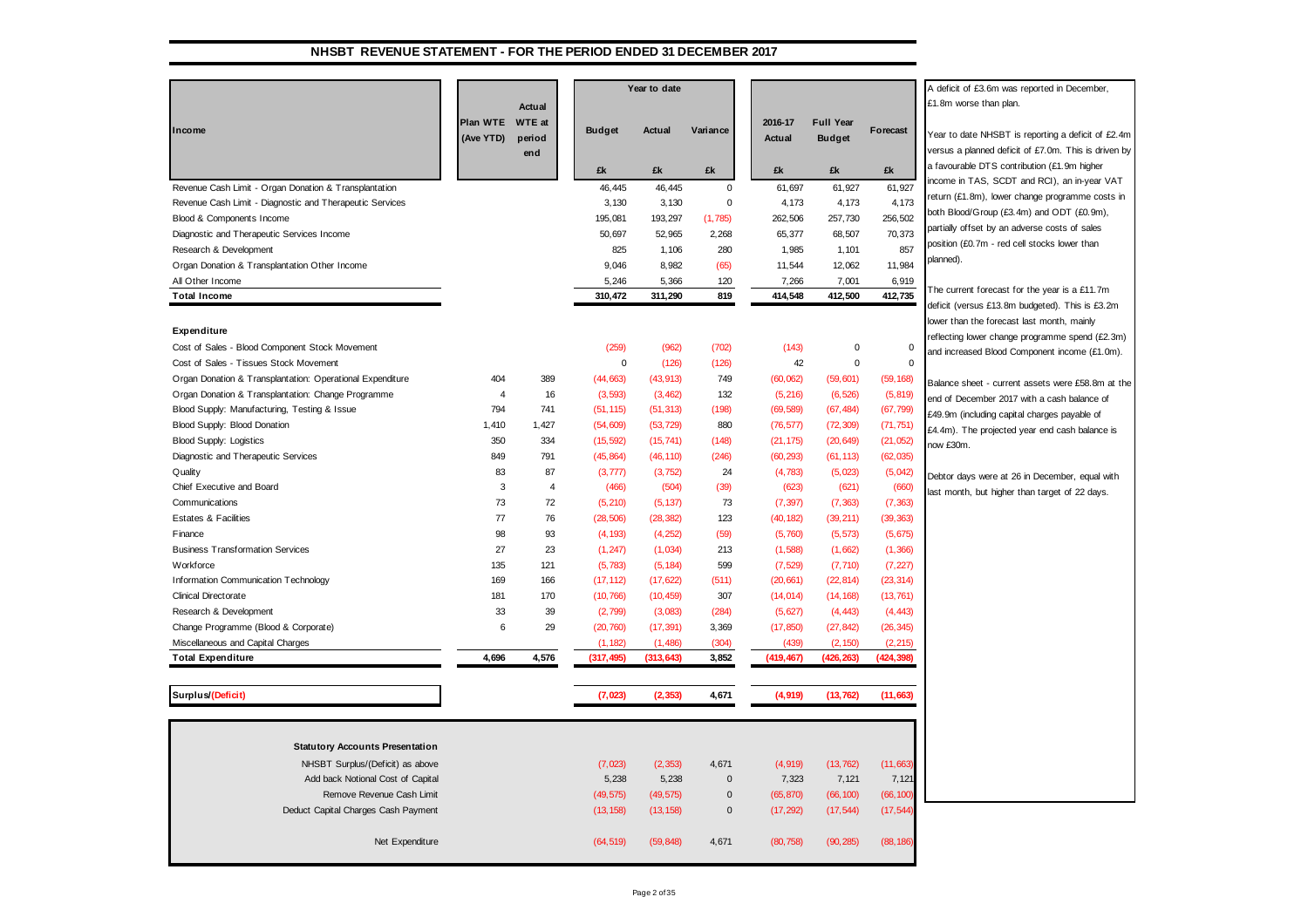|                                                                           | NHSBT CASH FLOW - FORECAST 2017/18   |                                      |                                 |                                      |                                      |                                      |                                      |                                      |                               |                       |                           |                                                          |                              |
|---------------------------------------------------------------------------|--------------------------------------|--------------------------------------|---------------------------------|--------------------------------------|--------------------------------------|--------------------------------------|--------------------------------------|--------------------------------------|-------------------------------|-----------------------|---------------------------|----------------------------------------------------------|------------------------------|
|                                                                           | <b>Actual</b><br><b>Apr-17</b><br>£k | <b>Actual</b><br><b>May-17</b><br>£k | <b>Actual</b><br>$Jun-17$<br>£k | <b>Actual</b><br><b>Jul-17</b><br>£k | <b>Actual</b><br><b>Aug-17</b><br>£k | <b>Actual</b><br><b>Sep-17</b><br>£k | <b>Actual</b><br><b>Oct-17</b><br>£k | <b>Actual</b><br><b>Nov-17</b><br>£k | Actual<br><b>Dec-17</b><br>£k | $Jan-18$<br>£k        | <b>Feb-18</b><br>£k       | <b>Forecast Forecast Forecast</b><br><b>Mar-18</b><br>£k | <b>Total</b><br>£k           |
| <b>Opening bank balance</b>                                               | 32,755                               | 30,381                               | 51,874                          | 37,988                               | 50,333                               | 54,137                               | 51,918                               | 48,521                               | 50,507                        | 49,920                | 47,209                    | 37,305                                                   | 32,755                       |
| Receipts<br>Debtors & Other Receipts                                      | 19,729                               | 34,209                               | 25,544                          | 35,518                               | 32,118                               | 28,783                               | 34,402                               | 29,645                               | 30,683                        | 27,730                | 28,784                    | 37,980                                                   | 365,125                      |
| Revenue Cash Limit<br>Capital Cash Limit                                  |                                      | 16,525                               | $\Omega$<br>$\Omega$            | 5,508<br>2,500                       | 5,508<br>$\Omega$                    | 5,509<br>0                           | 5,508<br>2,000                       | 5,508                                | 5,509                         | 5,508                 | 5,508<br>500              | 5,509<br>1,500                                           | 66,100<br>6,500              |
| <b>Total income</b>                                                       | 19,729                               | 50,734                               | 25,544                          | 43,526                               | 37,626                               | 34,292                               | 41,910                               | 35,153                               | 36,192                        | 33,238                | 34,792                    | 44,989                                                   | 437,725                      |
| Payments                                                                  |                                      |                                      |                                 |                                      |                                      |                                      |                                      |                                      |                               |                       |                           |                                                          |                              |
| <b>Staff Expenses</b><br>Other Revenue Payments<br><b>Capital Charges</b> | 9,778<br>12,241<br>$\Omega$          | 16,766<br>11,980<br>O                | 16,853<br>22,306<br>$\Omega$    | 16,745<br>14,270<br>$\Omega$         | 16,520<br>17,040<br>$\Omega$         | 17,999<br>18,425<br>$\Omega$         | 17,230<br>19,105<br>8,772            | 17,055<br>15,967<br>0                | 16,628<br>19,729              | 16,671<br>18,778<br>0 | 16,689<br>18,735<br>8,772 | 22,933<br>26,011<br>0                                    | 201,867<br>214,587<br>17,544 |
| <b>Capital Payments</b>                                                   | 84                                   | 495                                  | 271                             | 166                                  | 262                                  | 87                                   | 200                                  | 145                                  | 422                           | 500                   | 500                       | 3,368                                                    | 6,500                        |
| <b>Total costs</b>                                                        | 22,103                               | 29,241                               | 39,430                          | 31,181                               | 33,822                               | 36,511                               | 45,307                               | 33,167                               | 36,779                        | 35,949                | 44,696                    | 52,312                                                   | 440,498                      |
| <b>Closing bank balance</b>                                               | 30,381                               | 51,874                               | 37,988                          | 50,333                               | 54,137                               | 51,918                               | 48,521                               | 50,507                               | 49,920                        | 47,209                | 37,305                    | 29,982                                                   | 29,982                       |
| <b>Debtor Days (Target is 22 days)</b>                                    | 28                                   | 20                                   | 24                              | 20                                   | 19                                   | 27                                   | 23                                   | 26                                   | 26                            |                       |                           |                                                          |                              |
| <b>YTD BPPC By Value % (Target is 95%)</b>                                | 99.0%                                | 97.3%                                | 98.3%                           | 98.6%                                | 98.5%                                | 98.6%                                | 98.6%                                | 98.7%                                | 98.7%                         |                       |                           |                                                          |                              |
| <b>YTD BPPC By Number % (Target is 95%)</b>                               | 97.8%                                | 97.9%                                | 98.3%                           | 98.2%                                | 98.1%                                | 97.9%                                | 98.0%                                | 97.8%                                | 97.8%                         |                       |                           |                                                          |                              |

| Top 5 Overdue Debtors NBS/ODT £000's                       | <b>Total</b><br>Overdue<br>£000's | <b>1-30 Days</b><br>overdue<br>£000's | $31 - 60$<br><b>Days</b><br>overdue<br>£000's | 61-90<br><b>Days</b><br>overdue<br>£000's | >90 Days<br>£000's | overdue Comments                                             |
|------------------------------------------------------------|-----------------------------------|---------------------------------------|-----------------------------------------------|-------------------------------------------|--------------------|--------------------------------------------------------------|
| King's College Hospital NHS Foundation Trust               | .966                              | 662                                   | 587                                           | 203                                       |                    | 514 £466k received 08/01 - remainder invoices not authorised |
| <b>Cambridge University Hospitals NHS Foundation Trust</b> | 774                               | 425                                   | 321                                           | 8                                         |                    | 20 Invoices not authorised for payment                       |
| Imperial College Healthcare NHS Trust                      | 760                               | 349                                   | 103                                           | 74                                        |                    | 234 £200k received 08/01 - remainder invoices not authorised |
| Barking, Havering & Redbridge Hospitals NHS Trust          | 715                               | 160                                   | 152                                           | 173                                       |                    | 230 £617k received 02/01 - remainder invoices not authorised |
| <b>Buckinghamshire Healthcare NHS Trust</b>                | 696                               | 149                                   | 159                                           | 144                                       |                    | 244 Invoices not authorised for payment                      |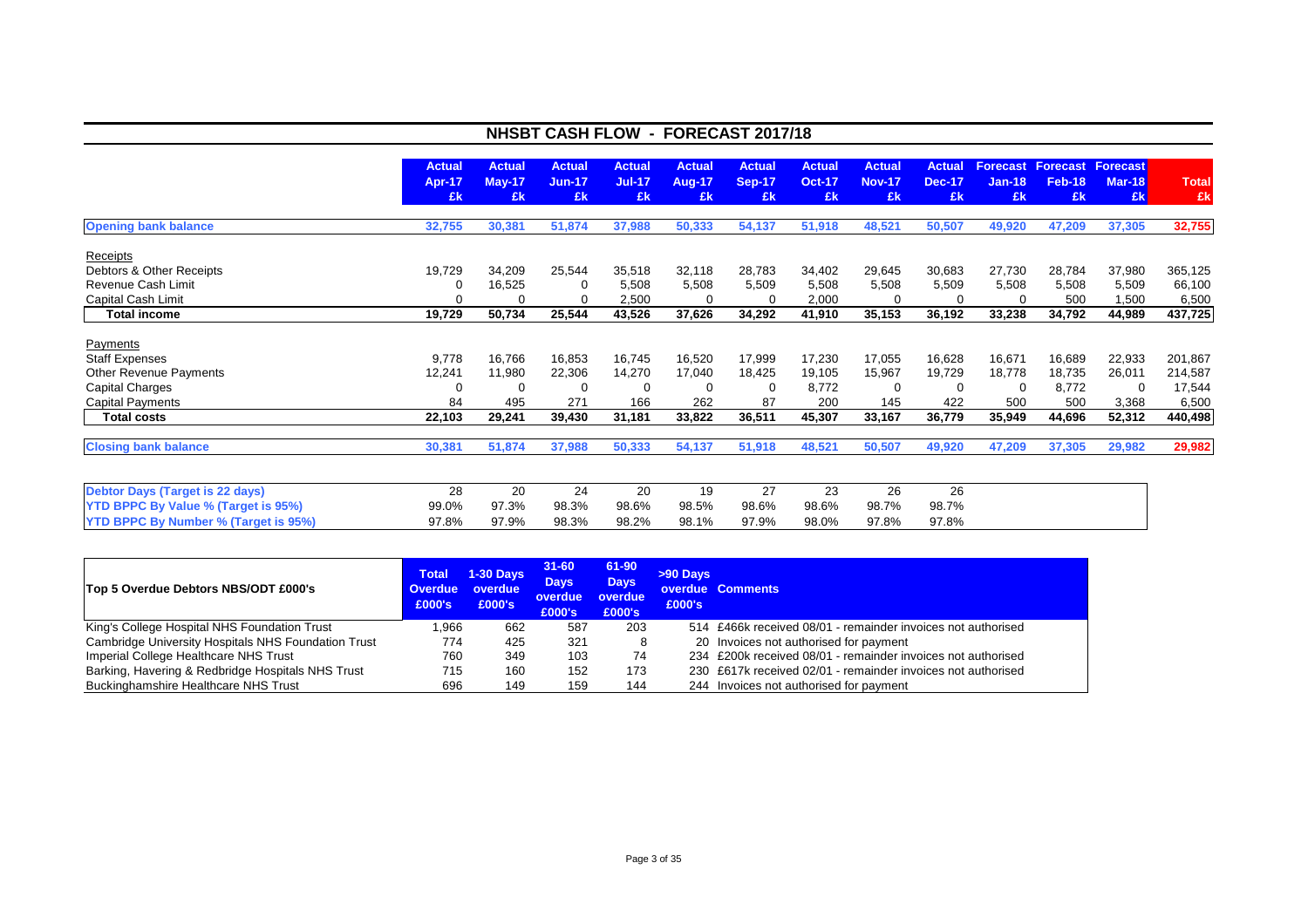# **NHSBT HIGH LEVEL ABC CONTRIBUTION ANALYSIS FOR THE PERIOD ENDED 31 DECEMBER 2017**

|                                                                                                                                                                   |                                                      |                                                    | <b>Diagnostics</b>                        |                                           |                                  |                                                    | <b>Stem Cells</b>                                  |                                  |                                                    |                                                    |                                                    |                                                    |                                                      |
|-------------------------------------------------------------------------------------------------------------------------------------------------------------------|------------------------------------------------------|----------------------------------------------------|-------------------------------------------|-------------------------------------------|----------------------------------|----------------------------------------------------|----------------------------------------------------|----------------------------------|----------------------------------------------------|----------------------------------------------------|----------------------------------------------------|----------------------------------------------------|------------------------------------------------------|
| Year to date Actual £m                                                                                                                                            | <b>Blood &amp;</b><br><b>Components</b><br>inc. R&D  | <b>RCI</b>                                         | H8I                                       | <b>Reagents</b>                           | <b>IBGRL</b>                     | <b>Tissues</b>                                     | <b>CMT</b>                                         | <b>CBC</b>                       | <b>BBMR</b>                                        | <b>CBB</b>                                         | <b>TAS</b>                                         | <b>ODT</b>                                         | <b>TOTAL</b>                                         |
| ncome<br>Prices                                                                                                                                                   | 196.1                                                | 10.2                                               | 10.0                                      | 1.2                                       | 0.9                              | 9.6                                                | 7.0                                                |                                  | 2.8                                                | 0.9                                                | 6.8                                                |                                                    | 245.6                                                |
| Central Funding from DHAs<br>Grant in Aid<br>Other                                                                                                                | 3.8                                                  | 0.3                                                | 0.3                                       |                                           |                                  |                                                    | 0.6                                                | 0.0<br>1.0                       | 1.3<br>0.1                                         | 1.7<br>0.9                                         | $\overline{\phantom{a}}$<br>0.4                    | 8.9<br>46.4<br>0.1                                 | 8.9<br>49.4<br>7.4                                   |
| <b>Total Income</b>                                                                                                                                               | 199.9                                                | 10.5                                               | 10.3                                      | 1.2                                       | 0.9                              | 9.6                                                | 7.6                                                | 1.0                              | 4.2                                                | 3.4                                                | 7.2                                                | 55.4                                               | 311.3                                                |
| Expenditure<br><b>/ariable Costs</b><br>Consumables                                                                                                               | (30.8)                                               | (0.8)                                              | (2.7)                                     | (0.4)                                     | (0.2)                            | (1.4)                                              | (1.4)                                              | (0.3)                            | (0.5)                                              | (0.4)                                              | (2.6)                                              | (2.6)                                              | (43.8)                                               |
| Other<br><b>Total Variable Costs</b>                                                                                                                              | (30.8)                                               | (0.8)                                              | (2.7)                                     | (0.4)                                     | (0.2)                            | (1.4)                                              | (1.4)                                              | (0.3)                            | (0.5)                                              | (0.4)                                              | (2.6)                                              | (2.6)                                              | (43.8)                                               |
| <b>Variable Contribution</b>                                                                                                                                      | 169.1                                                | 9.7                                                | 7.6                                       | 0.9                                       | 0.7                              | 8.2                                                | 6.2                                                | 0.7                              | 3.7                                                | 3.1                                                | 4.6                                                | 52.9                                               | 267.5                                                |
| Direct Costs<br>Pay<br>Non Pay<br><b>Total Direct Costs</b>                                                                                                       | (65.0)<br>(15.5)<br>(80.5)                           | (5.5)<br>(0.5)<br>(6.0)                            | (4.8)<br>(0.7)<br>(5.5)                   | (0.6)<br>(0.1)<br>(0.6)                   | (0.9)<br>(0.1)<br>(1.0)          | (4.9)<br>(2.2)<br>(7.1)                            | (3.0)<br>(0.6)<br>(3.6)                            | (0.6)<br>(0.2)<br>(0.8)          | (1.0)<br>(0.7)<br>(1.7)                            | (1.6)<br>(0.4)<br>(2.0)                            | (1.9)<br>(0.6)<br>(2.5)                            | (18.8)<br>(22.9)<br>(41.8)                         | (108.6)<br>(44.5)<br>(153.1)                         |
| <b>Direct Contribution</b>                                                                                                                                        | 88.6                                                 | 3.8                                                | 2.1                                       | 0.2                                       | (0.3)                            | 1.1                                                | 2.6                                                | (0.1)                            | 2.0                                                | 1.1                                                | $2.2$                                              | 11.1                                               | 114.4                                                |
| Direct Support<br>Operational Directorate costs<br>Logistics<br>Clinical<br>Attributable Estates costs<br>Attributable IT costs<br>Depreciation / Cost of Capital | (4.1)<br>(15.4)<br>(6.6)<br>(15.9)<br>(3.2)<br>(1.5) | (0.1)<br>(0.1)<br>(0.3)<br>(0.9)<br>(0.1)<br>(0.2) | (0.1)<br>(0.0)<br>(0.7)<br>(0.1)<br>(0.3) | (0.0)<br>(0.0)<br>(0.1)<br>(0.0)<br>(0.0) | (0.0)<br>(0.3)<br>(0.0)<br>(0.1) | (0.1)<br>(0.0)<br>(0.1)<br>(1.0)<br>(0.0)<br>(0.2) | (0.1)<br>(0.0)<br>(0.1)<br>(1.0)<br>(0.0)<br>(0.4) | (0.0)<br>(0.0)<br>(0.1)          | (0.0)<br>(0.0)<br>(0.1)<br>(0.1)<br>(0.0)<br>(0.1) | (0.0)<br>(0.1)<br>(0.1)<br>(0.1)<br>(0.0)<br>(0.1) | (0.1)<br>(0.1)<br>(0.2)<br>(0.1)<br>(0.0)<br>(0.2) | (0.9)<br>(0.0)<br>(0.7)<br>(0.9)<br>(1.8)<br>(0.4) | (5.7)<br>(15.7)<br>(8.3)<br>(21.2)<br>(5.4)<br>(3.6) |
| <b>Total Direct Support</b><br>Notional Internal Income Uplift<br>Cost of Sales                                                                                   | (46.7)<br>(1.6)<br>(1.0)                             | (1.8)<br>(0.1)                                     | (1.2)<br>1.5                              | (0.2)<br>0.2                              | (0.5)<br>0.3                     | (1.5)<br>0.0<br>(0.1)                              | (1.6)<br>0.0                                       | (0.1)<br>(0.0)                   | (0.5)<br>(0.4)                                     | (0.5)<br>0.0                                       | (0.6)<br>0.0                                       | (4.8)<br>(0.0)                                     | (59.9)<br>(0.0)<br>(1.1)                             |
| <b>Contribution to Unallocated Costs</b>                                                                                                                          | 39.4                                                 | 1.9                                                | 2.4                                       | 0.2                                       | (0.5)                            | (0.5)                                              | 1.1                                                | (0.3)                            | $1.1$                                              | 0.6                                                | 1.6                                                | 6.3                                                | 53.4                                                 |
| <b>Total Allocated Costs</b>                                                                                                                                      | (160.5)                                              | (8.6)                                              | (7.9)                                     | (1.0)                                     | (1.4)                            | (10.1)                                             | (6.5)                                              | (1.3)                            | (3.1)                                              | (2.9)                                              | (5.6)                                              | (49.2)                                             | (257.9)                                              |
| <b>Jnallocated Costs Apportioned</b><br>Directorate costs<br>Estates costs<br>Depreciation / Cost of Capital<br><b>Total Unallocated Costs</b>                    | (15.6)<br>(4.6)<br>(2.1)<br>(22.3)                   | (0.8)<br>(0.2)<br>(0.1)<br>(1.1)                   | (0.7)<br>(0.2)<br>(0.1)<br>(1.0)          | (0.1)<br>(0.0)<br>(0.0)<br>(0.1)          | (0.1)<br>(0.0)<br>(0.0)<br>(0.2) | (0.9)<br>(0.3)<br>(0.1)<br>(1.3)                   | (0.6)<br>(0.2)<br>(0.1)<br>(0.8)                   | (0.1)<br>(0.0)<br>(0.0)<br>(0.2) | (0.3)<br>(0.1)<br>(0.0)<br>(0.4)                   | (0.3)<br>(0.1)<br>(0.0)<br>(0.4)                   | (0.5)<br>(0.1)<br>(0.1)<br>(0.7)                   | (4.6)<br>(1.4)<br>(0.6)<br>(6.6)                   | (24.5)<br>(7.2)<br>(3.2)<br>(34.9)                   |
| <b>Operating Net Surplus / (Deficit)</b>                                                                                                                          | 17.1                                                 | 0.9                                                | 1.4                                       | 0.1                                       | (0.7)                            | (1.7)                                              | 0.3                                                | (0.4)                            | 0.8                                                | 0.2                                                | 0.9                                                | (0.3)                                              | 18.5                                                 |
| <b>Transformation Costs</b>                                                                                                                                       | (17.4)                                               |                                                    |                                           |                                           |                                  |                                                    |                                                    |                                  |                                                    |                                                    |                                                    | (3.5)                                              | (20.9)                                               |
| <b>Total Allocated Costs Inc Transformation</b>                                                                                                                   | (177.9)                                              | (8.6)                                              | (7.9)                                     | (1.0)                                     | (1.4)                            | (10.1)                                             | (6.5)                                              | (1.3)                            | (3.1)                                              | (2.9)                                              | (5.6)                                              | (52.6)                                             | (278.7)                                              |
| Net Surplus / (Deficit) Inc Transformation                                                                                                                        | (0.3)                                                | 0.9                                                | 1.4                                       | 0.1                                       | (0.7)                            | (1.7)                                              | 0.3                                                | (0.4)                            | 0.8                                                | 0.2                                                | 0.9                                                | (3.8)                                              | (2.3)                                                |
| <b>RAG STATUS (Actuals V Plan)</b>                                                                                                                                | G                                                    | G                                                  | G                                         | G.                                        | G.                               | $\mathbb{R}$                                       | G                                                  | G.                               | G.                                                 | G.                                                 | G.                                                 | G                                                  | G.                                                   |
| <b>R&amp;D PROGRAMME COSTS</b>                                                                                                                                    | (3.0)                                                | (0.7)                                              | (0.1)                                     | $\blacksquare$                            | $\overline{\phantom{a}}$         | (0.3)                                              | (0.4)                                              | $\blacksquare$                   | $\blacksquare$                                     | $\sim$                                             | $\sim$                                             | (0.0)                                              | (4.6)                                                |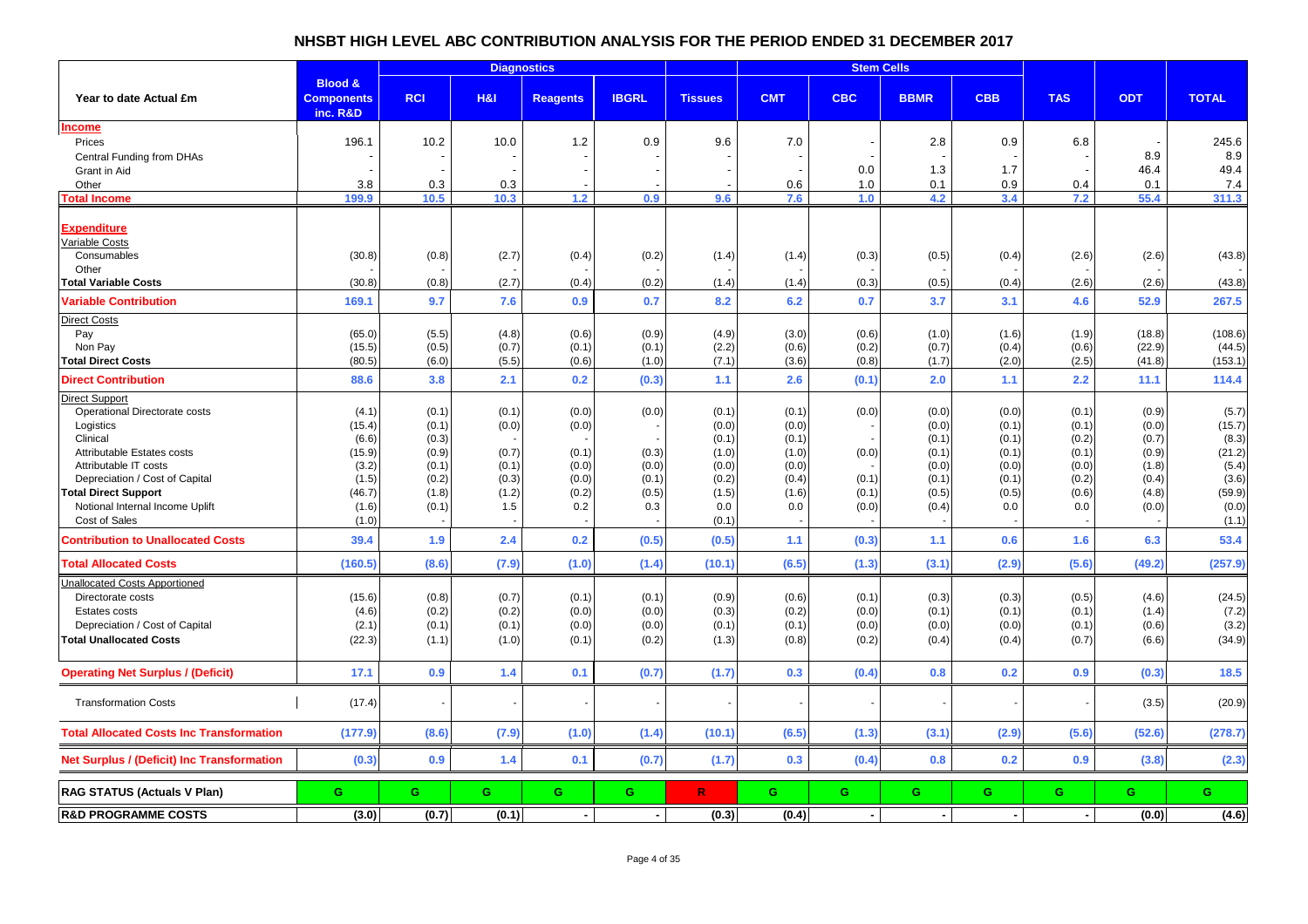| <b>DIVISION</b> | <b>PILLAR</b>                                | <b>BLOOD 2020 - STRATEGIC TARGETS</b>                       | <b>YTD</b><br><b>RAG</b> | <b>RAG</b><br><b>CHANGE</b> | <b>PERFORMANCE</b>                               |
|-----------------|----------------------------------------------|-------------------------------------------------------------|--------------------------|-----------------------------|--------------------------------------------------|
|                 |                                              | 72% of blood donors scoring =/> 9/10 for satisfaction.      | G                        | $\blacksquare$              | 78.7% vs plan of 75% - Chart 21.                 |
|                 |                                              | No. of complaints per million donation                      | G                        | $\blacksquare$              | 0.38% vs plan of 0.44% - Chart 22                |
|                 |                                              | % of whole blood donations in donor centres                 | G                        |                             | Month at 20.0%.                                  |
|                 |                                              | % of 9 bed sessions                                         | G                        |                             | 71.0% vs plan of 80%.                            |
|                 | <b>Blood</b><br><b>Donation</b>              | Blood Donation Productivity: units/FTE/year                 | G                        |                             | 1,395 vs plan of 1,410 - charts 29/30.           |
|                 | and the<br><b>Donor</b><br><b>Experience</b> | Number of Donors Donating over the last 12 months (000's)   | R.                       | Worse                       | 825.0k vs plan of 842.9 - Chart 23.              |
|                 |                                              | Frequency of Donation (overall)                             | G                        | н.                          | 1.86 (vs 1.85 planned) - (Chart 23).             |
| <b>BLOOD</b>    |                                              | Number of O- neg Donors donating last 12 months (000's)     | R.                       |                             | 103.4k vs 107.1k planned - Chart 24.             |
|                 |                                              | Frequency of Donation (O neg donors)                        | $\mathbf{A}$             |                             | 1.96 versus 1.91 planned - Chart 24.             |
|                 |                                              | Recruitment of new Ro donors - 7k                           | $\mathsf{R}$             |                             | 2.8k versus 5.8k target                          |
|                 |                                              | Red Cell Blood Stocks - Alert Levels                        | $\mathsf{R}$             | Worse                       | Above 3 day alert on 2 occasions- chart 14/15.   |
|                 |                                              | Platelet Demand vs. Stock levels                            | $\mathsf{R}$             | $\blacksquare$              | Stocks were below target - 2 occasions in month. |
|                 | Supply-                                      | Number of 'critical' and "major" regulatory non-compliances | G                        | $\blacksquare$              | None reported in the month.                      |
|                 | <b>Chain</b><br><b>Operations</b>            | 97% of Products Issued on Time                              | $\mathbf{A}$             |                             | On target at 96.9% - chart 3.                    |
|                 |                                              | Manufacturing Productivity (units/FTE/year)                 | A                        | $\blacksquare$              | 10.1k vs 10.3k planned - Chart 27.               |
|                 |                                              | Testing Productivity (units/FTE/year)                       | A                        |                             | 28.9k vs plan of 29.7k - Chart 28.               |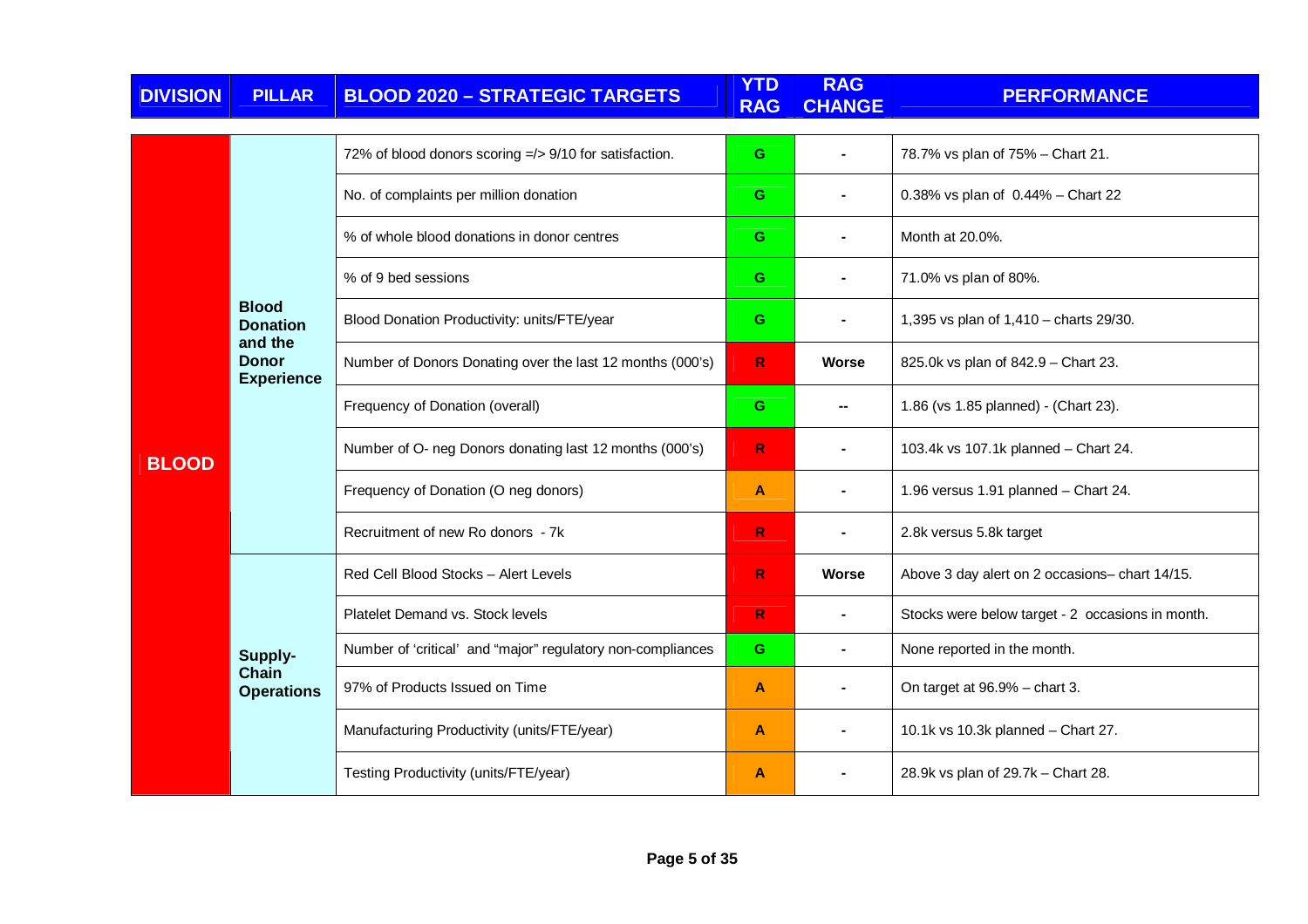| <b>DIVISION</b> | <b>PILLAR</b>                               | <b>BLOOD 2020 - STRATEGIC TARGETS</b>                       | <b>YTD</b><br><b>RAG</b> | <b>RAG</b><br><b>CHANGE</b> | <b>PERFORMANCE</b>                                              |
|-----------------|---------------------------------------------|-------------------------------------------------------------|--------------------------|-----------------------------|-----------------------------------------------------------------|
|                 |                                             |                                                             |                          |                             |                                                                 |
| <b>BLOOD</b>    | <b>Supply</b><br>Chain<br><b>Operations</b> | 70 % hospitals scoring =/> 9/10 for satisfaction (chart 4). |                          | $\sim$                      | December at 66% (better than target). Next survey<br>March 2018 |

- • **Issues** in December were 1.9% higher than forecast (with a large demand seen in w/c 18 December). In addition, **Collections** were 2% lower than plan (especially during w/c 11 December as a result of snow/ice) and hence stocks fell sharply to c25k around mid month (c 4.5 days) and have stayed at this level to date. Stocks being at this level (and with low levels of O negative and B negative), for his period of time, is unprecedented and we remain vulnerable to poor weather (and short term demand fluctuation) until they can be built back to above 6 days.
- Although stocks were specifically impacted in the month by short term issues we entered December with lower stocks than planned (and with the vulnerable groups already low) and hence did not have the headroom to cope with the fluctuation seen. In turn, this reflects under collection over the past few months as a result of falling numbers of active donors of the right group / locations and an inability to effectively utilise our deployed capacity. The total number of active whole blood donors, and the number of active O neg (and B neg) donors are both below plan, with the latter at red status and continuing to fall (charts 23 and 24).
- During December, efforts were focused on improving stock availability via pushing work in progress and, during January, collections have been well above plan (especially the first week of January). Demand, however, continues to be comparatively high and we anticipate that stocks will remain at ca 25k through January before stocks start to build.
- Due to the donor shortfall, collection capacity is having to being retained, rather than being reduced in line with falling demand over the longer term. As a result productivity is starting to fall (chart 27), as well as capacity utilisation, and will run significantly short of Blood 2020 targets. Marketing costs will also require a significant increase to re-build the donor base (an additional £2m is being assumed for 2018/19).
- The proportion of O neg issues to total issues was higher this month at 13.6% and, in the year to date, is at 13.4% (versus 13.1% for full year 2016/17). **Demand** however, appears to be falling and may reflect NBTC guidance to use O positive in massive trauma cases where possible.
- OTIF in December was **96.6%** (versus 97% target) with the year to date marginally below target at 96.9%. The two main drivers of the OTIF fails continue to be insufficient supply of R<sub>o</sub> red cells to met hospital requests (36% of total) and 'Timing Only' fails (39% of the total). By centre, Tooting, Colindale and Basildon continue to record the highest numbers of R<sub>o</sub> fails. Timing only performance decreased in December mainly due to Manchester and ongoing ordering protocol issues with the Central Manchester Foundation Trust.
- In order to meet the increasing  $R_0$  demand £1m has been set aside from transformation funds to pay for the recruitment of black donors and we would expect to fully spend this by year end. At the end of December the number of active black blood donors continues to be much lower than planned (11,160 vs 18,846), compounded by a lower than anticipated conversion rate for new recruits. As a result the increase in new black donors donating is much lower than planned (3,612 in the year to date vs 10,478 planned).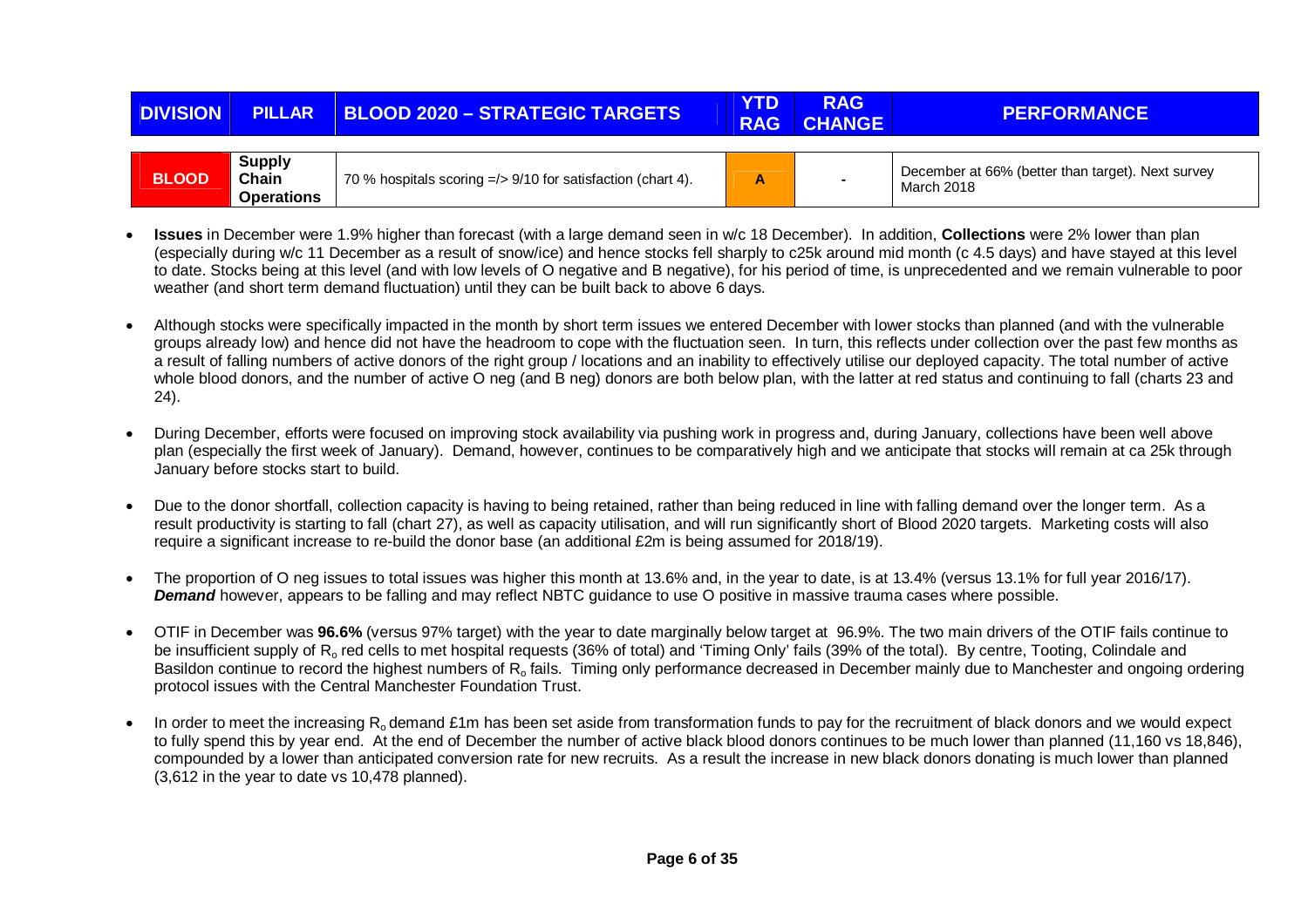- The red cell loss rate was higher in December at 4.91% with the year to date (4.57%) higher than both plan (3.60%) and previous year (3.86%). Red cell process losses are now well in excess of historic levels and continue to develop adversely.
- The red cell expiry rate was lower in December at 1.20% with the year to date (1.51%) also higher than the previous year (1.29%) and target (1.25%). At a group level 983 of the 1,398 red cell expiries in the month were A negative and continues to reflect over collection of A negative whole blood to manufactureplatelets (in lieu of a lack of A negative CD platelet donors).
- Platelet stocks in December came under significant pressure during the month with 15 out of 19 working days between 1-2 days stock and below the 1 day alert on the 6<sup>th</sup> December and two alert level notifications to hospitals during the month. At a group level group A- and AB- was below the alert level on 3 days. Early January has seen a continuation of the trend with overall stocks lower than the alert level on the 4<sup>th</sup> January 2018 and with the majority of working days between 1-2 days stock. Additionally groups A+ and AB- have been below the alert level on two consecutive days.
- Platelet donors (in total and for A negative) continue to be around 10% lower than plan albeit the numbers appear to have stabilised with the attrition over the last few months halted. Until donor numbers are increased the expiry of A negative red cells (above) will continue to be high.
- The number of faints in the month was better at 158 and better than target (160). The number of rebleeds was higher than last month at 30 although level with target (30).
- Donor satisfaction improved this month to 79% and continues to be better than plan (75%). Donor complaints (excluding those complaints related to consolidation / team closures and also those related to cancellation of sessions) were better this month at 3.8k (November 3.9k), and also better than plan of 4.4k. The primary drivers for complaints are "cancellation of session", "slot availability", "not seen at appointment time" and also "staff attitude". Work is ongoing to review our SMS communications with donors and with a stakeholder workshop planned.
- Sickness absence in logistics was marginally worse this month at 4.7%
- There was 1 SABRE reportable events this month this related to an irradiated unit labeling error.
- There were no major/critical non-compliances reported this month.
- The demand forecast for red cells in 2017/18 has improved slightly this month to 1.439m (1.434m last month) although it continues to be lower than the level agreed with NCG of 1.461m units. The demand forecast for 2018/19 of 1.398m units, agreed with the NCG in early November, has been revised downward to 1.390m. Platelet demand has remained unchanged at 0.260m for 17/18 through to 19/20.

| Year                         | 2016-17<br>actual | 2017-18<br>forecast | 2018-19<br>forecast | 2019-20<br>forecast | 2020-21<br>forecast | 2021-22<br>forecast |
|------------------------------|-------------------|---------------------|---------------------|---------------------|---------------------|---------------------|
| Red cell issues<br>(million) | 1.522             | 1.439               | 1.390               | 1.333               | 1.282               | 1.231               |
| % change vs 2016/17          |                   | $-5.5\%$            | $-8.7%$             | $-12.4%$            | $-15.8%$            | $-19.1%$            |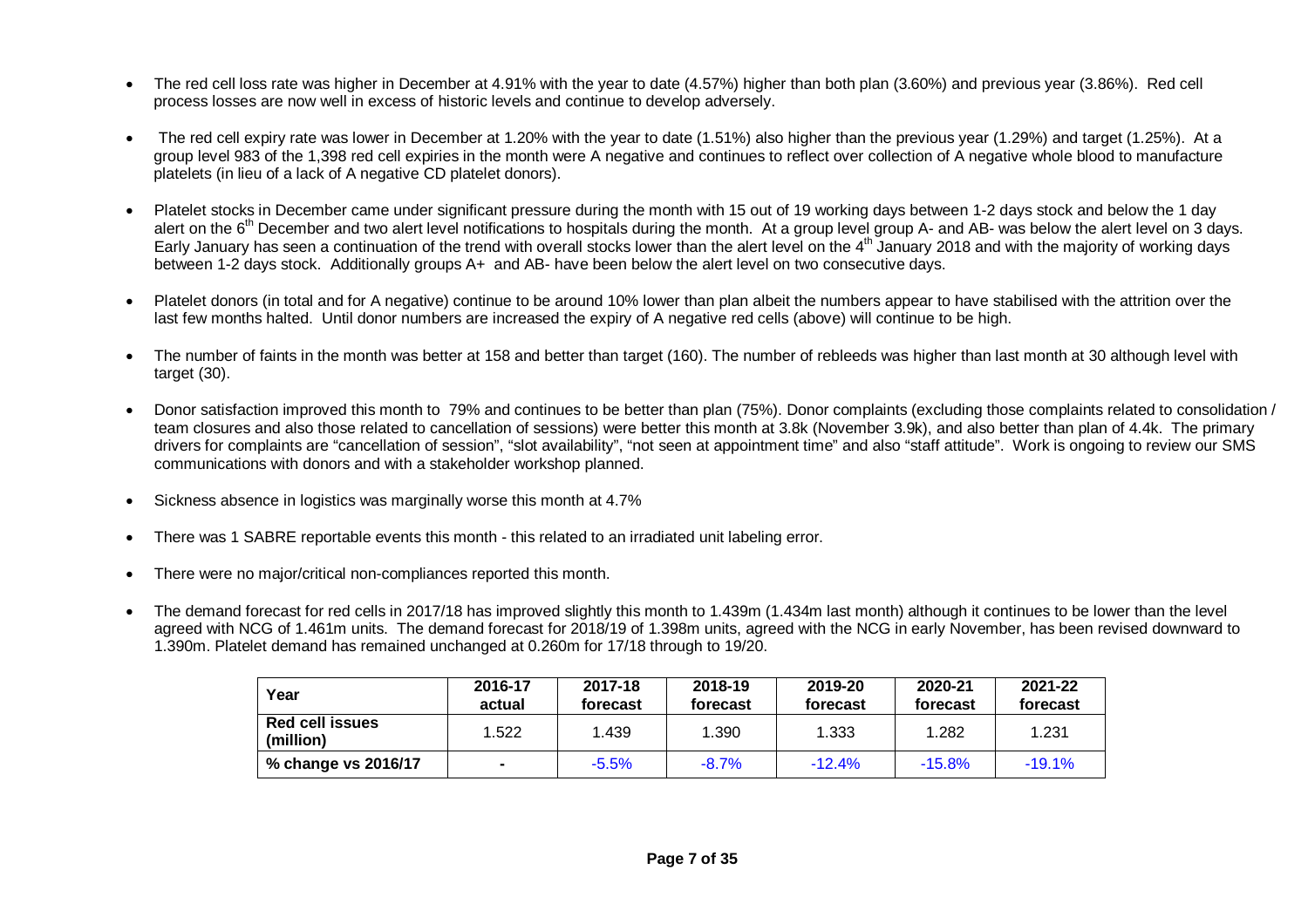• The 5 year financial projection is materially impacted by the costs of CSM and the impact of lower demand. In addition, the removal of the 1% pay inflation cap in 2018/19 and now also higher marketing costs (to correct both the current donor shortfall but also the risk from the impact of the Interval/Compare studies)are further impacting the projection, despite a successful round of costs savings over the last few months. On current projections there will be a significant cash shortfall from 2019/20 onwards and, although the 2018/19 price rise has reduced the impact, further significant price increases and/or cost reductions will be required to establish a robust financial position.

# **Blood Supply - Status of Strategic Projects per TPB reporting:**

| <b>Project title</b>                                           | <b>Status</b>   | <b>This</b><br><b>RAG</b> | Last<br><b>RAG</b> | <b>Approved</b><br><b>Cost</b><br>$(\text{Em's})$ | <b>F/Cast</b><br><b>Cost</b><br>(£m's) | <b>F/cast</b><br><b>Benefit</b><br>(£m's) | <b>Planned</b><br>to<br>complete | <b>F/Cast</b><br>to<br>complete |
|----------------------------------------------------------------|-----------------|---------------------------|--------------------|---------------------------------------------------|----------------------------------------|-------------------------------------------|----------------------------------|---------------------------------|
| Supply Chain Modernisation<br>(National Operations)            | Delivery        | G                         | G                  | 6.5                                               | 6.5                                    | 1.4                                       | Oct 17                           | Jan 18                          |
| <b>Core Systems Modernisation</b>                              | <b>Delivery</b> | $\mathsf{R}^!$            | R.                 | $11.4^{(1)}$<br>(1.6)                             | 14.8                                   | 1.2                                       | Jan $201$                        | Dec 19                          |
| Euro Blood Pack 2                                              | Delivery        | A                         | A                  | 0.4                                               | 0.3                                    | 0.7                                       | Aug 18                           | <b>Jun 18</b>                   |
| Leicester Mobile Team Base &<br><b>Donor Centre Relocation</b> | <b>Delivery</b> | A                         | R.                 | 1.2                                               | 1.2                                    | 0.1                                       | May 18                           | Oct 18                          |
| <b>HEV Universal Screening</b>                                 | Delivery        | A                         | A                  | N/A <sup>(II)</sup>                               | N/A                                    | N/A                                       | Jan 18                           | Jan 18                          |
| SotF - Session Connectivity Pilot                              | Start-Up        | G.                        | G                  | 0.1                                               | 0.1                                    | 0.3                                       | May 18                           | Nov 18                          |
| SotF - Continuous Care                                         | Delivery        | G.                        | G                  | 0.8                                               | 0.8                                    | 1.4                                       | Apr 19                           | Apr 19                          |
| SotF - Unconstrained Supply Plan                               | <b>Delivery</b> | G.                        | G.                 | 1.7                                               | N/A                                    | N/A                                       | Nov 18                           | Nov 18                          |
| E-Rostering                                                    | <b>Delivery</b> | Ġ.                        | G.                 | 0.2                                               | 0.2                                    | N/A                                       | Apr 18                           | <b>Jul 18</b>                   |
| NTMRL Database Upgrade                                         | <b>Delivery</b> | A                         | A                  | 0.1                                               | 0.1                                    | N/A                                       | Jan 18                           | <b>Mar 18</b>                   |
| West End Donor Centre Expansion                                | Start-Up        | G.                        | N/A                | 0.5                                               | 0.5                                    | 0.4                                       | N/A                              | Jan 19                          |

# **Notes:**

i) This is the non-recurring figure for 2017/18. Recurring figure in brackets.<br>ii) No project budget required – contract related costs are not part of project

ii) No project budget required – contract related costs are not part of project budget.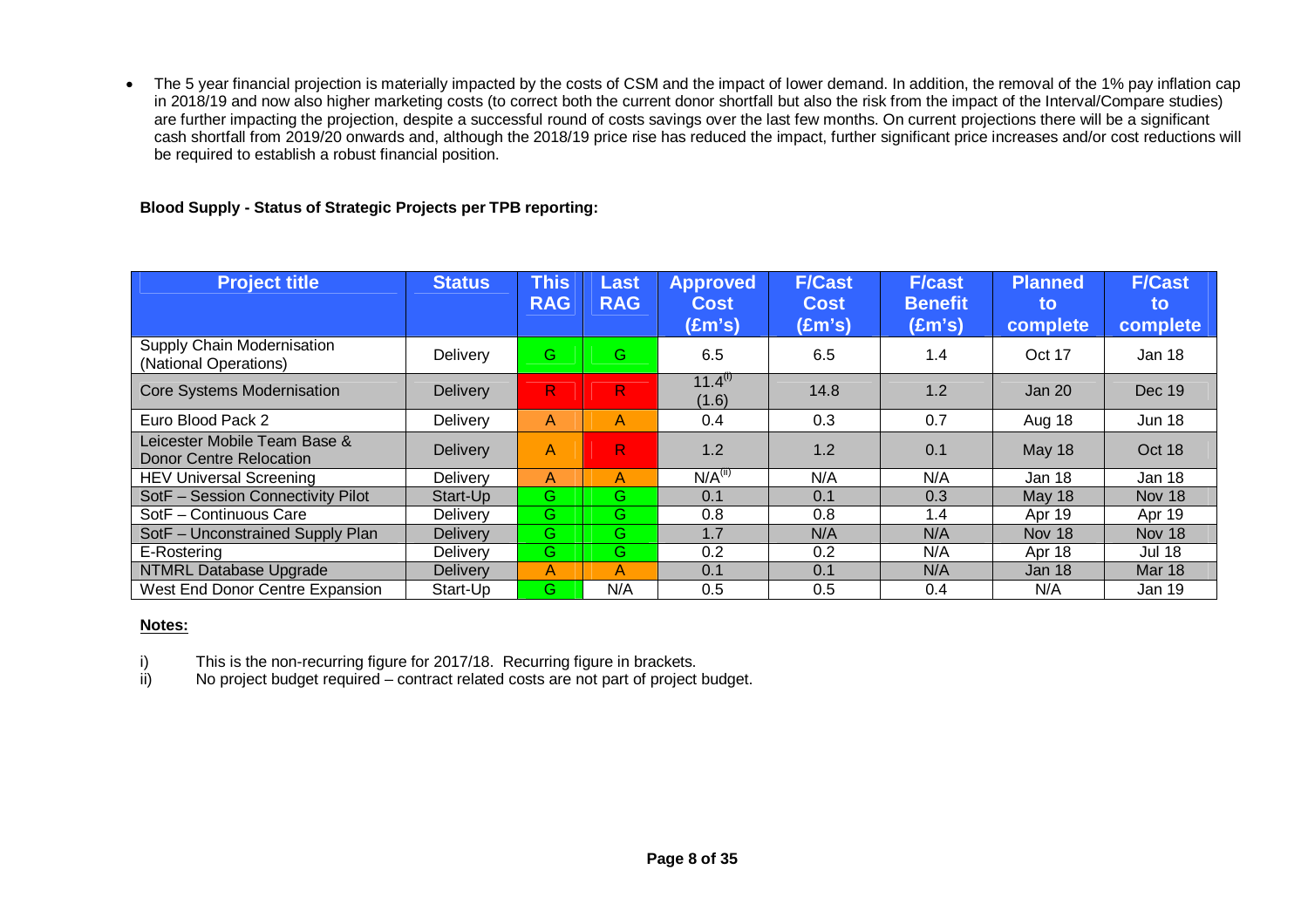**Blood Components - Safety and Compliance**



# **1. Major QIs raised per month - Blood Supply Directorate 2. 2. % of Patients Receiving Grade A or B1 HLA Matched Platelets**

| <b>IYTD Performance</b>                      | Annual<br>Target | YTD<br>Target | YTD<br>Actual | <b>RAG</b> | <b>YTD RAG</b><br>Trend |
|----------------------------------------------|------------------|---------------|---------------|------------|-------------------------|
| % of patients receiving A or B1<br>platelets | 75.0%            | 75.0%         | 71.2%         |            | $\blacksquare$          |



# **Blood Components - Blood Collection: Customer Service**

### **3. Percentage of Products Issued OTIF**

| <b>IYTD Performance</b>    | Annual | <b>YTD</b>           | YTD.   | YTD. | <b>IYTD RAG</b>          |
|----------------------------|--------|----------------------|--------|------|--------------------------|
|                            | Target | Target               | Actual | RAG  | Trend                    |
| % On Time In Full delivery |        | 97.00% 97.00% 96.89% |        |      | $\overline{\phantom{0}}$ |



### **4. Hospital Satisfaction**

| Annual | 7T D   | YTD    | YTD | <b>YTD RAG</b> | <b>TYD Performance</b>                   | Annua  | YTD    | YTD    | YTC | <b>YTD RAG</b> |
|--------|--------|--------|-----|----------------|------------------------------------------|--------|--------|--------|-----|----------------|
| Target | Tarɑet | Actual | RAG | $T$ rend       |                                          | Target | ⊺arɑet | Actual | RAG | $T$ rend       |
| 97.00% | 97.00% | 96.89% |     |                | Hospitals rating satisfaction at >/=9/10 | 70%    | 70%    | 66%    |     | Worse          |

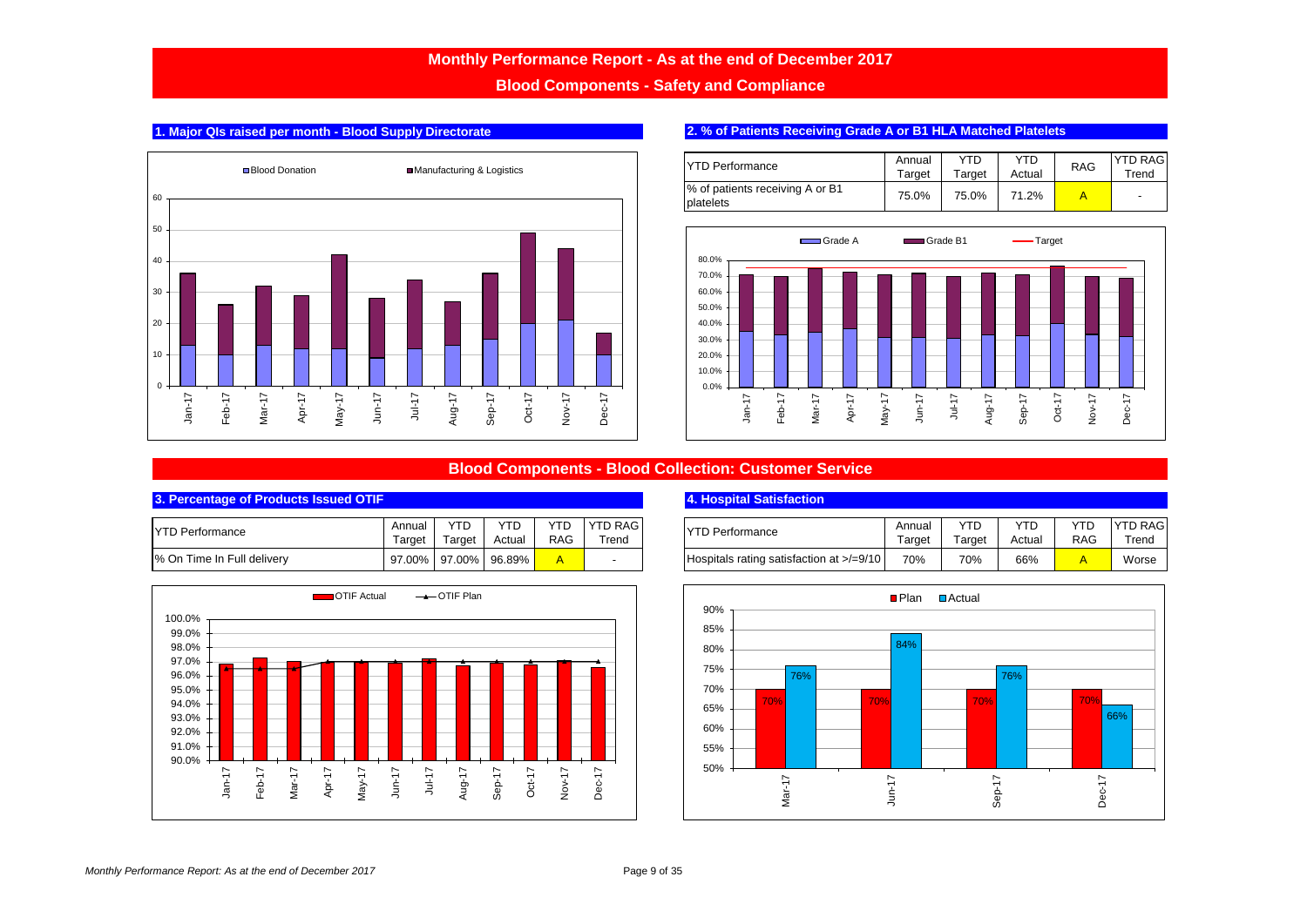**Blood Components - Red Cell Issues**



## **7. Red Cell Supply - Year to Date by Blood Group**

| <b>Blood Group</b> | 2017/18 - YTD<br>Dec 2017 | 2016/17 - YTD<br>Dec 2016 | Change  |
|--------------------|---------------------------|---------------------------|---------|
| O Pos              | 385,919                   | 407,442                   | $-5.3%$ |
| A Pos              | 321,327                   | 340,870                   | $-5.7%$ |
| O Neg              | 144,880                   | 149,899                   | $-3.3%$ |
| A Neg              | 86,464                    | 93,873                    | $-7.9%$ |
| B Pos              | 85,267                    | 89,998                    | $-5.3%$ |
| <b>B</b> Neg       | 27,089                    | 28,213                    | $-4.0%$ |
| AB Pos             | 23,680                    | 24,202                    | $-2.2%$ |
| AB Neg             | 8,622                     | 9,058                     | $-4.8%$ |
| <b>Total</b>       | 1,083,248                 | 1,143,554                 | $-5.3%$ |

# **5. Average Weekday Red Cell Issues By Month ->April 2015 6. MAT Red Cells and O Neg Issues (Adult Equivalant Units) - 000's**



### **8. RO Red Cells Requested, Validated and Issued**

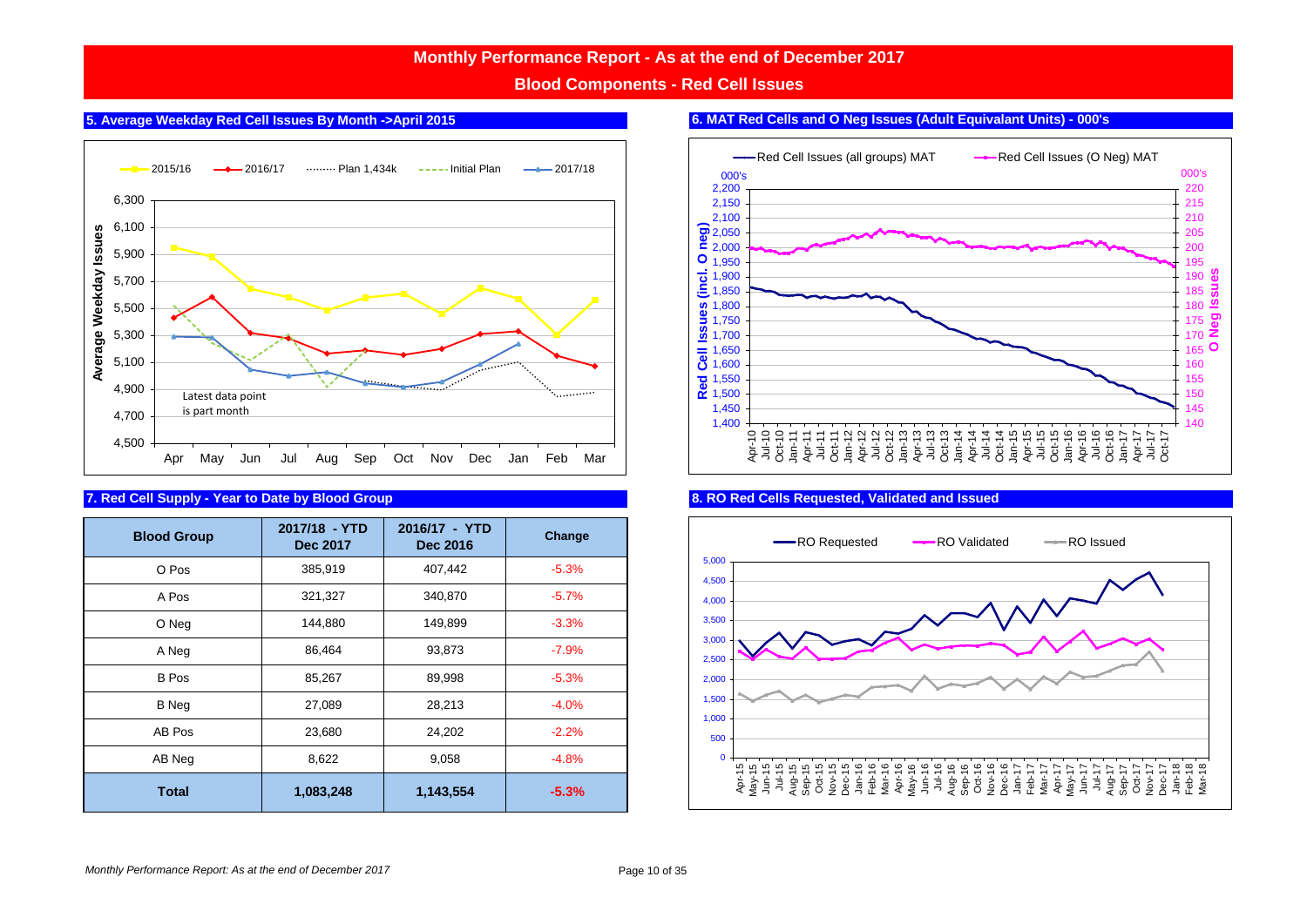# **Monthly Performance Report - As at the end of December 2017 Blood Components - Platelet Issues**



# **9. Average Weekday Platelet Issues By Month ->April 2014 10. MAT Platelet and A Neg Issues (Adult Therepeutic Doses) - 000's**



# **Blood Components - Frozen Component Issues**



# **11. MAT UK (Non MB) FFP and UK (Non MB) Cryo Pools - 000's 12. MAT Meth Blue FFP and Meth Blue Cryo Pools**

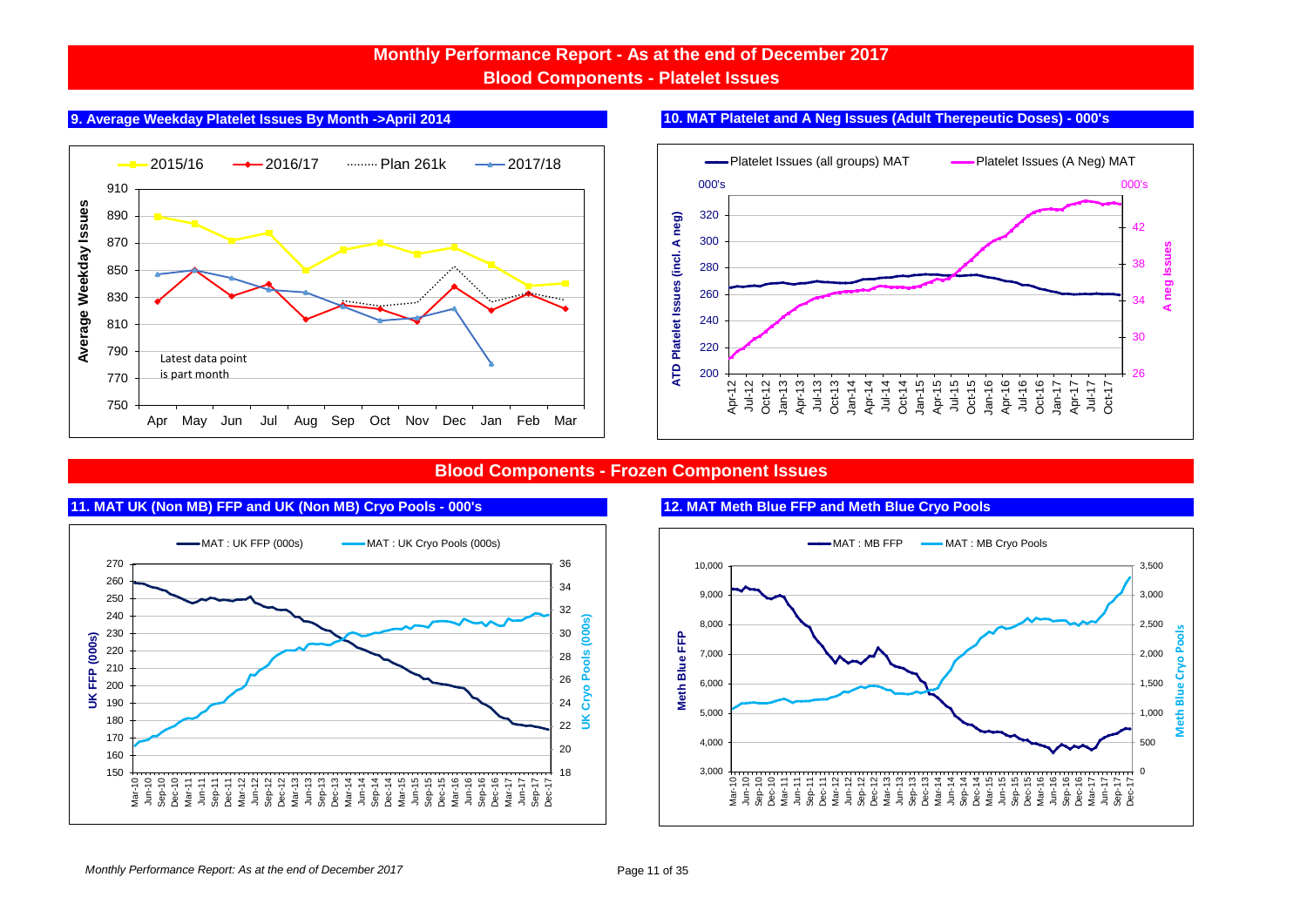**Blood Components - Stocks**

### **13. Red Cell - Blood Stocks (Units)**



| <b>IYTD Performance</b>                                                                                                                      | Annual | YTD    | YTD    | YTD        | <b>YTD RAG</b> |
|----------------------------------------------------------------------------------------------------------------------------------------------|--------|--------|--------|------------|----------------|
|                                                                                                                                              | Tarɑet | Tarɑet | Actual | <b>RAG</b> | Trend          |
| Number of occasions where red cell stocks (for<br>any blood group) are below the three day alert<br>level for three or more consecutive days |        |        |        |            | Worse          |





### **14. Average Red Cell Stock Levels for the month by blood group**

### **15. Red Cell - O neg : weekday stock levels** BC # 3 **16. Platelet - Total and A neg : weekday stock levels**

| TD RAG I | <b>YTD Performance</b>                                                                                                                          | Annual | YTD    | YTD    | YTD        | <b>YTD RAG</b> |
|----------|-------------------------------------------------------------------------------------------------------------------------------------------------|--------|--------|--------|------------|----------------|
| Trend    |                                                                                                                                                 | Tarɑet | Target | Actual | <b>RAG</b> | Trend          |
| Worse    | Number of occasions where opening stock of<br>platelets (for any blood group) is below average<br>daily demand for two or more consecutive days |        |        | 24     | R          |                |

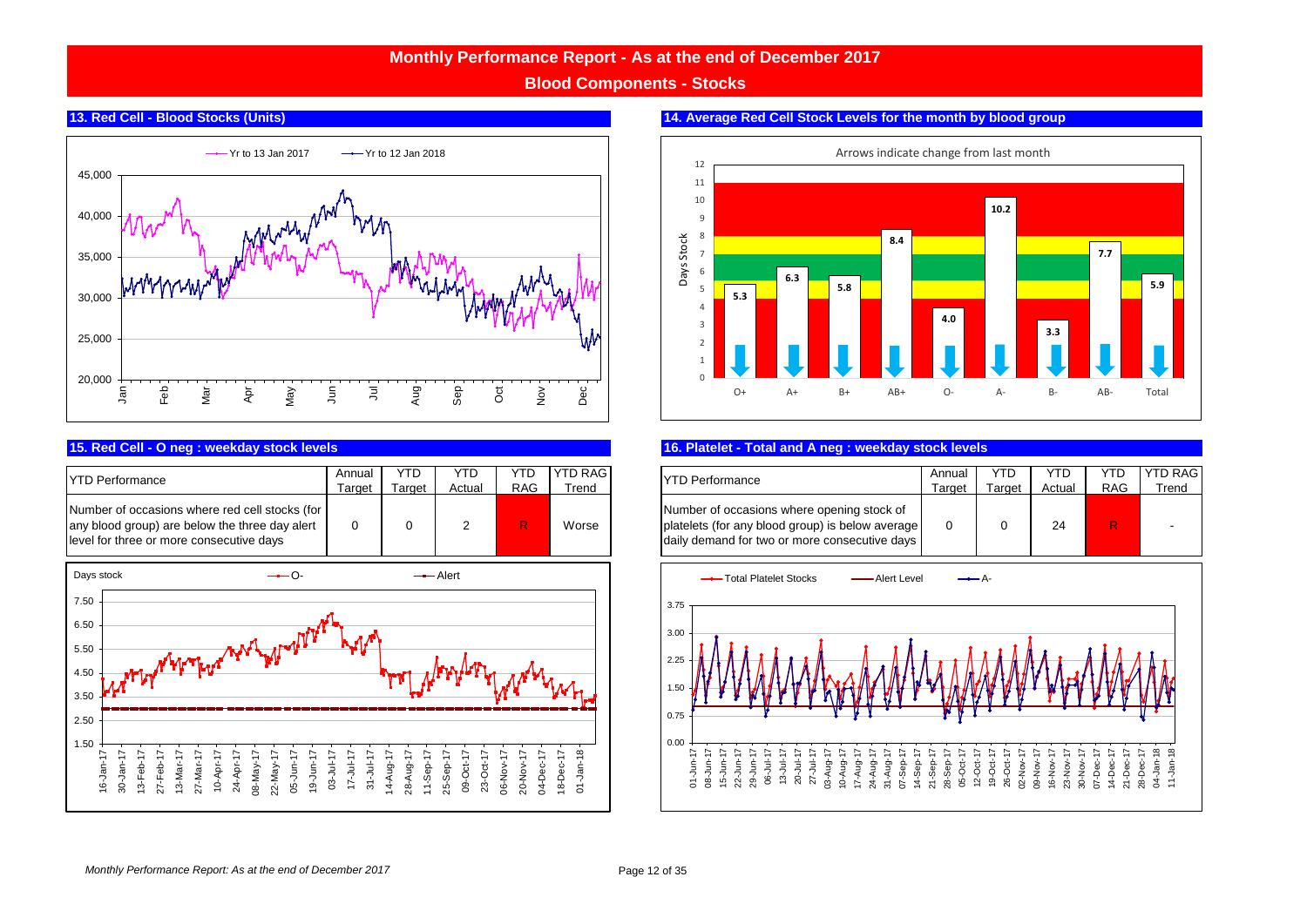# **Blood Components - Red Cell Demand/Issues (O Neg) and Platelet Demand/Issues (A Neg)**







# **Blood Components - Wastage**



### **19. Percentage of Donations NOT Converted to Validated Red Cells and Expiries 20. Percentage of Platelets Produced NOT Issued**

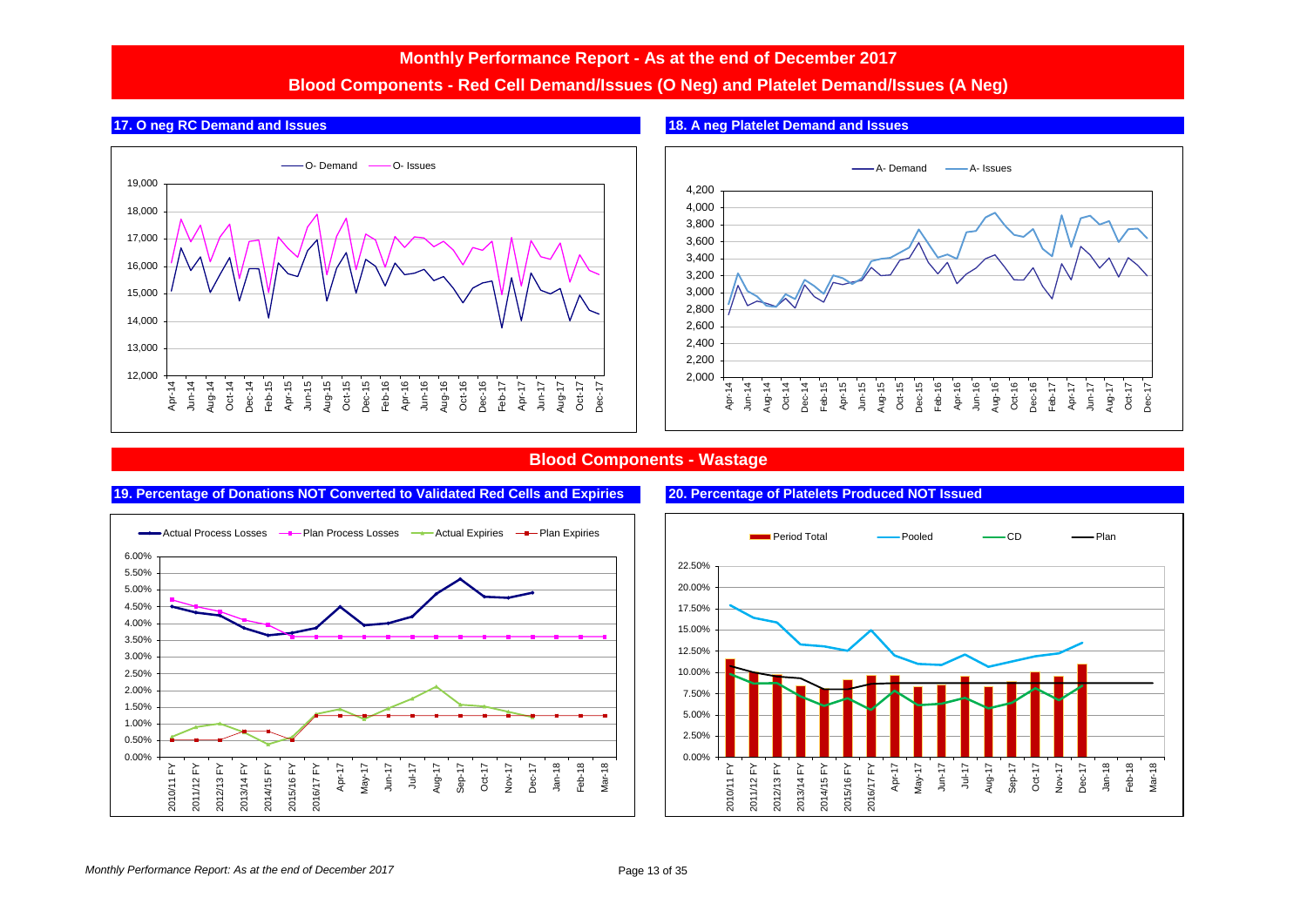**Blood Components - Blood Donor Base**

| <b>TYTD Performance</b>                        | Annual<br>Target | YTD<br>$\tau$ arget | <b>YTD</b><br>Actual | YTD.<br><b>RAG</b> | <b>YTD RAG</b><br>$T$ rend | <b>YTD Performance</b>                     | Annual<br>Γarαet | <b>YTD</b><br>Target | YTC<br>Actual | <b>YTL</b><br><b>RAG</b> | <b>YTD</b><br>Tre |
|------------------------------------------------|------------------|---------------------|----------------------|--------------------|----------------------------|--------------------------------------------|------------------|----------------------|---------------|--------------------------|-------------------|
| % of donors scoring $>= 9/10$ for satisfaction | 75.0%            | 75.0%               | 78.7%                |                    |                            | Number of complaints per million donations | 4.400            | 4.400                | 3,833         |                          |                   |



| <b>IYTD Performance</b>                            | Annual<br>Гarget | YTC<br>araet <sup>-</sup> | <b>YTD</b><br>Actual | <b>YTL</b><br><b>RAG</b> | <b>YTD RAG</b><br>Trend | <b>YTD Performance</b>                                             | Annual<br>Target | YTD<br>Target | <b>YTD</b><br>Actual | <b>YTL</b><br><b>RAG</b> | YTD<br>Tre |
|----------------------------------------------------|------------------|---------------------------|----------------------|--------------------------|-------------------------|--------------------------------------------------------------------|------------------|---------------|----------------------|--------------------------|------------|
| Number of donors donating in the last 12<br>months | 838.342          | 842.946                   | 825.042              |                          | Worse                   | Number of active O neg donors donating<br>lover the last 12 months | 107.513          | 107.089       | 103.379              | R                        |            |
| Frequency of donation (overall)                    | .836             | .849                      | .864                 |                          |                         | Frequency of donation (O neg donors)                               | .887             | .91           | 1.958                |                          |            |



### **21. Donor Satisfaction** BC # 5 **22. Donor Complaints** BC # 5 **22. Donor Complaints**

| <b>ID RAG</b><br><b>Trend</b> | <b>YTD Performance</b>                     | Annual<br>Tarɑet | YTD<br>$\tau$ arget | YTD<br>Actual | RAG | <b>YTD RAG</b><br>Trend  |
|-------------------------------|--------------------------------------------|------------------|---------------------|---------------|-----|--------------------------|
|                               | Number of complaints per million donations | 4.400            | 4.400               | 3,833         |     | $\overline{\phantom{a}}$ |



### **23.Donor Base and Frequency of Donation** BC # 6 BC # 7 **24. O Neg: Donorbase and Frequency of Donation** BC # 8 BC # 9 BC # 9 BC # 9 BC # 8 BC # 8 BC # 8 BC # 8 BC # 8 BC # 8 BC # 9 BC # 9 BC # 9 BC # 8 BC # 8 BC # 9 BC #

| <b>ID RAG</b><br>Trend | <b>YTD Performance</b>                                             | Annual<br>Target | YTD<br>Target | YTD<br>Actual | YTD<br><b>RAG</b> | <b>YTD RAG</b><br>Trend  |
|------------------------|--------------------------------------------------------------------|------------------|---------------|---------------|-------------------|--------------------------|
| Worse                  | Number of active O neg donors donating<br>lover the last 12 months | 107.513          | 107.089       | 103.379       |                   | $\overline{\phantom{a}}$ |
|                        | Frequency of donation (O neg donors)                               | .887             | 1.911         | 1.958         |                   | $\overline{\phantom{a}}$ |

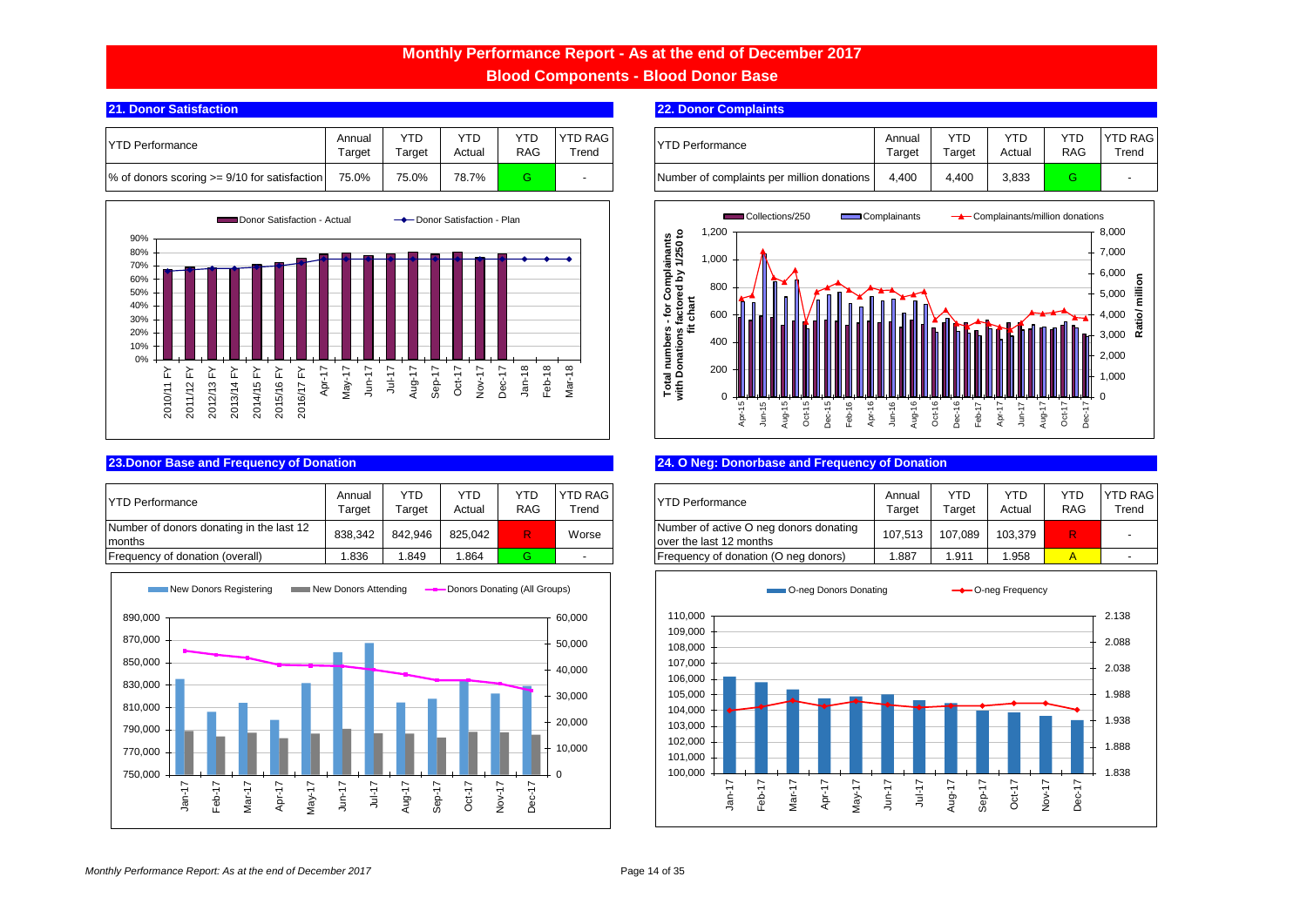# **Monthly Performance Report - As at the end of December 2017 Blood Components - Blood Donor Base (continued)**

# **25. Ro Donor Base and Black Donor Recruitment** BC # 6 BC # 7 **26. CD platelet Donor Base : Total and A Neg # 8 BC # 9 BC # 9 BC # 9 BC # 8 BC # 8 BC # 8 BC # 8 BC # 8 BC # 8 BC # 9 BC # 9 BC # 8 BC # 8 BC # 8 BC # 9 BC #**

| <b>YTD Performance</b>                                 | Annual<br>Tarɑet | YTD<br>Tarɑet | YTD<br>Actual | YTD<br><b>RAG</b> | <b>YTD RAG</b><br>Trend  |
|--------------------------------------------------------|------------------|---------------|---------------|-------------------|--------------------------|
| Number of Ro donors donating in the<br>llast 12 months | 29.440           | 25.137        | 19.186        |                   | $\overline{\phantom{0}}$ |
| <b>IFrequency of donation (overall)</b>                | 1.836            | 1.860         | 1.866         |                   | $\overline{\phantom{0}}$ |



The table below reports that the Component Donation donor base is substantially lower than target. A flaw has been identified in the counting methodolgy, and this is the first month where the actual counts have been restated (downwards). It is not possible to restate historical counts.

Targets were based on the old counting methodology and will be restated. The correct donor base and restated targets will be reported when available (with history from September 2017 onwards).

| Sep-2017              | А-     | A+     | $AB -$ | $AB+$ | В-    | $B+$  | O-    | O+     | Total  |
|-----------------------|--------|--------|--------|-------|-------|-------|-------|--------|--------|
| Target                | 2,365  | 3,982  | 156    | 331   | 242   | 777   | 820   | 2,824  | 11,497 |
| Reviewed<br>report    | 2,159  | 3,598  | 165    | 300   | 219   | 695   | 760   | 2,611  | 10,507 |
| Variance vs<br>target | $-206$ | $-384$ | 9      | $-31$ | $-23$ | $-82$ | $-60$ | $-213$ | $-990$ |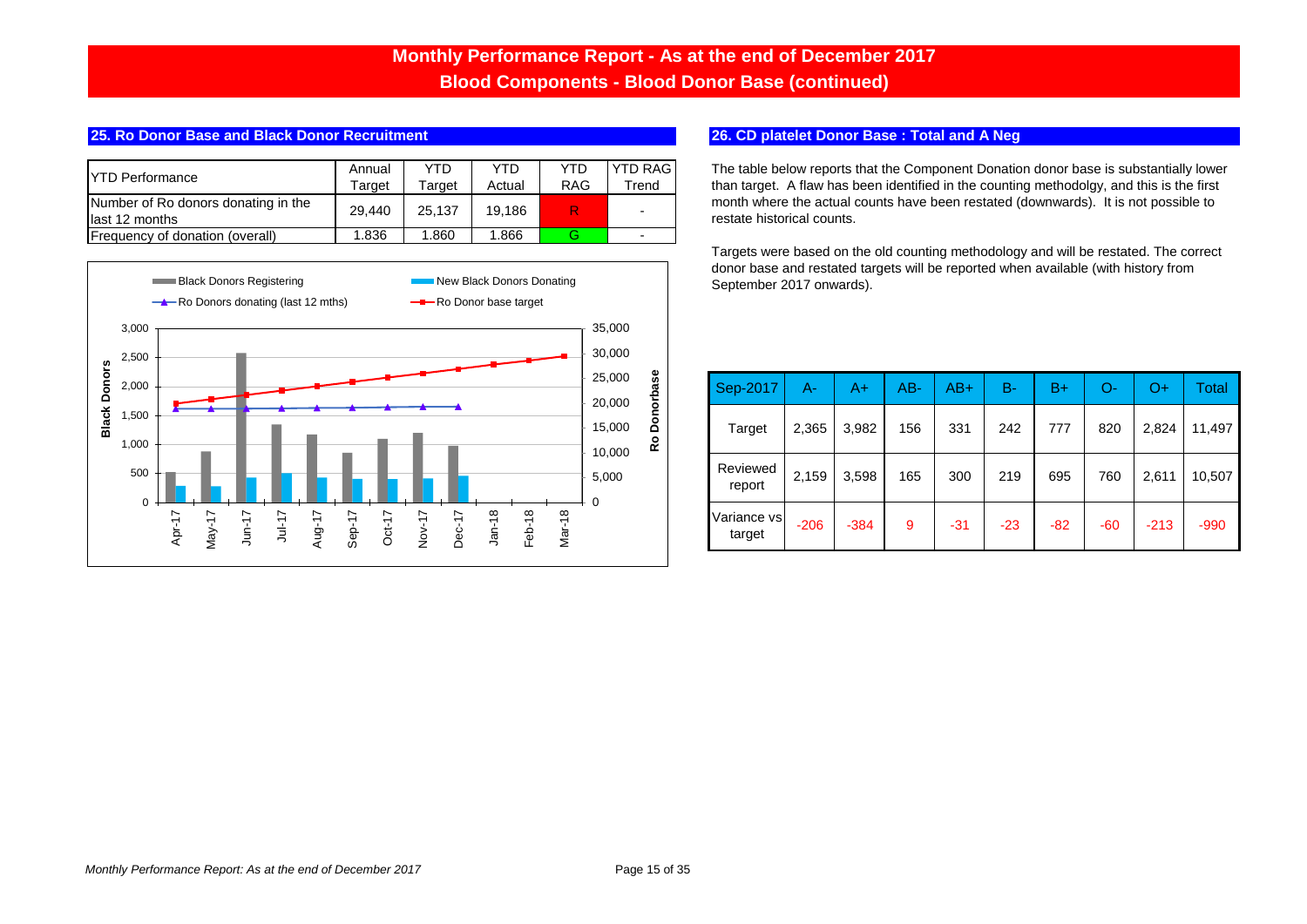**Blood Components - Productivity**

## **27. Processing Productivity : YTD and Current Month** BC # 17 **28. Testing Productivity : YTD and Current Month**

| <b>YTD Performance</b>                      | Annual<br>Target | YTD<br>Target | YTD<br>Actual | <b>RAG</b> | YTD<br>RAG<br>Trend |
|---------------------------------------------|------------------|---------------|---------------|------------|---------------------|
| Manufacturing productivity (units/FTE/year) | 10,300           | 10.286        | 10.079        |            | -                   |



| <b>YTD Performance</b>                       | Annual<br>Target | Target | YTD<br>Actual | <b>RAG</b> | <b>RAG</b><br>Trend      |
|----------------------------------------------|------------------|--------|---------------|------------|--------------------------|
| Blood Donation Productivity (units/FTE/Year) | 1.411            | 1.410  | 1.395         | G          | $\overline{\phantom{a}}$ |



| Annual<br>Target | YTD<br>Target | YTD<br>Actual | <b>RAG</b> | YTD<br><b>RAG</b><br>Trend | <b>YTD Performance</b>                | Annual<br>Target | YTD<br>Target | YTD<br>Actual | <b>RAG</b> | <b>YTD</b><br><b>RAG</b><br>Trend |
|------------------|---------------|---------------|------------|----------------------------|---------------------------------------|------------------|---------------|---------------|------------|-----------------------------------|
| 10,300           | 10,286        | 10.079        |            | $\overline{\phantom{0}}$   | Testing productivity (units/FTE/year) | 29,700           | 29.710        | 28.887        | A          |                                   |



# **29. Blood Donation Productivity : YTD and Current Month** BC # 19 **30. Blood Donation Productivity - Distribution Mobile Teams**

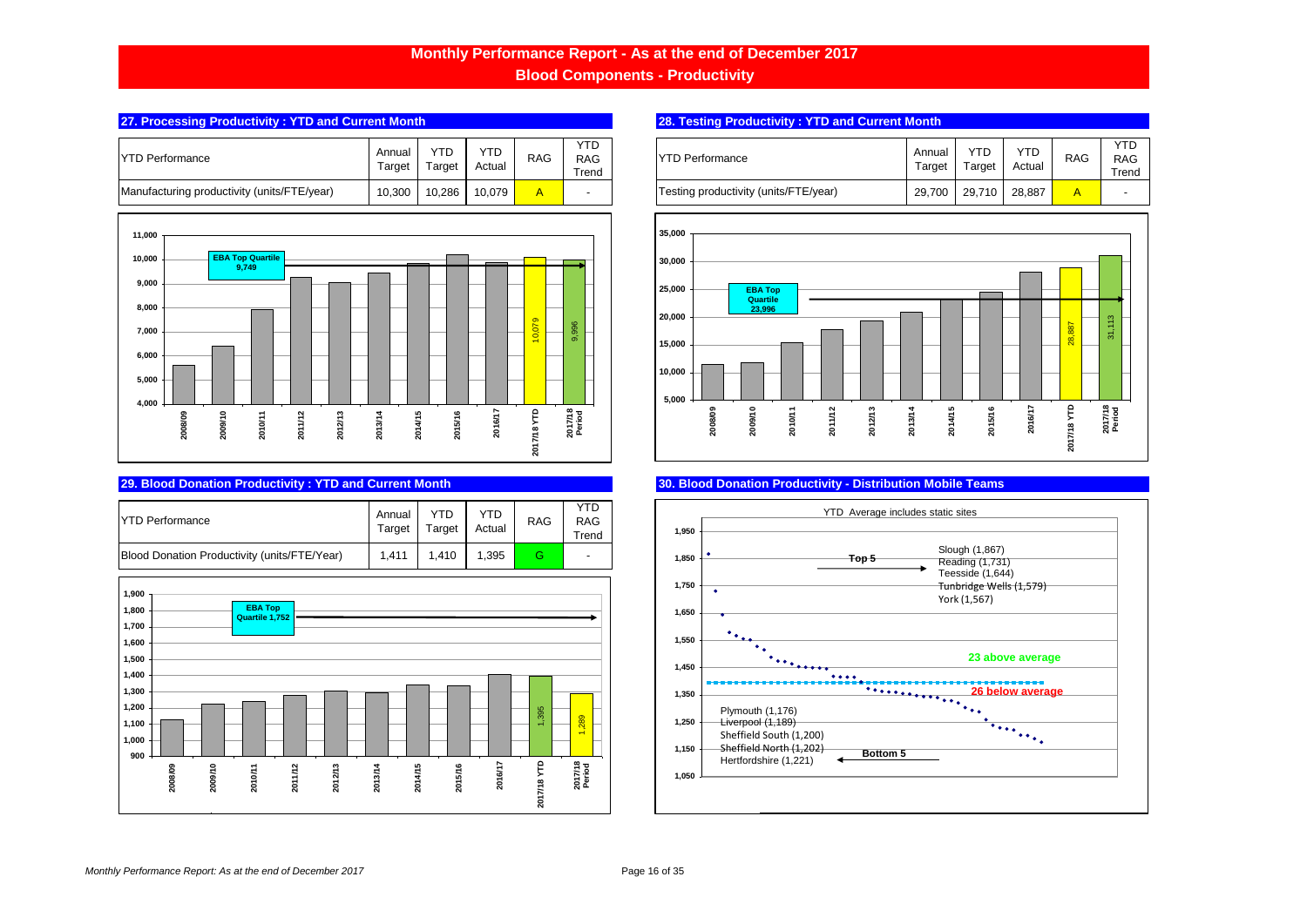| <b>DIVISION</b> | <b>THEME</b>                               | <b>STRATEGIC TARGET</b>                                                    | <b>YTD</b><br><b>RAG</b> | <b>RAG</b><br><b>CHANGE</b> | <b>PERFORMANCE</b>                                      |
|-----------------|--------------------------------------------|----------------------------------------------------------------------------|--------------------------|-----------------------------|---------------------------------------------------------|
|                 |                                            |                                                                            |                          |                             |                                                         |
|                 |                                            | Sales Income (£69.3m)                                                      |                          |                             | £56.1m (vs plan of £53.8m).                             |
|                 | Group                                      | Number of Serious Incidents (SI's)                                         | G.                       |                             | None reported this month                                |
|                 | <b>Targets</b>                             | Zero 'critical' regulatory non-compliances                                 | G.                       |                             | None reported in the month.                             |
|                 |                                            | Number of 'major' regulatory non-compliances                               | R.                       | <b>Worse</b>                | 5 reported at the Birmingham ATU in the month.          |
|                 |                                            | Sales income achieved - £13.6m (chart 31)                                  |                          |                             | Marginally lower than plan at £9.6m (vs £9.8m).         |
|                 | <b>Tissue &amp; Eye</b><br><b>Services</b> | 80% percent of customers scoring =/> 9/10 for<br>satisfaction with Tissues | $\blacksquare$           |                             | March 2017 (reported in April 2017) at 75%.             |
| <b>DTS</b>      |                                            | 98.0% of Product issued on time                                            | G.                       |                             | 99.4% vs plan of 98.0% (year to date).                  |
|                 |                                            | Sales Income achieved - £13.9m (chart 32)                                  | A                        |                             | £10.3m vs plan of £10.4m.                               |
|                 | H&I                                        | % of patients receiving A or B1 platelets                                  | Α                        |                             | 71% vs plan of 75% - Chart 2.                           |
|                 |                                            | Time to type deceased organ donors                                         | G                        |                             | Reporting monthly in arrears - at 85% vs target of 80%. |
|                 |                                            | Turnaround time vs SLA (chart 36)                                          | G.                       |                             | Better than plan at 95.8% (vs 95% target).              |
|                 | <b>RCI</b>                                 | £14.95m Sales income achieved (chart 32)                                   | G.                       |                             | £11.7m vs plan of £11.1m.                               |
|                 |                                            | Sample turnaround time vs SLA (chart 35)                                   | G.                       |                             | 96.1% vs plan of 95%.                                   |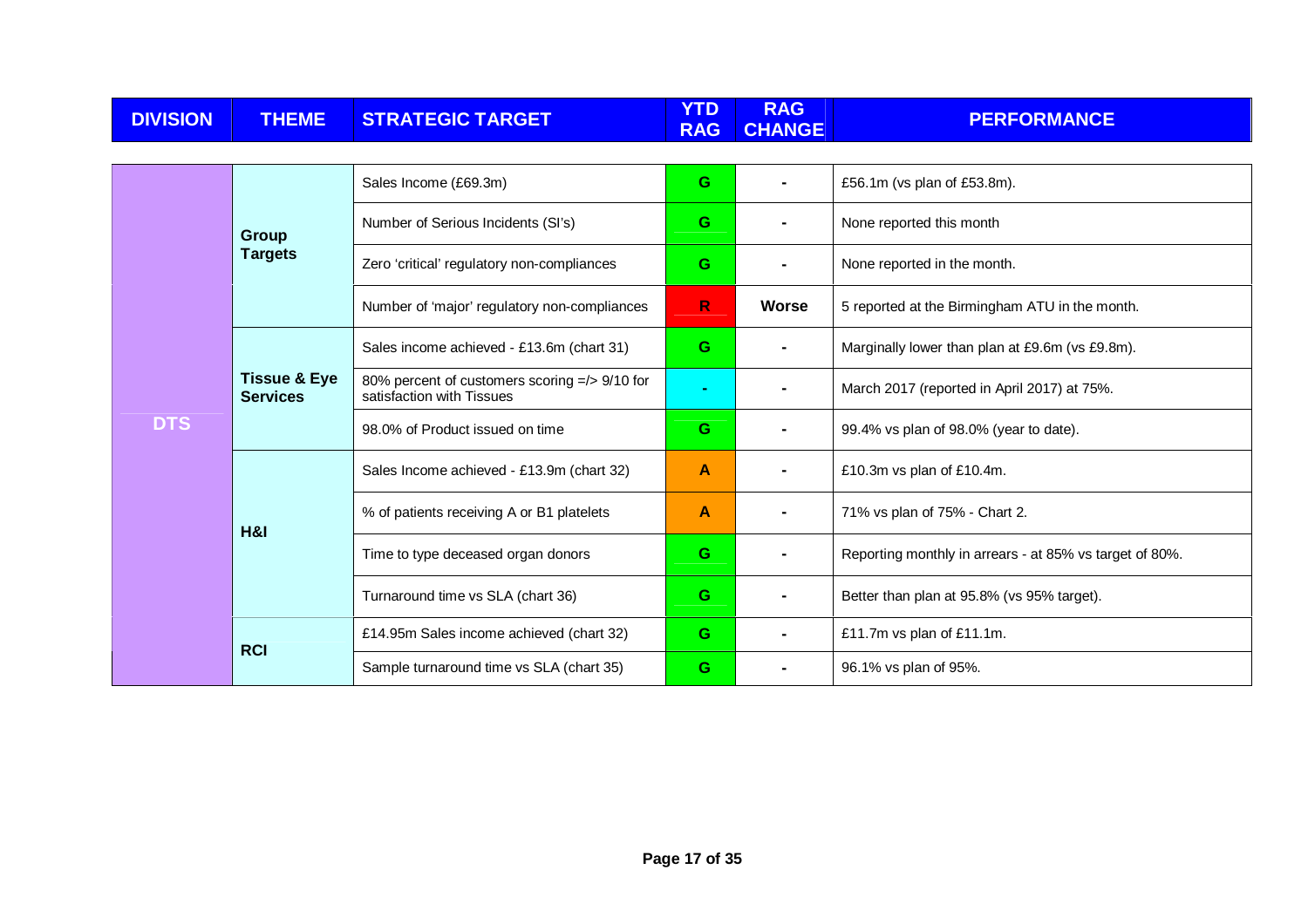| <b>DIVISION</b> | <b>THEME</b>                           | <b>STRATEGIC TARGET</b>                                  | <b>YTD</b><br><b>RAG</b> | <b>RAG</b><br><b>CHANGE</b> | <b>PERFOMANCE</b>                                    |
|-----------------|----------------------------------------|----------------------------------------------------------|--------------------------|-----------------------------|------------------------------------------------------|
|                 |                                        |                                                          |                          |                             |                                                      |
|                 | <b>CMT</b>                             | £11.2m sales income achieved (chart 33)                  | G                        |                             | £8.6m vs plan of £8.4m.                              |
|                 |                                        | On time in full - target 100%                            | G                        |                             | At target.                                           |
|                 |                                        | £9.8m sales income achieved (chart 33)                   | G                        |                             | £7.3m vs plan of £7.1m.                              |
|                 | <b>SCDT</b>                            | 2,300 increase to Banked Cords TNC > 140                 | $\mathsf{R}$             | $\blacksquare$              | 1196 vs plan of 1724.                                |
|                 |                                        | 40% BAME Cord Blood units add to the bank                | G.                       |                             | 40% in the year to date $(> 40)$ .                   |
| <b>DTS</b>      |                                        | <b>Issue 75 Cord Blood units</b>                         | R.                       | <b>Worse</b>                | 41 units issued in the year to date (vs plan of 53). |
|                 |                                        | Adult Donor Provisions (216)                             | G                        |                             | 173 vs plan of 157                                   |
|                 |                                        | Donors recruited to fit panel - 10k                      | A                        |                             | 7,475 vs plan of 7,498                               |
|                 |                                        | £7.6m sales income achieved (chart 34)                   | G                        | $\blacksquare$              | £7.3m vs plan of £5.7m.                              |
|                 | <b>Therapeutic</b><br><b>Apheresis</b> | 62% of hospitals scoring $\approx$ 9/10 for satisfaction | ٠                        |                             | 70.5% vs 62% at February 2017.                       |
|                 | <b>Services</b>                        | 95% of Patients rating patient experience<br>$=$ />9/10  | G                        |                             | December 2017 at 97% (vs 95%)                        |

• DTS is reporting an I&E surplus of £1.9m in the year to date. The forecast outturn for the year remains unchanged this month at a surplus of £0.8m.

• Sickness absence in DTS was better this month at 2.6% and remains much better than the NHSBT target of 4%.

∙ All SBUs are reporting an I&E contribution at or better than plan in the year to date, with the exception of Tissues, which has seen a marked decline in the sales of<br>skin through the year (and is expected to continue th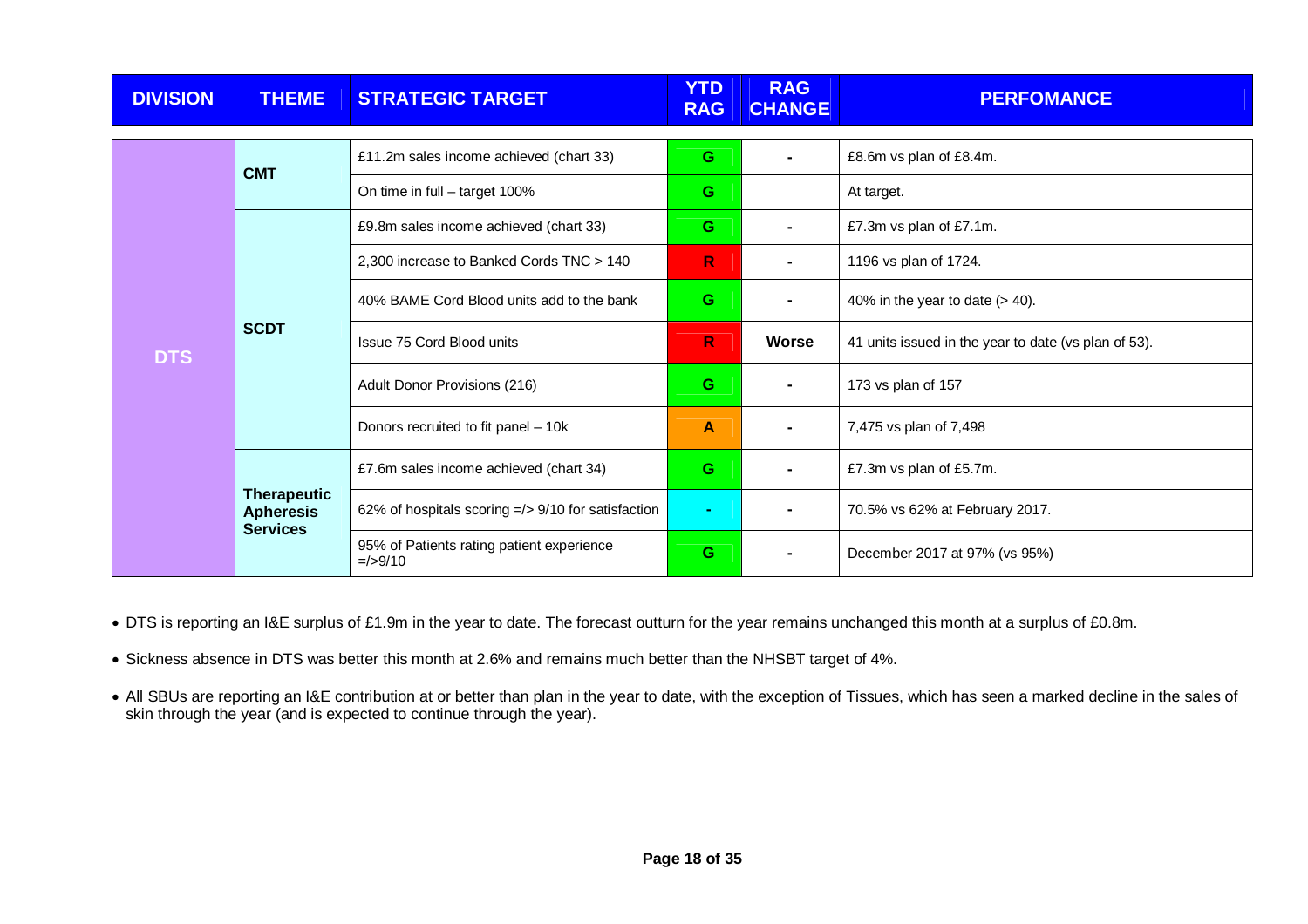| DTS Income by SBU - YTD<br><b>December 2017</b> | 2017/18<br><b>Budget</b> | 2017/18<br><b>Income</b> | 2017/18<br><b>Variance</b> | 2016/17<br><b>Actual</b> | <b>Growth</b> |
|-------------------------------------------------|--------------------------|--------------------------|----------------------------|--------------------------|---------------|
| Tissue & Eye Services                           | 9.8                      | 9.6                      | $-0.2$                     | 9.1                      | 6%            |
| <b>TAS</b>                                      | 5.7                      | 7.2                      | 1.5                        | 5.5                      | 30%           |
| H&I                                             | 10.4                     | 10.3                     | $-0.1$                     | 10.1                     | 2%            |
| <b>RCI</b>                                      | 11.1                     | 11.7                     | 0.6                        | 10.4                     | 13%           |
| <b>IBGRL</b>                                    | 0.9                      | 0.9                      | 0.0                        | 0.5                      | 64%           |
| <b>CMT</b>                                      | 8.4                      | 8.6                      | 0.2                        | 7.7                      | 12%           |
| <b>SCDT</b>                                     | 7.4                      | 7.6                      | 0.3                        | 7.5                      | 2%            |
| <b>Customer Services</b>                        | 0.1                      | 0.1                      | 0.0                        | 0.1                      | $-16%$        |
| <b>Total (£m's)</b>                             | 53.8                     | 56.1                     | 2.3                        | 50.9                     | 10%           |

- **Tissue and Eye Services**  income was significantly worse than plan in December. In the year to date it is now 2.1% worse than plan but remains 5.8% higher than the previous year. Strong sales have been seen in corneas (£0.2m), ASE/AlloSE (£0.2m) and cardiovascular and are only partially offset by underperformance in skin (£0.5m), sclera (£0.1m), dCell dermis (£0.1m) and processed bone (£0.1m). There is a small favourable position on expenditure (£0.1m), which is partially offsetting income, but results in an adverse contribution position in the year to date (£0.2m). Eye bank stocks were stable at 313 at the end of December.
- **RCI** income continues to be 5.4% better than plan in the year to date and 13.2% higher than last year with antenatal referrals (£0.4m) and screening (£0.1m) continuing to perform well. There is a small favourable position on expenditure (£0.1m) resulting in a surplus contribution year to date of £0.7m. Sample turnaround was again marginally lower than plan this month at 93.0%, although it continues to be better than plan in the year to date (96.1% vs 95.0%). Thecustomer satisfaction results for the Q3 / December 2017 (56%) were lower than in the previous quarter (67%).
- **H&I** income is 1% behind plan in the year to date, although 2% higher than last year. Activity in stem cell investigations is 2% better than plan but this is more than offset by general investigations and solid organ investigations which are 3% and 2% respectively below plan so far this year. Turnaround times have improved this month are now better than plan in the year to date (95.8% vs 95%). The provision of A and B1 matched platelets was 69% in December (70% November) and significantly worse than target (75%). In the year to date it remains below plan at 71%. In line with RCI, the H&I customer satisfaction results for Q3 / December 2017 (71%) were lower than in the previous quarter (77%).
- **Stem Cell Donation & Transplantation** income is showing a £0.4m favourable variance in the year to date. There have been 41 cord issues year to date (versus target of 53) with international 2 better than plan and the UK 14 below plan. BBMR donors are higher than plan in the year to date (173 versus target of 157) with the UK 5 behind plan and international 21 ahead of plan.
- The cords banked target was to have banked 20k by end of the 2018/19 financial year. At the current run rate, however, we will hit 20k by September 2019. At this point the bank changes from a growth to a maintenance phase, and collection activity will be reduced (the TNC threshold will be increased so we are only banking A&B grade units at a rate of around 31per month - this will maintain the bank at 20k units and gradually improve the proportion of A&B cords). The slow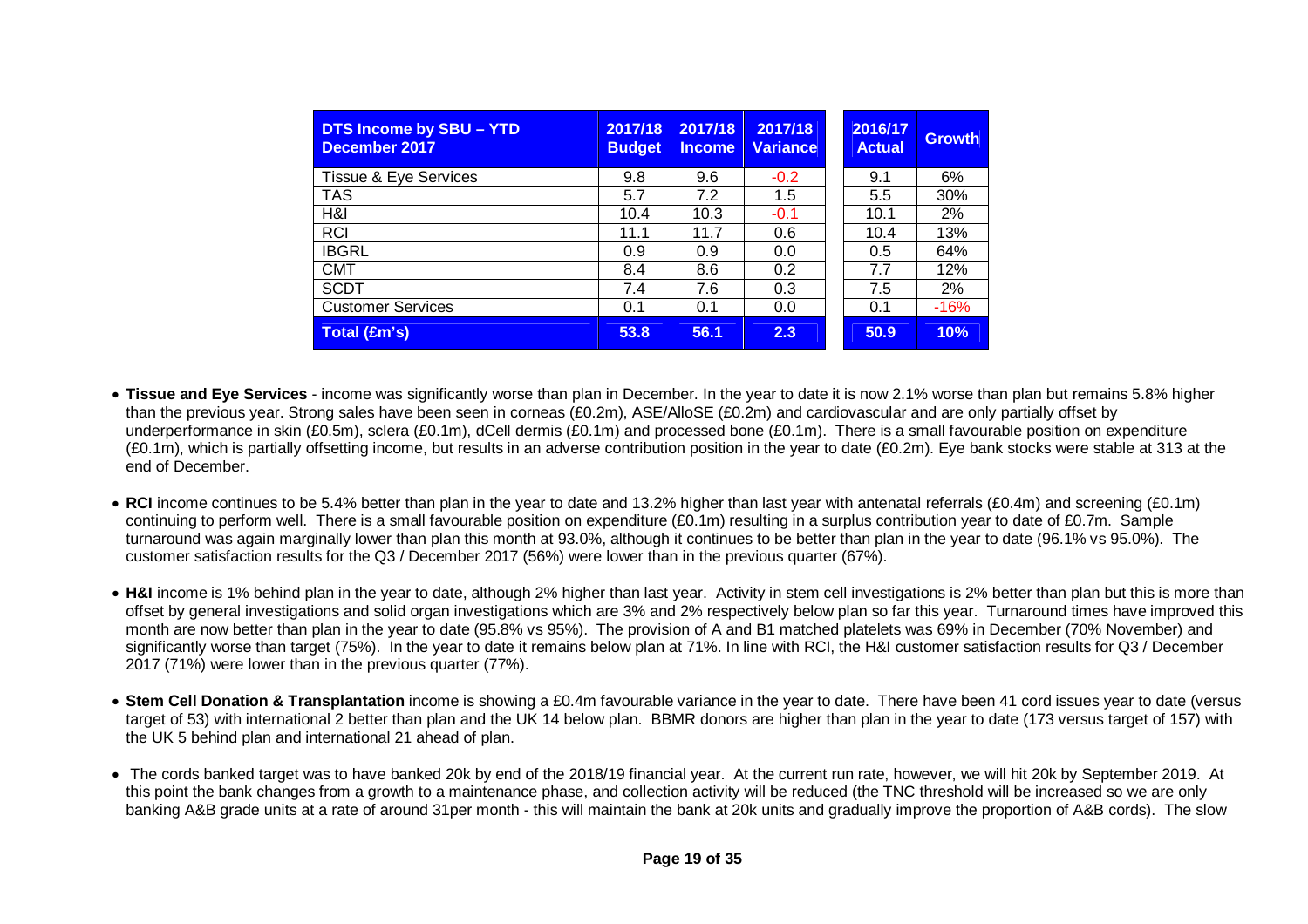down in the banking rate is due to a decision to leave posts vacant, and shifts uncovered, hence avoiding the need to recruit staff to reach target only to make them redundant next year. DH is in agreement with this approach as we are tracking towards the agreed bank size. The introduction of NICE guidelines on delayed cord clamping in March 2017 is now being implemented in hospitals and has impacted our clinical conversion rate. Taken together the number of cord units banked continues to run behind plan (31% lower in the year to date) and will report at red status through the rest of the year. BAME cord donations banked were equal with target in the month at 40% and in the year to date, remains level with plan.

- **Cellular and Molecular Therapies** service income in the year to date is £0.2m better than budget and generating a small income and expenditure surplus (£0.1m).
- **Therapeutic Apheresis Services** income in the year to date is 27% ahead of target and 30% higher than in the previous year, primarily due to strong performance on ECP (£1.2m), red cell exchange (£0.1m) and stem cell harvests (£0.2m). The income surplus (£1.5m), when combined with the increased expenditure to support these activity levels, is resulting in a favourable contribution surplus of £0.6m. The Patient Experience Survey achieved a Top Box score of 97%, with 5 out of 8 sites achieving 100%.
- There were 5 major regulatory findings reported as a result of an MHRA inspection on 9<sup>th</sup> January 2018 of the Advanced Therapies Unit in Birmingham. This is a poor result (close to being a critical finding) and NHSBT will receive a Type 2 letter from the MHRA reflecting the seriousness of the findings and setting a tight timeframe for rectification. The findings were:
	- Deficiencies within the Environmental Monitoring process with insufficient investigation of failures, inadequate evidence to support selection of monitoring points – HACCP analysis not performed, EM failures not reported as QIs, and no trend investigation
	- **-** Data Integrity
	- Control of change including change control for Merlin not including changes to the process or sufficiently risk assess changes and licence not updated to reflect changes in named personnel.
	- Personal locker in the GMP lobby area containing food and drink containers, rejected consumables, personal medication, and equipment with unclear status.
	- Inadequate controls to minimise risks for sterile products eg aseptic operator technique, cellotape used in cloakroom, inadequate controls for sterile fill validation testing

# **DTS – Status of Strategic Projects per TPB reporting:**

| <b>Project title</b>                    | <b>Status</b>   | This       | Last       | <b>Approved</b> | <b>F/Cast</b>   | <b>F/cast</b>   | Planned to    | <b>F/Cast to</b> |
|-----------------------------------------|-----------------|------------|------------|-----------------|-----------------|-----------------|---------------|------------------|
|                                         |                 | <b>RAG</b> | <b>RAG</b> | Cost            | <b>Cost</b>     | <b>Benefit</b>  | complete      | complete         |
|                                         |                 |            |            | (£m's)          | $(\text{Em's})$ | $(\text{Em's})$ |               |                  |
| Stock Management Rollout <sup>(1)</sup> | Closure         | N/A        | R          | 0.3             | 0.3             | N/A             | Nov 17        | Jan 18           |
| TAS - Liverpool                         | Delivery        | G          | G.         | N/A             | N/A             | N/A             | Mar 20        | Mar 20           |
| <b>Filton Extension</b>                 | <b>Delivery</b> | G          | G.         | 0.2             | 0.2             | N/A             | Jan 21        | <b>Oct 21</b>    |
| <b>Automated Software Testing</b>       | Delivery        | G          | G.         | N/A             | 0.2             | N/A             | <b>Nov 18</b> | Mar 19           |

**Notes:** i) EPR due February 2018. Not reported to TPB this month.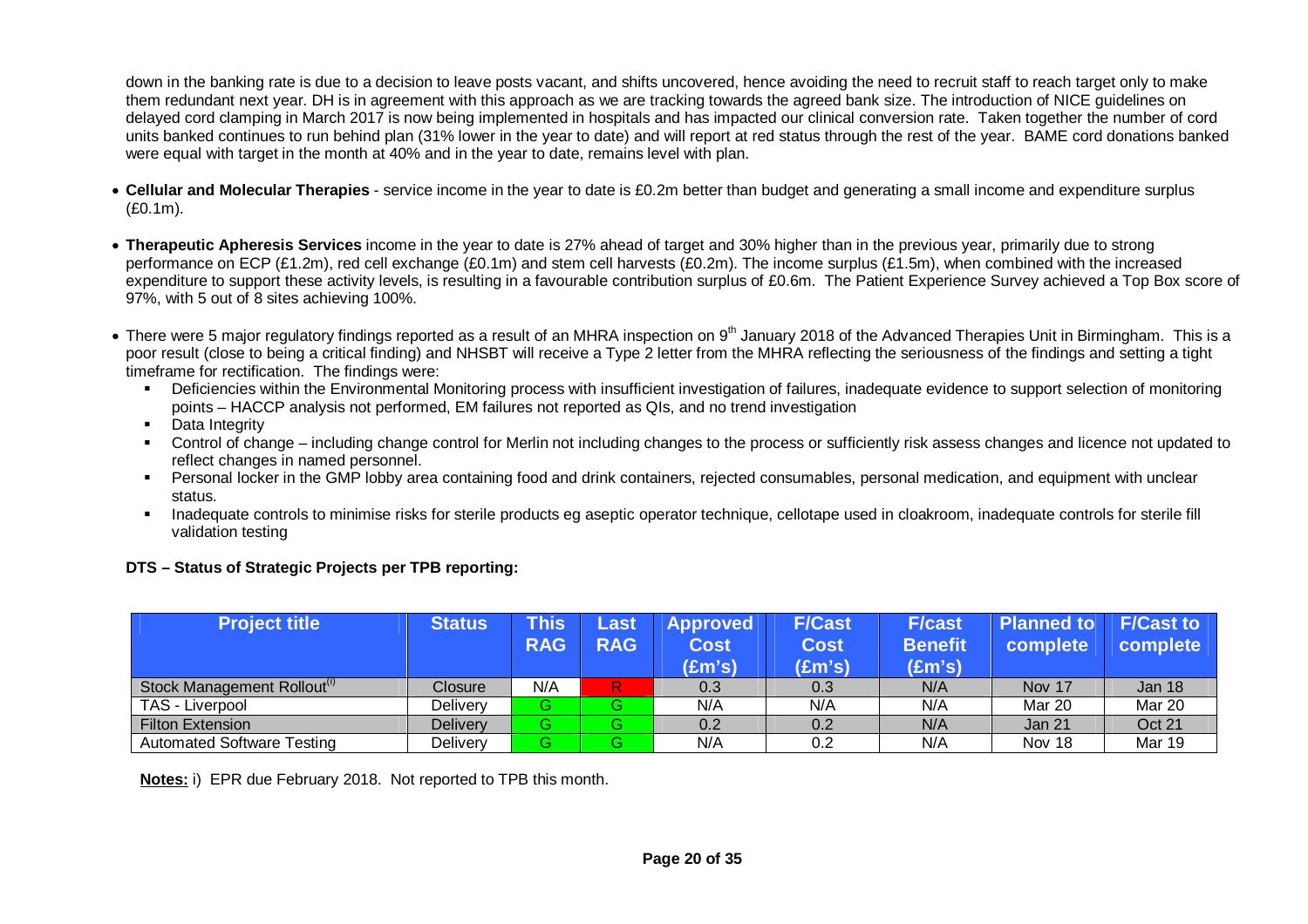**Diagnostic and Therapeutic Services - Income**

# **31. Tissue and Eye Services Income (MAT)** The Text # 1 **32. Diagnostic Service Income (MAT)**  $\overline{a}$  # 1  $\overline{b}$   $\overline{c}$   $\overline{d}$   $\overline{d}$   $\overline{d}$   $\overline{d}$   $\overline{d}$   $\overline{d}$   $\overline{d}$   $\overline{d}$   $\overline{d}$   $\overline{d}$   $\overline{d}$

| <b>IYTD Performance</b> | Annual<br>⊺arɑet | $\sf {r}$ arɑet | Actual | <b>RAG</b> | YTD RAG I<br>⊺rend | IYTD Performance                           |
|-------------------------|------------------|-----------------|--------|------------|--------------------|--------------------------------------------|
| Income (£m's) - TES     | 13.602           | 9.802           | 9.594  |            |                    | Income (£m's) - RCI<br>Income (£m's) - H&I |



| <b>YTD Performance</b>                             | .Annuن<br>arget     | <b>VTD</b><br>⊺arɑet | YTD<br>Actual | <b>RAG</b> | YTD RAG<br>Trend | <b>IYTD Performance</b> | Annual<br>arget | <b>IVTP</b><br>Target<br>. ש | $\sqrt{2}$<br><b>D</b> Actual | <b>RA</b> |
|----------------------------------------------------|---------------------|----------------------|---------------|------------|------------------|-------------------------|-----------------|------------------------------|-------------------------------|-----------|
| CM <sup>-</sup><br>Income $(\text{Em's}) - \theta$ | 11.212<br>I I.Z I Z | 8.410                | 8.563         |            |                  | Income (£m's) - TAS     | 7.581           | 5.679                        | 7.209                         |           |
| Income (£m's) - SCDT                               | 9.795               | 7.365                | 7.644         |            |                  |                         |                 |                              |                               |           |



| <b>YTD Performance</b>    | Annual<br>Tarɑet | YTD<br>Tarɑet | YTD<br>Actual | <b>RAG</b> | YTD RAG<br>Trend         |
|---------------------------|------------------|---------------|---------------|------------|--------------------------|
| $Income$ $(Em's) - RCl$   | 14.884           | 11.138        | 11.741        | ≏          | $\overline{\phantom{a}}$ |
| $ $ Income $ Em's $ - H&I | 13.882           | 10.398        | 10.319        |            | $\blacksquare$           |



### **33. Stem Cells - SCDT/CMT Income (MAT)** CMT  $\overline{X}$  34. Therapeutic Apheresis Services Income (MAT)

| <b>YTD Performance</b> | Annual<br>Target |       | <b>YTD Target YTD Actual</b> | <b>RAG</b> | <b>YTD RAG</b><br>$\tau$ rend |
|------------------------|------------------|-------|------------------------------|------------|-------------------------------|
| $Income (Em's) - TAS$  | 7.581            | 5.679 | 7.209                        | R          | -                             |

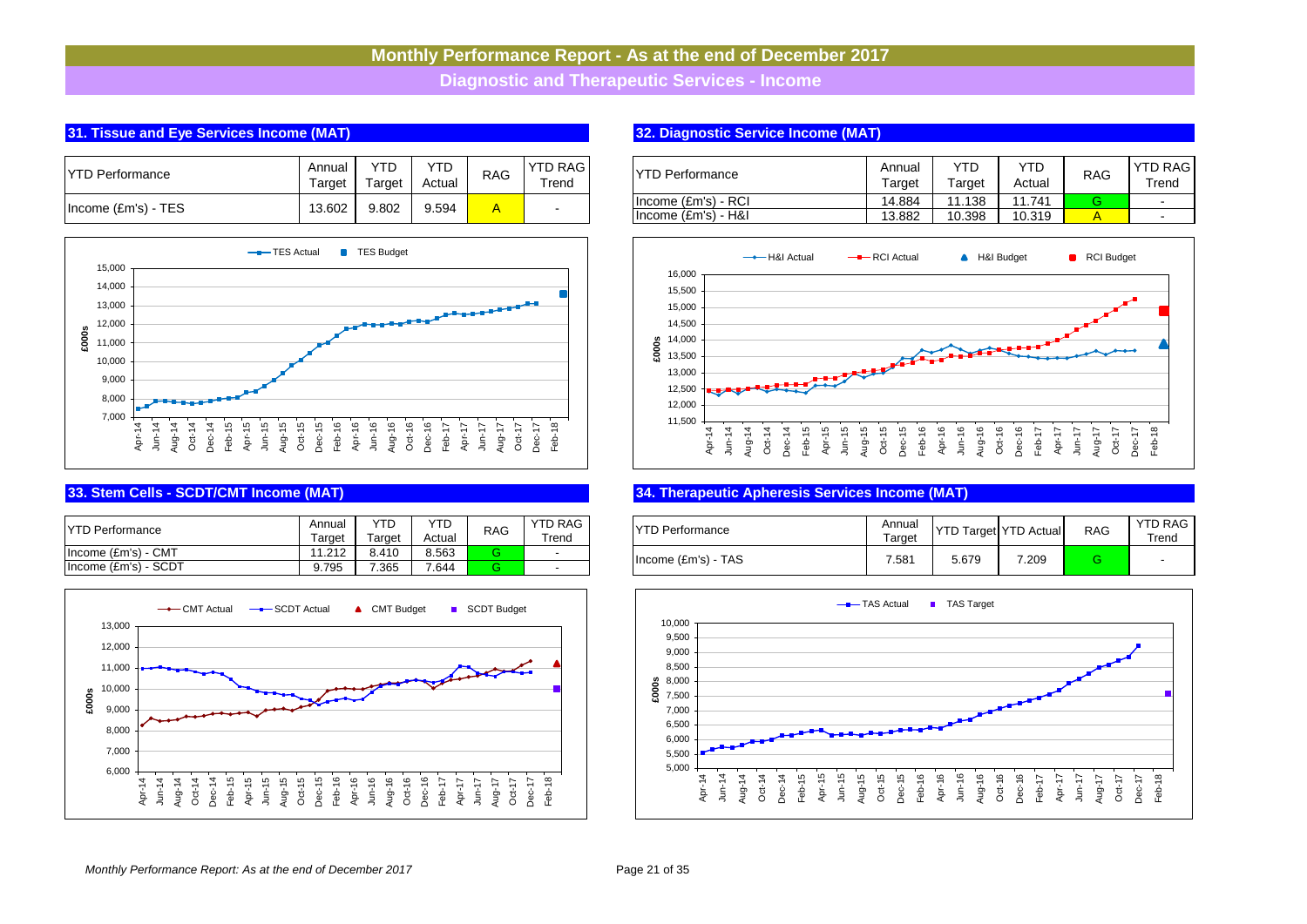**Diagnostic and Therapeutic Services - Customer service and safety**

# **35. Turnaround Time vs SLA (RCI) Report Figure 2018 Report Figure 2018 36. Turnaround Time vs SLA (H&I) H&I # 7 <b>36.** Turnaround Time vs SLA (H&I)

| <b>IYTD Performance</b>       | Annual<br>Target | Target | Actual | <b>RAG</b> | <b>YTD RAG</b><br>Trend |
|-------------------------------|------------------|--------|--------|------------|-------------------------|
| lTurnaround Time vs SLA - RCI | 95.0%            | 95.0%  | 96.1%  |            | $\sim$                  |



| <b>YTD Performance</b><br>Percentage of hospitals scoring =/><br>9/10 for satisfaction with RCI - RCI               | Annual<br>Target<br>61% | <b>YTD</b><br>Target<br>61% | <b>YTD</b><br>Actual<br>56% | <b>RAG</b><br>$\overline{A}$ | <b>YTD RAG</b><br>Trend<br>Worse |
|---------------------------------------------------------------------------------------------------------------------|-------------------------|-----------------------------|-----------------------------|------------------------------|----------------------------------|
| Percent of hospitals scoring =/> 9/10<br>for satisfaction with H&I - RCI                                            | 61%                     | 61%                         | 71%                         | G                            |                                  |
| RCI Target<br>RCI Survey<br>95%                                                                                     |                         | H&I Target                  |                             | <b>H&amp;I</b> Survey        |                                  |
| 90%<br>85%<br>80%<br>75%<br>70%<br>74%<br>74%<br>65%<br>60%<br>61%<br>60%<br>60%<br>55%<br>50%<br>53%<br>45%<br>40% | 92%<br>61%              | 67%<br>61%                  | 77%<br>61%                  | 61%<br>56%                   | 71%<br>61%                       |
| Mar-17<br>$Jun-17$                                                                                                  |                         | Sep-17                      |                             | Dec-17                       |                                  |

| Annual<br>Target | T<br>arget | YTD<br>Actual | <b>RAG</b> | <b>YTD RAG</b><br>Trend | IYTD Performance             | Annua<br>-<br>arget | YTD<br>Target | YTD<br>Actual | <b>RAG</b> | <b>YTD RAGI</b><br>Trend |
|------------------|------------|---------------|------------|-------------------------|------------------------------|---------------------|---------------|---------------|------------|--------------------------|
|                  |            |               |            |                         |                              |                     |               |               |            |                          |
| 95.0%            | 95.0%      | 96.1%         |            |                         | Turnaround Time vs SLA - H&I | 95.0%               | 95.0%         | 95.8%         |            |                          |



# **37. Hospital Satisfaction Hand A RCI # 3 RCI # 3 RCI # 3 RCI # 3 RCI # 3 RCI # 3 RCI # 3 RCI # 3 RCI # 3 RCI # 3 RCI # 3 RCI # 3 RCI # 3 RCI # 3 RCI # 3 RCI # 3 RCI # 3 RCI # 3 RCI # 3 RCI # 3 RCI # 3 RCI # 3 RCI # 3 RC**

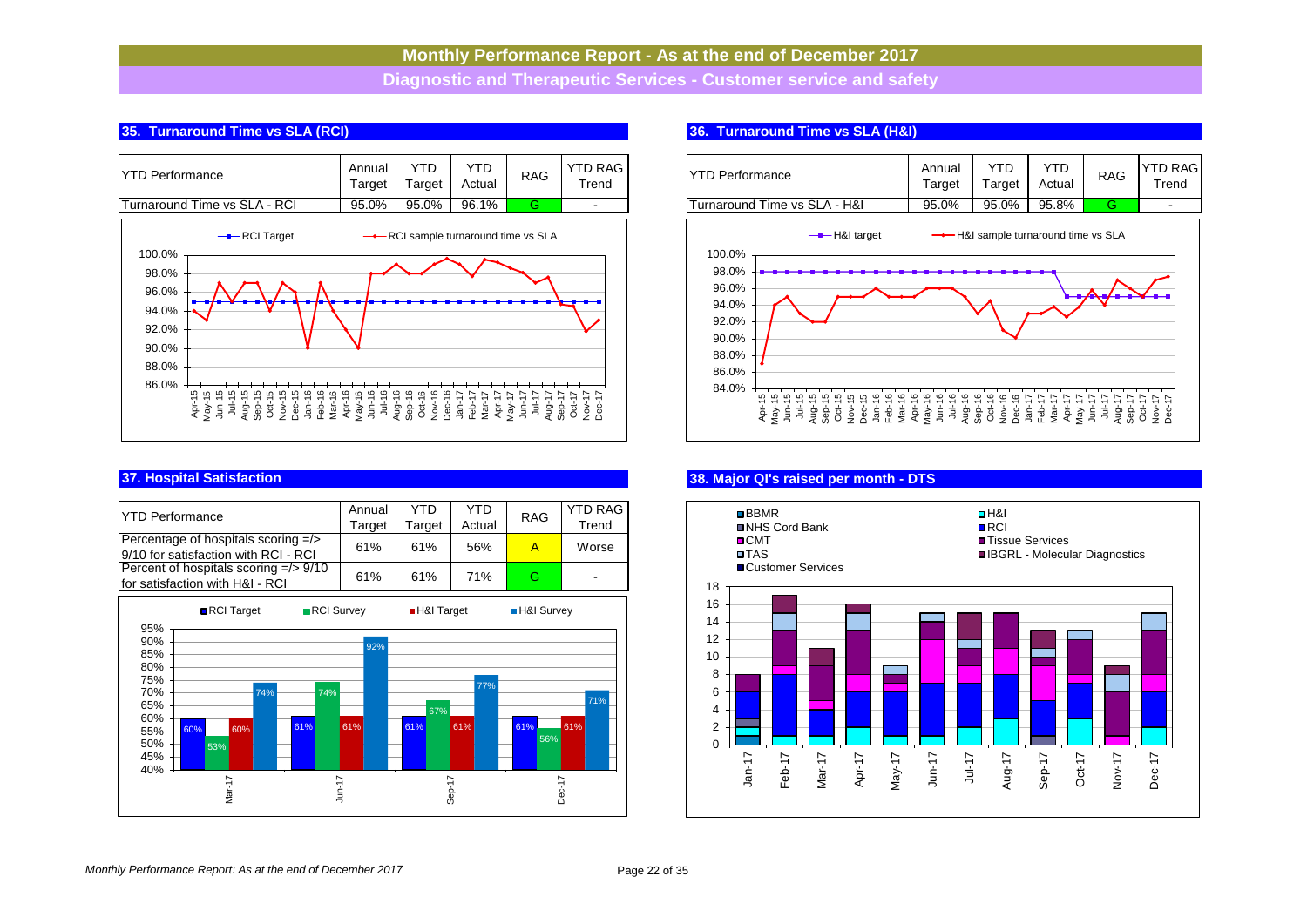**Stem Cell Donation and Transplantation, and Tissue and Eye Services : Corneas - Strategic Targets**

# **39. Adult donor provisions : UK and International - MATs 8 <b>19. ISSUE 12 12 12 13 13 140.** Issue of cord blood units : UK and International - MATs

| <b>IYTD Performance</b>        | Annual<br>Target | Target | YTD<br>Actual | <b>RAG</b> | <b>YTD RAG</b><br>Trend |
|--------------------------------|------------------|--------|---------------|------------|-------------------------|
| Adult donor provisions (total) | 216              | 157    | 173           |            | -                       |





| nnual<br>arget | YTD<br><sup>-</sup> arget | YTD<br>Actual | RAG | <b>YTD RAG</b><br>$\tau$ rend | <b>IYTD Performance</b>             | Annual<br>Target | YTD<br>Target | YTD<br>Actual | <b>RAG</b> | <b>YTD RAG</b><br>Trend |
|----------------|---------------------------|---------------|-----|-------------------------------|-------------------------------------|------------------|---------------|---------------|------------|-------------------------|
| 216            | 157                       | 173           | G   |                               | Number of Cord Units Issued (total) | 75               | 53            |               | R          |                         |



### **41. Suitable Cornea Donations - MAT, and Cornea stocks 42. NHSBT CBB stock (active units - cell dose post process TNC)**

| IYTD Performance                     | Annual<br>Target | Target | YTD<br>Actual | <b>RAG</b> | <b>YTD RAG</b><br>Trend |
|--------------------------------------|------------------|--------|---------------|------------|-------------------------|
| <b>Banked Donations TNC &gt; 140</b> | 2.300            | 1.724  | .196          |            | $\blacksquare$          |



### *Monthly Performance Report: As at the end of December 2017* Page 23 of 35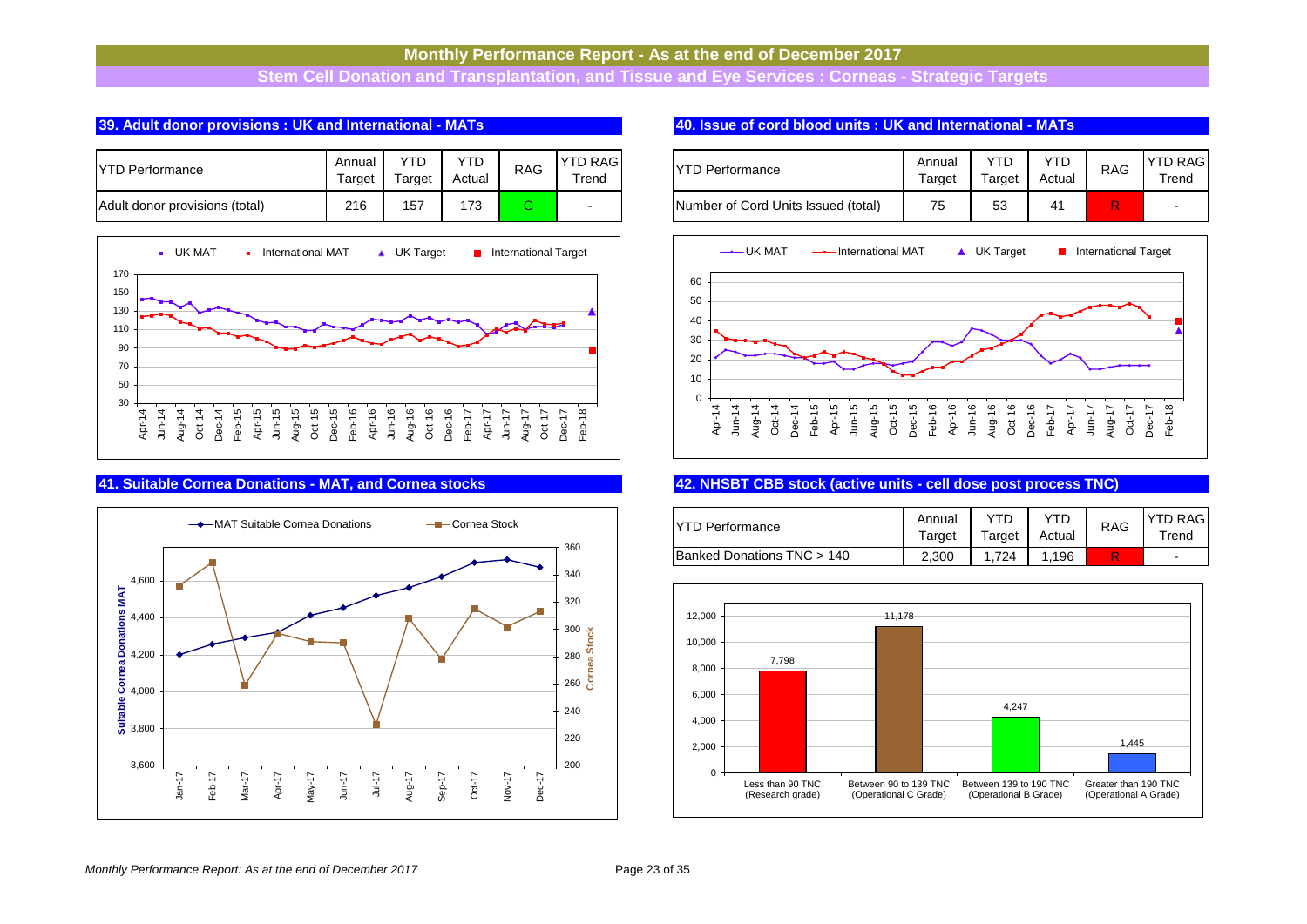|  | DIVISION THEME STRATEGIC TARGET | <b>YTD</b> | <b>RAG</b><br>RAG CHANGE | <b>PERFORMANCE</b> |
|--|---------------------------------|------------|--------------------------|--------------------|
|  |                                 |            |                          |                    |

|            |                                   | Increase % Consent/Authorisation rate (Overall)                                                    | A  | 65.0% year to date vs plan of 70% - chart 55.              |
|------------|-----------------------------------|----------------------------------------------------------------------------------------------------|----|------------------------------------------------------------|
|            |                                   | Increase % Consent/Authorisation rate (Overall) -<br><b>DBD</b>                                    | G. | 73.2% in December year to date vs plan of 73%.             |
|            |                                   | Increase % Consent/Authorisation rate (Overall) -<br><b>DCD</b>                                    | R  | 58.5% year to date vs plan of 67%.                         |
|            |                                   | Deceased donors - $2017/18$ target $-1,524$                                                        | G. | Year to date at 1,129 vs target of $1,143$ – chart 43.     |
|            |                                   | Deceased Organ Donors per million population                                                       | G. | September - 22.8m vs plan 23.0m. Next report March<br>2018 |
| <b>ODT</b> | <b>TOT 2020</b><br><b>Key</b>     | Number of Living donors 2016/17 (1,260) - reported<br>one month in arrears                         | R. | Year to date (Nov) at 691 vs plan of 928 – chart 46.       |
|            | <b>Outcome</b><br><b>Measures</b> | Living Donors per million population - 19.0 per/m                                                  |    | September at 15.9m vs plan 18.7m (update in January).      |
|            |                                   | Internal NHSBT target based on 1.1m new<br>registrations in 2017/18.                               | G  | New registrations are 0.913m year to date (vs 0.825m)      |
|            |                                   | Organ Transplants - Deceased (4,116)                                                               | Α  | 2,887 year to date vs plan of $3,087$ – chart 44.          |
|            |                                   | Deceased Organ Transplants per million population.                                                 | A  | 58.7m vs plan 62.1m. Next report March 2018                |
|            |                                   | Proportion of population who have had a conversation<br>about their donation decision (target 47%) |    | New measure - next report February 2018                    |
|            |                                   | NHSBT Cost per Transplant (chart 45). - £16.3k<br>(2017/18 target)                                 | G. | December at £16.6k. Next update March 2018.                |

• There have been 1,129 deceased donors in the year to date, 14 lower than target. This equates to a 7.5% increase compared with the same period last year with an 11.5% increase in DBD and a 2% increase in DCD.

.

• The DBD and DCD SNOD presence rates in the year to date remain at 95% and 85% respectively. This equates to an overall year to date SNOD presence rate of 90% versus 86% last year. There were 26% (87) fewer occasions where families were approached for a formal organ donation discussion without a SNOD present in the year to date, compared with the same nine months last year. This equates to a 26% decrease. Regions have reported several reasons why no SNOD was present at the formal approach for donation: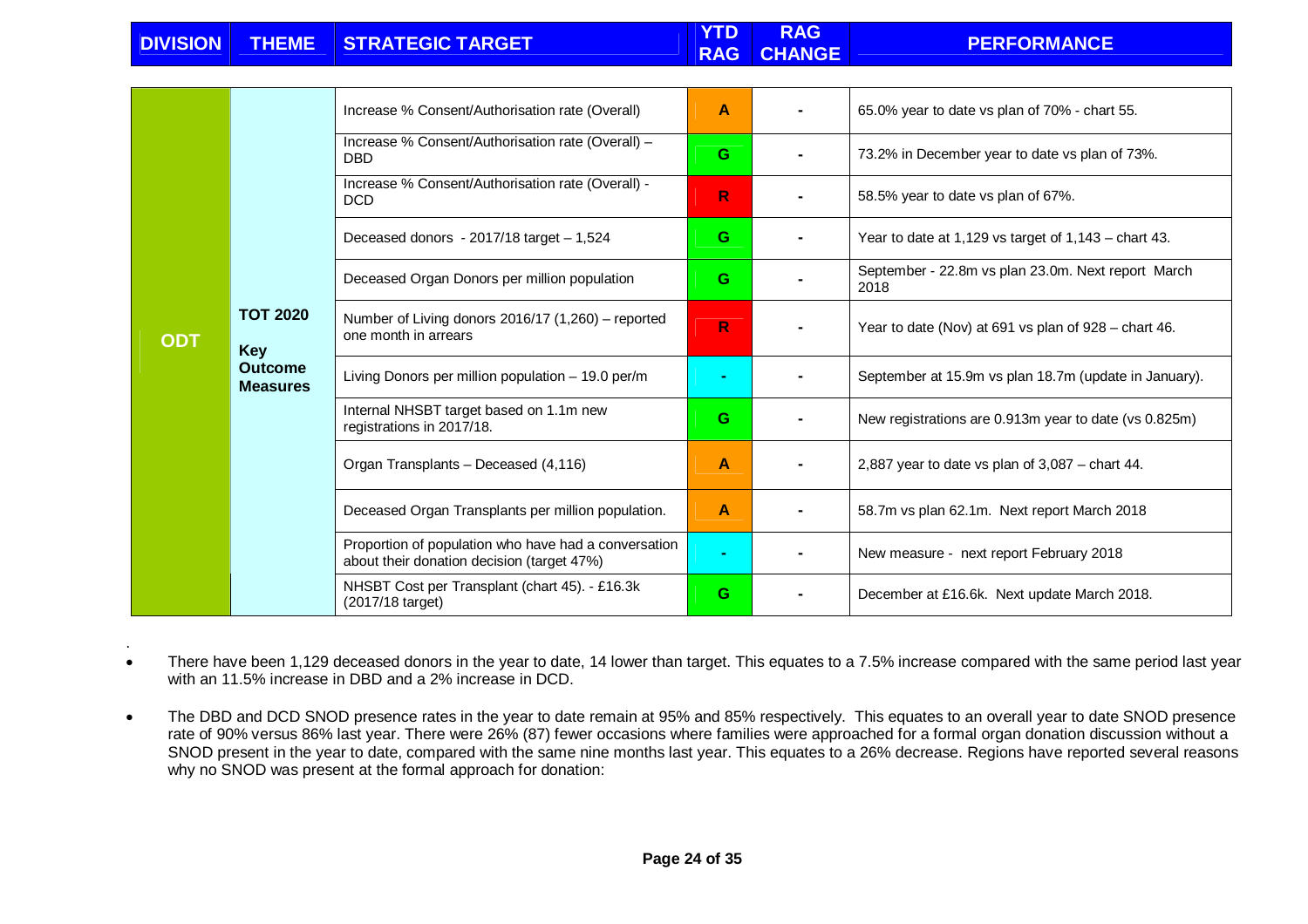- 2 cases where SNOD en route to hospital (1 re-approached);
- 4 cases where there was no referral to SNOD team;

.

- 2 cases where the SNOD was unable to attend due to activity (clinical team coached by SR on approach);
- 2 cases where SNOD was over 3 hours away and family wanted withdrawal;
- 3 cases where Clinical team were discussing withdrawal of treatment but discussed donation at the same time;
- 6 cases where the SNOD was present on the ICU however were refused to be allowed into the conversation.
- The overall consent rate in the year to date remains at 65% versus the 62% achieved in the same nine months last year.
- Formal organ donation discussions have taken place with patients from black and Asian communities on 42 more occasions than last year to date with consent being achieved on 40 more occasions. The overall consent rate for patients from black and Asian communities is 43% (110 out of 257) in the year to date, 10% higher than in the same nine months last year. Q3, however, was considerably lower than the consent rate achieved in Q2.
- There were 24 ODR overrides in Q1, 21 in Q2 and 15 in Q3, equating to 60 in the year to date.. In total there have been 7 fewer ODR overrides in the year to date compared to last year. 12 of the 60 ODR overrides in the year to date have happened without a SNOD present. If a SNOD had been present, consent may have been ascertained on 10 more occasions in the year to date, assuming a 94% consent rate achieved by the SNODs.
- For patients known to have opted-in on the ODR, the quarterly consent rates in 2017/18 were as follows:
	- SNOD present: Q1=93%, Q2=92%, Q3=95%, and in the year to date is 94% (1% higher than same nine months last year).
	- SNOD not present: Q1=33% (3/9), Q2=73% (8/11), Q3=79% (11/14), and in the year to date is 65% (22/34).
- For patients who had not opted-in on the ODR, or this was not known at the time, the quarterly consent rates in 2017/18 have been:
	- SNOD present: Q1=57%, Q2=56%, Q3=60%, YTD=58% (<1% higher than same nine months last year)
	- SNOD not present: Q1=8% (6/75), Q2=13% (9/71), Q3=11% (8/72), YTD=11% (23/218)

 If a SNOD had been present on the 218 occasions, consent may have been ascertained on 103 more occasions in the year to date (in addition to the 23 achieved), assuming a 58% consent rate achieved by the SNODs.

- The increase in deceased donor transplants is not as great as the increase in deceased donors being 4.4% higher than last year to date and 200 lower than target.
- December was a poor month for registrations with only 69,833 new opt-in registrations but are ahead of the annual target for 1.1 million new opt-in registrations, with 913k in the year to date. The DVLA data transfer feed was significantly lower than usual in December and is the main reason for the drop in new registrations. 43% of new registrations came through digital activity (compared to 34% the previous month). This increased proportion of digital registrations reflects both the reduction in data feed registrations through the DVLA and England and Wales GP service as well as the launch of the Government's consultation which prompted a spike in web visits and online sign ups on the  $12<sup>th</sup>$  December. It is important to note that the Scottish GP Service is inactive. There is an error in the source data that is currently being worked through by the third party provider. The NHS Tracing Service & De-Duplication Process has also been inactive since June 2015. This may result in significant numbers of duplicate registrations on the live ODR i.e. overreporting the number of registrants.
- Absence decreased marginally following a reduction in long term absence. In total short term absence is at 2.29% and long term absence at 1.43%. There are five teams with absence above 4%: Eastern, Northern Ireland, Northern, South Central and South Wales.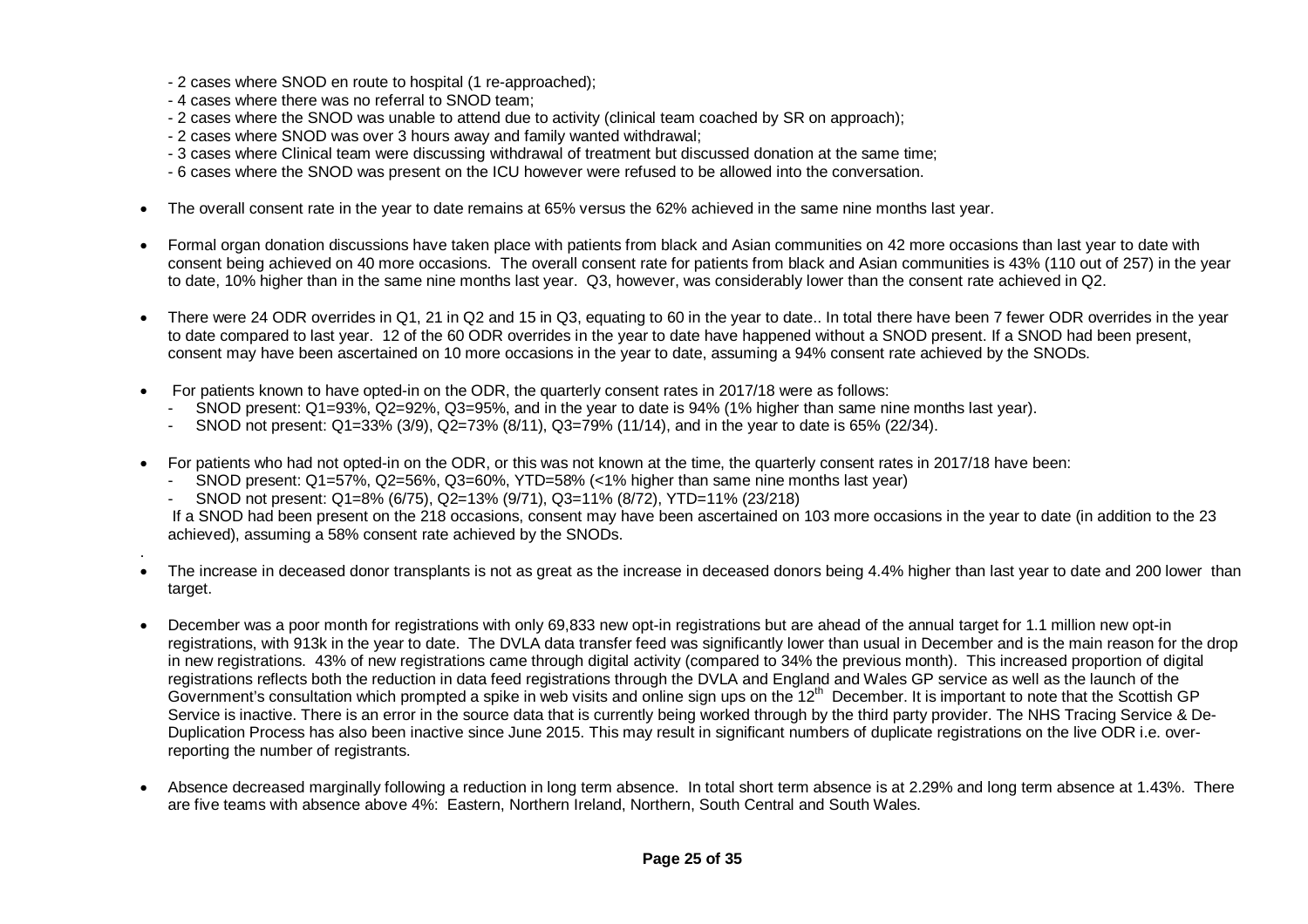# . **ODT – Status of Strategic Projects per TPB reporting:**

| <b>Project title</b> | <b>Status</b> | <b>This</b><br><b>RAG</b> | Last<br><b>RAG</b> | <b>Approved</b><br>Cost<br>$(\text{Em's})$ | <b>F/Cast</b><br><b>Cost</b><br>(£m's) | <b>F/cast</b><br><b>Benefit</b><br>(£m's) | <b>Planned to F/Cast to</b><br>complete | complete |
|----------------------|---------------|---------------------------|--------------------|--------------------------------------------|----------------------------------------|-------------------------------------------|-----------------------------------------|----------|
| <b>ODT Hub</b>       | Define        |                           | G.                 | $3.2^{(1)}$<br>(0.6)                       | $N/A$ <sup>(ii)</sup>                  | N/A                                       | Dec 19                                  | Dec 19   |

# **Notes:**

.

i) This is non-recurring figure for 2017/18, recurring figure in brackets. ii) Now an under spend of £403k.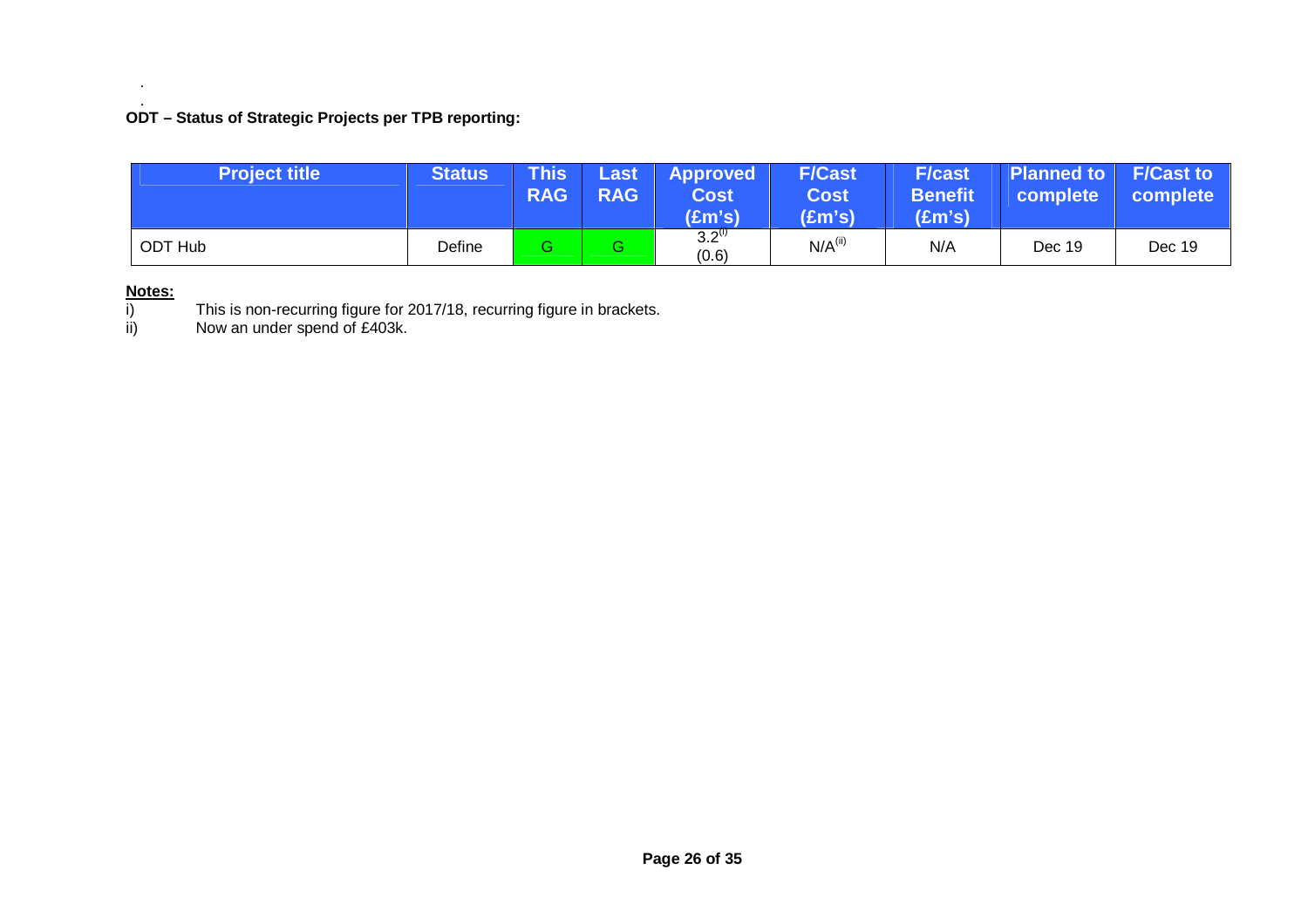# **Monthly Performance Report - As at the end of December 2017 Organ Donation and Transplant - Outcomes**

| <b>YTD P</b><br>'erformance               | Annua            | $\sqrt{2}$        | YTD    | 'TD RAG<br>$\lambda$ | <b>YTD RAG</b> | <b>YTD</b><br>- -<br>Performance               | Annuai | YTC        | YTD    | <b>RAG</b> | <b>YTD</b>                      |
|-------------------------------------------|------------------|-------------------|--------|----------------------|----------------|------------------------------------------------|--------|------------|--------|------------|---------------------------------|
|                                           | Target           | arge <sup>+</sup> | Actual |                      | ⊺rend          |                                                | Γarαet | -<br>Targe | Actual |            | $\overline{\phantom{0}}$<br>Tre |
| Number of L<br>Deceased Organ<br>. Donors | .52 <sub>4</sub> | 143               | .125   |                      |                | Number of I<br>Transplants<br>f Deceased Donor | .116   | $3,08^{-}$ | 2.887  |            |                                 |



| <b>YTD Performance</b>           | Annual<br>Target | Forecast<br>for the<br>vear | <b>YTD RAG</b> | <b>YTD RAG</b><br>Trend |
|----------------------------------|------------------|-----------------------------|----------------|-------------------------|
| NHSBT Cost per Transplant (£k's) | 16.2             | 16.4                        | G              | -                       |



# **43. MAT number of Deceased Organ Donors ODT # 44. MAT number of Deceased Donor Organ Transplants** ODT # 9 **44. MAT number of Deceased Donor Organ Transplants**

| <b>TD RAGI</b> | Performance                                  | Annual | YTD    | VTΓ<br>. D | <b>RAG</b> | <b>YTD RAG</b> |
|----------------|----------------------------------------------|--------|--------|------------|------------|----------------|
| ⊺rend          |                                              | arget  | Гarɑet | Actual     |            | rend           |
|                | <b>INumber of Deceased Donor Transplants</b> | 4.116  | 3.087  | 2.887      |            |                |



# **45. ODT Cost per Donor/Transplant** ODT # 11 **46. MAT number of Live Organ Donors (reported one month in arrears)**

| <b>TD RAG</b><br>Trend | <b>YTD Performance</b>                                            | Annual<br>Target | YTD<br>Target | YTD<br>Actual | <b>YTD RAG</b> | YTD RAG<br>Trend |
|------------------------|-------------------------------------------------------------------|------------------|---------------|---------------|----------------|------------------|
|                        | Number of Living Organ Donors (reported<br>lone month in arrears) | 1.392            | 928           | 691           |                |                  |

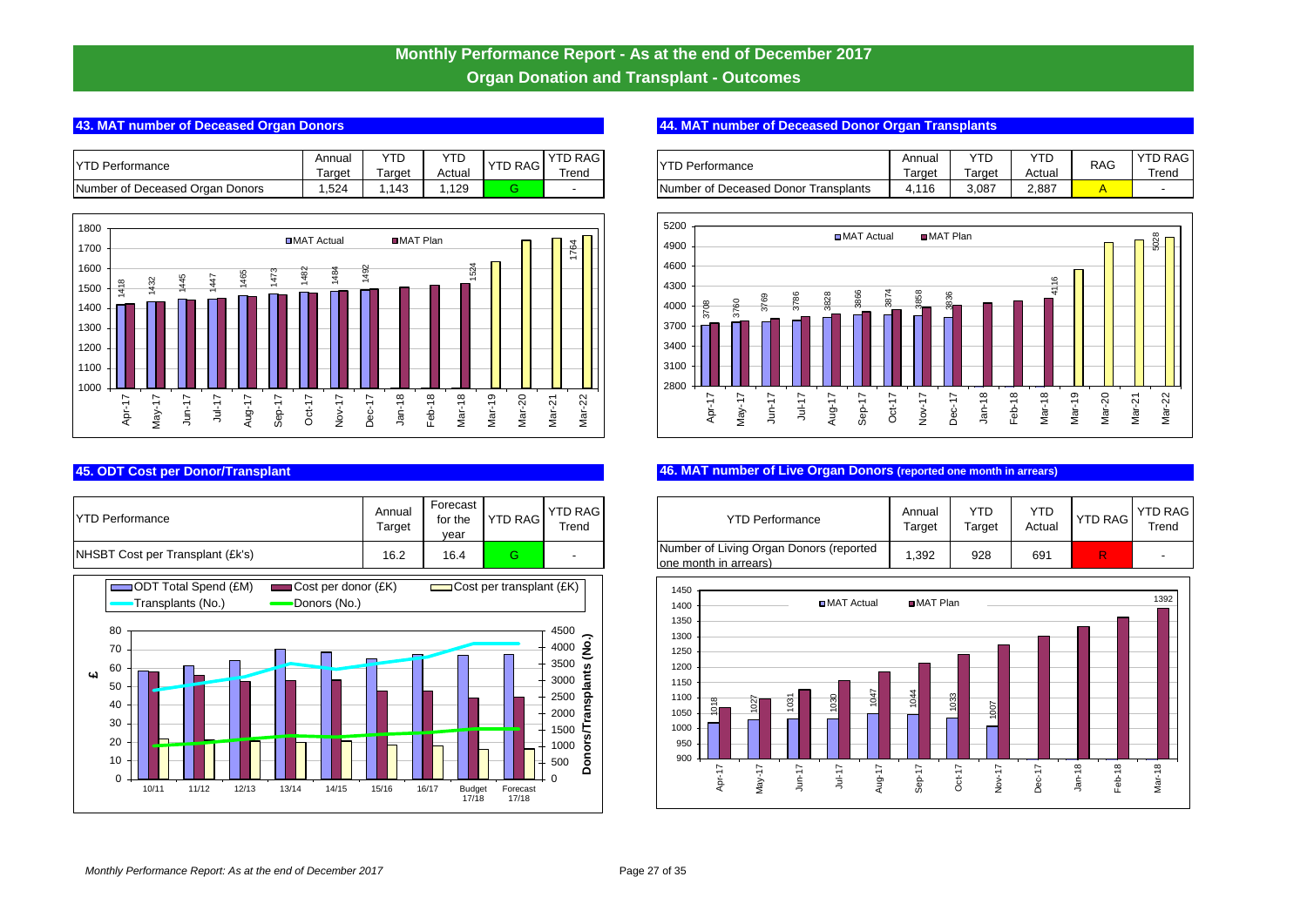# **Monthly Performance Report - As at the end of December 2017 Organ Donation and Transplant - DBD Activity**

# **47. MAT number of Deceased Organ Donors (DBD) 48. Deceased Organ Donors - Monthly (DBD)**







### **49. Deceased Organ Donors - Weekly (DBD) 50. Deceased Organ Donors - By Nation (DBD)**

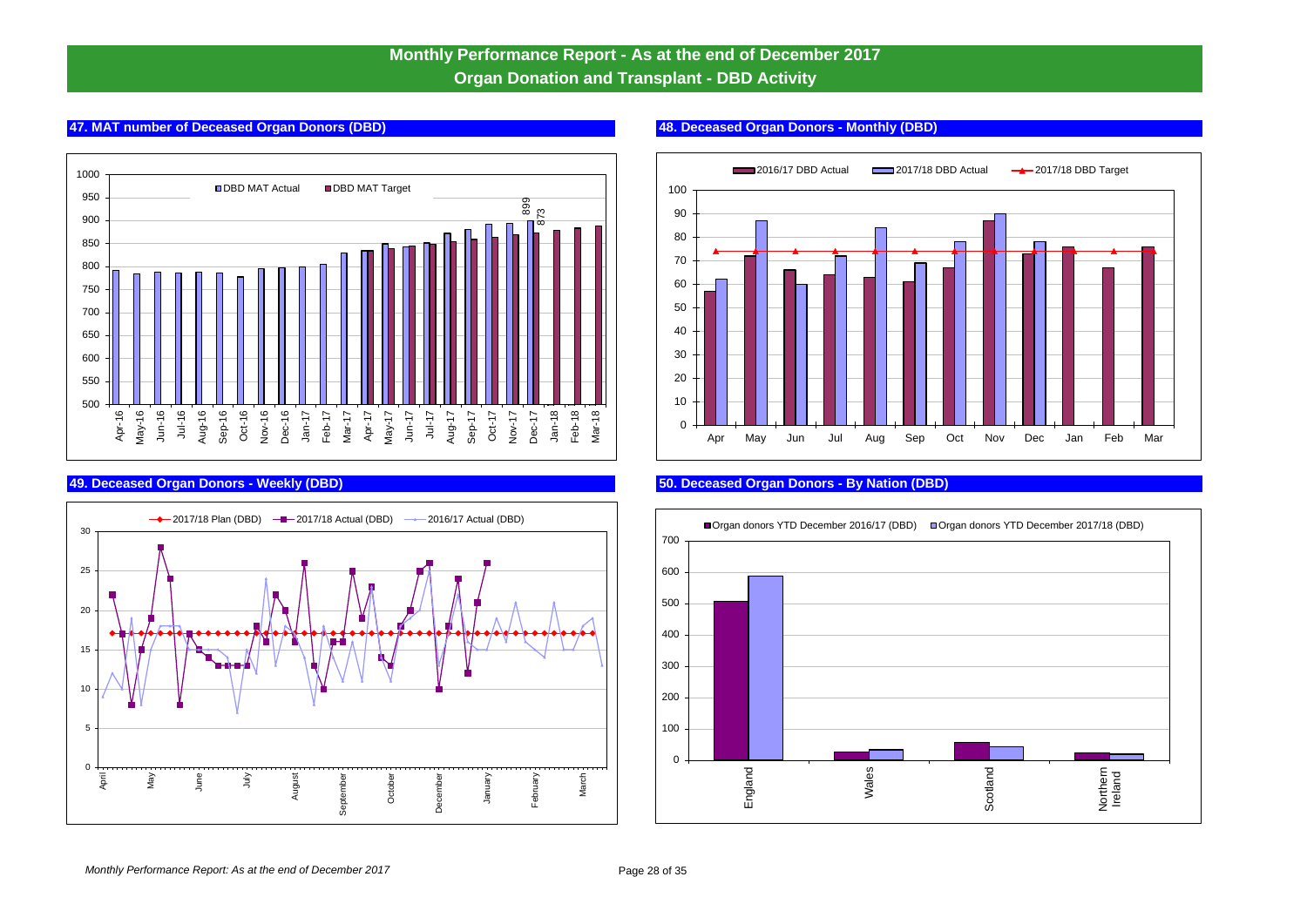# **Monthly Performance Report - As at the end of December 2017 Organ Donation and Transplant - DCD Activity**

# **51. MAT number of Deceased Organ Donors (DCD) 52. Deceased Organ Donors - Monthly (DCD)**







# **53. Deceased Organ Donors - Weekly (DCD) 54. Deceased Organ Donors - By Nation (DCD)**

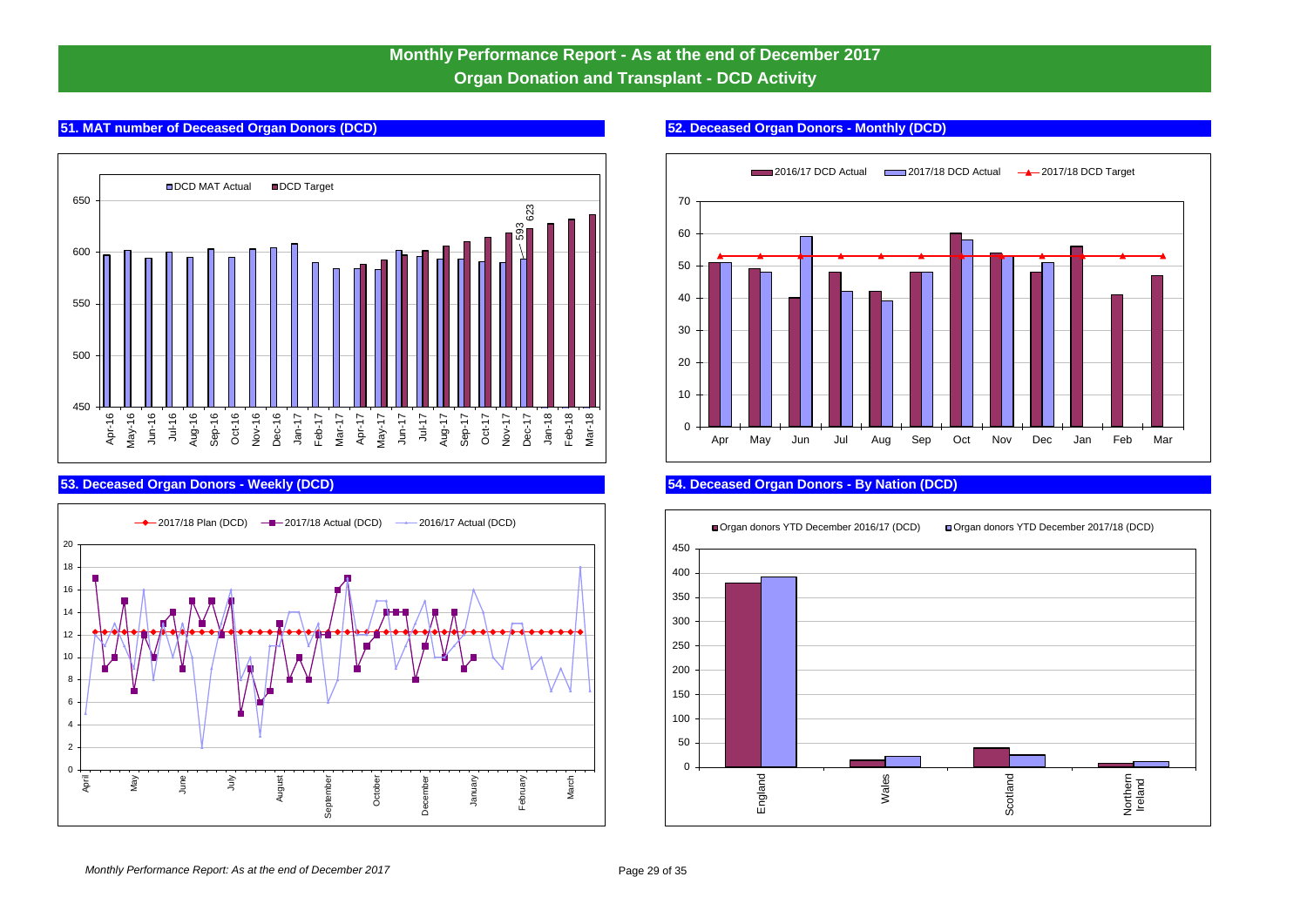# **Monthly Performance Report - As at the end of December 2017 Organ Donation and Transplant - Consent / ODR**

| $\sqrt{2}$<br>Performance      | Annua.<br>l arge: | $\sqrt{2}$<br>שו י<br>arget | YTD<br>Actual | TD RAG | ≀ RAG<br>rend | $VTP =$<br>rformance                         | Annual<br>I arget | $\sqrt{1}$<br>arget | <b>VTP</b><br>- I L'<br>Actual | VTP<br>I DI RAGI | $\sqrt{10}$<br>l re |
|--------------------------------|-------------------|-----------------------------|---------------|--------|---------------|----------------------------------------------|-------------------|---------------------|--------------------------------|------------------|---------------------|
| Consent/Authorisation rate (%) | 70.0%             | 70.0%                       | 65.0%         |        |               | <b>DBD</b><br>Consent/Authorisation rate (%) | 73.0%             | 73.0%               | 70.00<br>0.67                  |                  |                     |



| $\sqrt{2}$<br>Performance                      | Annuai<br>l arge: | $\sqrt{2}$<br>۱۲.<br>arge | YTD<br>Actual | D RAG '        | D RAG<br>rend | NTDD<br>Performance                      | Annual<br>large. | ver<br>arget | YTC<br>Actual | V <sub>TD</sub><br>את ש<br>∼ | $\sqrt{1}$<br>. .<br>l re |
|------------------------------------------------|-------------------|---------------------------|---------------|----------------|---------------|------------------------------------------|------------------|--------------|---------------|------------------------------|---------------------------|
| <b>DCD C</b><br>Consent/Authorisation rate (%) | 67.0%             | 67.0%                     | 58.5%         | $\sim$<br>n Sa |               | Opt-in registrants on the ODR (millions) | .100             | 0.825        | 0.913         |                              |                           |



### **55. Consent / Authorisation rate (DBD & DCD)** ODT # 1 **1 <b>56. Consent/Authorisation rate (DBD)** per month

| "D RAG<br>Trend | <b>YTD Performance</b>             | Annual<br>Farget | ⊺arɑet | ш<br>Actual | <b>YTD RAG</b> | <b>YTD RAG</b><br>rend |
|-----------------|------------------------------------|------------------|--------|-------------|----------------|------------------------|
|                 | DBD Consent/Authorisation rate (%) | 73.0%            | 73.0%  | 73.2%       |                | -                      |



# **57. Consent/Authorisation rate (DCD) per month ODT # 3 58. Number of people registered on the ODR (opt-ins)**

| <b>D RAG</b><br>rend | Performance ں                            | Annual<br><b>arget</b> | Γarαet | YT D<br>Actual | <b>YTD RAG</b> | YTD RAG I<br>rend |
|----------------------|------------------------------------------|------------------------|--------|----------------|----------------|-------------------|
|                      | Opt-in registrants on the ODR (millions) | 1.100                  | 0.825  | 0.913          |                | -                 |

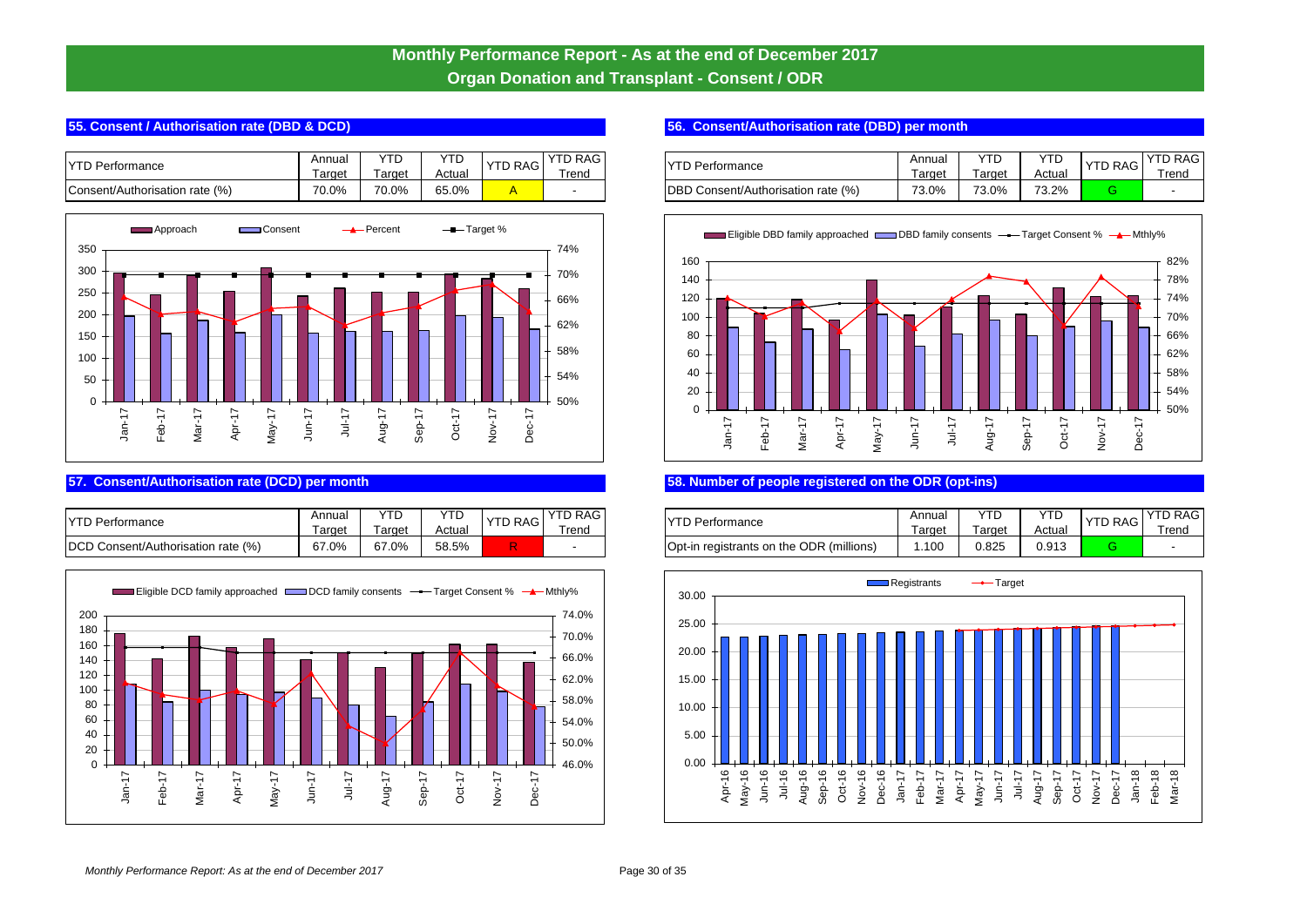# **Monthly Performance Report - As at the end of December 2017 Organ Donation and Transplant - Transplantable Organs and Duty Office Incidents**



### **59. Transplantable Organs per Donor 60. ODT Hub Operations - Incidents per Organ Offer**



# **Organ Donation and Transplant - Absence/Turnover**



## **61. ODT Absence rate (%) 62. Annual Turnover rate (%)**

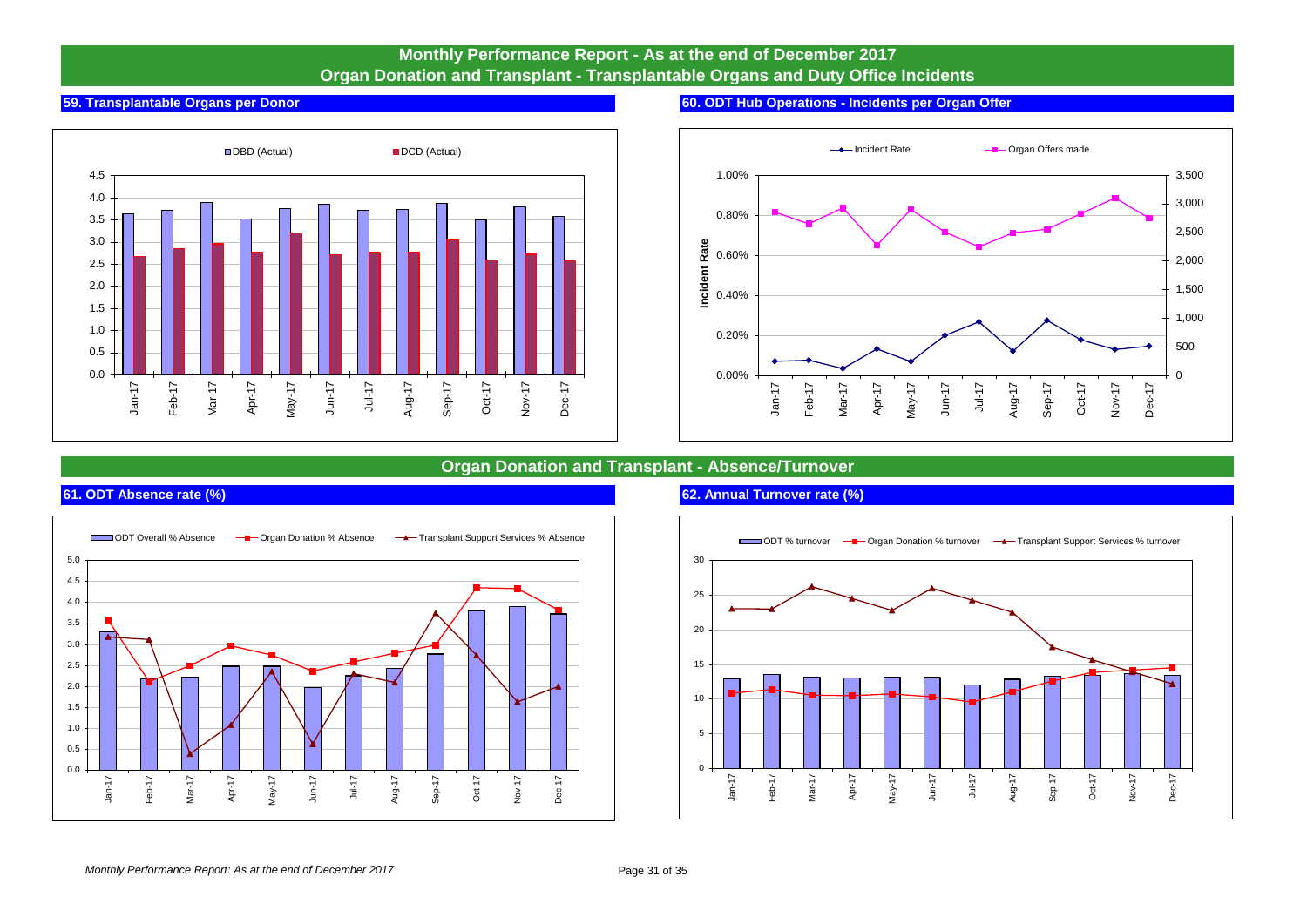| <b>SECTOR</b>                    | <b>NOTES/UPDATE REPORT</b>                                                                                                                                                                                                                                                                                                                                 |
|----------------------------------|------------------------------------------------------------------------------------------------------------------------------------------------------------------------------------------------------------------------------------------------------------------------------------------------------------------------------------------------------------|
|                                  |                                                                                                                                                                                                                                                                                                                                                            |
|                                  | Sickness absence was a slightly higher this month at 3.6% but equal to last year. As previously noted a sustained and significant<br>improvement within logistics is supporting the overall performance seen in NHBST.                                                                                                                                     |
|                                  | Health and Safety – the Lost Time Incidence Rate (12 months to November 2017) is at 1.7 (a welcome decrease from last month of 0.2).                                                                                                                                                                                                                       |
| <b>NHSBT</b><br><b>Corporate</b> | Exercise "Fulcrum", designed for the National Emergency Team (NET), will be held in January or February. The aim of the exercise is to run a<br>NET in as realistic a manner. The date is therefore confidential and staff will be asked to take part in the exercise via teleconference.                                                                  |
|                                  | In response to the NHS marking its 70 <sup>th</sup> birthday in 2018, building to a national celebration on 5 <sup>th</sup> July, NHSBT will be putting NHS70 branding<br>on our websites and other materials. We hope to involve the B Positive choir in national events, celebrate with our donors and align our staff<br>awards with the birthday year. |
|                                  |                                                                                                                                                                                                                                                                                                                                                            |

# **Corporate - Status of Strategic Projects per TPB reporting:**

| <b>Project title</b>                                   | <b>Status</b>   | <b>This</b><br><b>RAG</b> | Last<br><b>RAG</b> | <b>Approved</b><br><b>Cost</b> | <b>F/Cast</b><br><b>Cost</b> | <b>F/cast</b><br><b>Benefit</b> | <b>Planned to</b><br>complete | <b>F/Cast to</b><br>complete |
|--------------------------------------------------------|-----------------|---------------------------|--------------------|--------------------------------|------------------------------|---------------------------------|-------------------------------|------------------------------|
|                                                        |                 |                           |                    | (£m's)                         | $(\text{Em's})$              | $(\text{Em's})$                 |                               |                              |
| Networks & Telephony Contract                          | Delivery        | R                         | A                  | 1.6                            | 1.4                          | 0.1                             | Apr 17                        | May 18                       |
| <b>Barnsley Project (Leeds Sheffield)</b>              | <b>Delivery</b> | G                         | G.                 | 16.5                           | 16.5                         | 1.1                             | Jan 21                        | Jan 21                       |
| Desktop Modernisation -<br>Infrastructure Improvement  | Delivery        | G                         | G                  | 3.5                            | 2.2                          | N/A                             | Apr 17                        | Feb 18                       |
| <b>QPulse Performance Remediation &amp;</b><br>Upgrade | Delivery        | G                         | G                  | 0.1                            | 0.1                          | N/A                             | TBC.                          | Feb 18                       |
| Exchange On-Line Migration                             | Delivery        | G                         | G                  | 0.6                            | N/A                          | N/A                             | <b>TBC</b>                    | <b>Jul 18</b>                |
| <b>Pulse GUI/Middleware Server</b><br>Upgrade          | <b>Delivery</b> | G                         | G                  | 0.6                            | N/A                          | N/A                             | TBC.                          | Apr 18                       |
| Portfolio and Resource Management                      | Start-Up        | G                         | G                  | N/A                            | N/A                          | N/A                             | <b>TBC</b>                    | May 18                       |
| <b>Robotic Process Automation</b>                      | Start-Up        | G                         | G.                 | N/A                            | N/A                          | N/A                             | TBC                           | Feb 18                       |
| Tooting 2 <sup>nd</sup> Floor                          | <b>Delivery</b> | G                         | G                  | 0.4                            | 0.4                          | 0.3                             | Jan 18                        | Jan 18                       |
| Pager Replacement <sup>(i)</sup>                       | Start-Up        | N/A                       | N/A                | 0.1                            | 0.1                          | N/A                             | Aug 18                        | Feb 18                       |

**Notes:** i) Not reported this month as this project will be covered under the Hub Programme Pack and will go to Hub PgM Board & ODT CPB..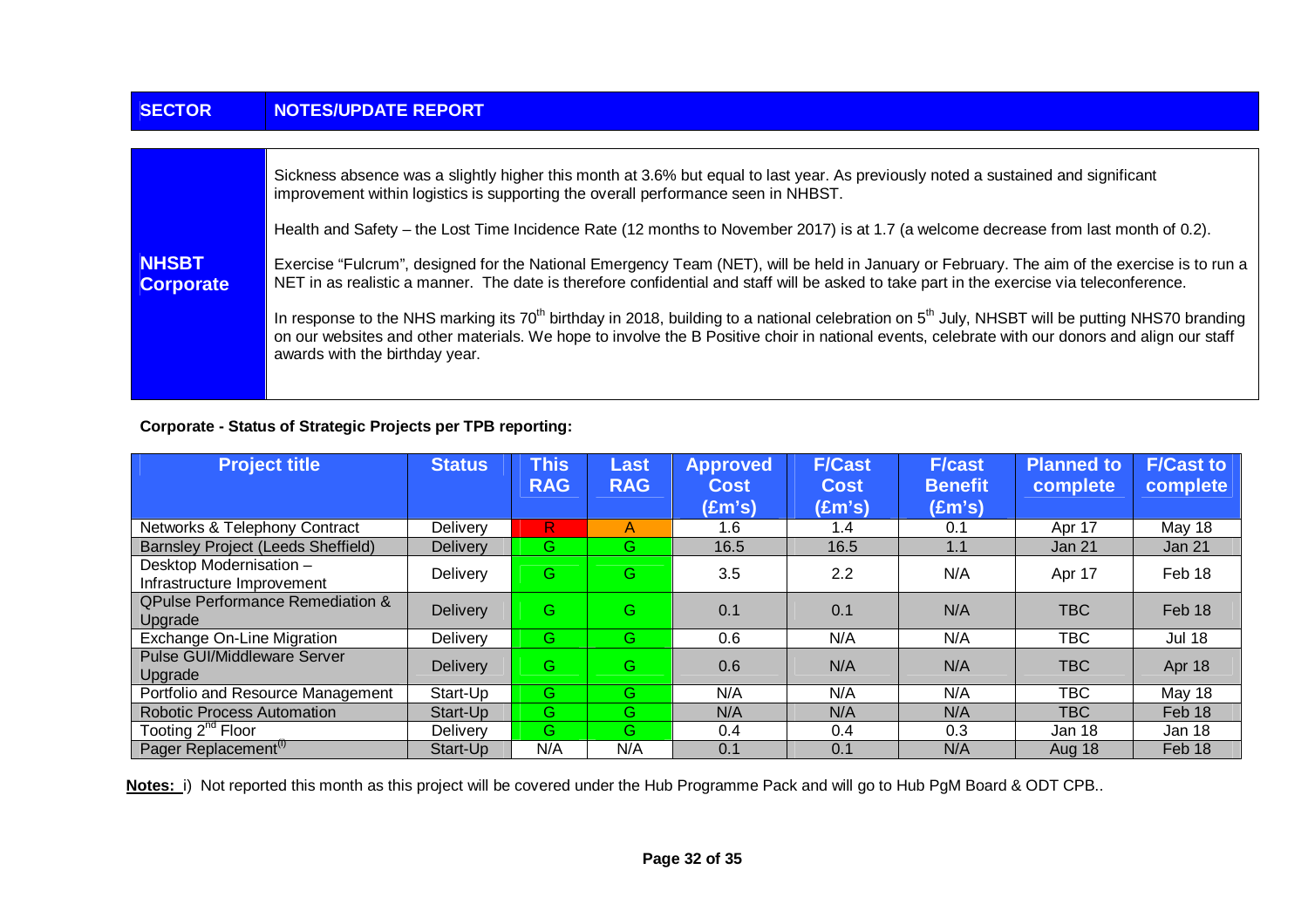# **Monthly Performance Report - As at the end of December 2017 NHSBT Corporate - ICT / Workforce**

| System availability | Period | Period  | Period         | <b>RAG</b>    | H&S Incident Le                           |
|---------------------|--------|---------|----------------|---------------|-------------------------------------------|
|                     | Target | Actual  | <b>RAG</b>     | Trend         | in arrears)                               |
| Donor Portal        | 99.95% | 100.00% | G              | <b>Better</b> | <b>Blood Donation</b>                     |
|                     |        |         |                |               | M&L                                       |
|                     |        |         |                |               | DTS/SpS                                   |
| Pulse               | 99.95% | 99.77%  | $\overline{A}$ | Worse         | Organ Donation                            |
|                     |        |         |                |               | <b>Group Services</b>                     |
|                     |        |         |                |               | <b>NHSBT</b>                              |
| <b>OBOS</b>         | 99.95% | 99.02%  | R              | Worse         |                                           |
|                     |        |         |                |               | $\blacksquare$ Blood S<br>30 <sup>′</sup> |
|                     |        |         |                |               |                                           |
| Hematos             | 99.95% | 100.00% | G.             | Better        |                                           |
|                     |        |         |                |               | 20                                        |
|                     |        |         |                |               |                                           |
| <b>EOS</b>          | 99.95% | 100.00% | G              |               |                                           |
|                     |        |         |                |               | 10                                        |
| <b>NtXD</b>         | 99.95% | 100.00% | G.             | <b>Better</b> |                                           |
|                     |        |         |                |               |                                           |
|                     |        |         |                |               | $\Omega$                                  |
| <b>TMS</b>          | 99.95% | 100.00% | G              | <b>Better</b> | Dec-16                                    |
|                     |        |         |                |               |                                           |

| 65. Quality System > 30 days Overdue Items |                 |                             |                   |                   |                   |              |
|--------------------------------------------|-----------------|-----------------------------|-------------------|-------------------|-------------------|--------------|
| Directorate (as at 08 Jan)                 | Documents       | Quality<br><b>Incidents</b> | Adverse<br>Events | Change<br>Control | Audit<br>Findings | <b>TOTAL</b> |
| <b>DTS</b>                                 | 12 <sub>1</sub> | 20                          |                   |                   | 18 <sub>1</sub>   | 52           |
| M&L                                        |                 | 22                          |                   |                   |                   | 37           |
| <b>ICT</b>                                 |                 |                             |                   |                   |                   |              |
| QA                                         |                 |                             |                   |                   |                   | 5            |
| BD                                         |                 |                             |                   |                   |                   | 5            |
| All Other                                  |                 |                             |                   |                   |                   | 9            |
| Total                                      | 15              |                             |                   |                   | 28                | 115          |



# **63. IT system performance 64. Health and Safety - Accident Reporting**

| H&S Incident Levels (x 1 mth | Level 1&2         | Level 1&2 MAT | Level $1-3$         | Level 1-3     |
|------------------------------|-------------------|---------------|---------------------|---------------|
| in arrears)                  | <b>MAT Target</b> | Total         | <b>Mthly Target</b> | Period Actual |
| <b>Blood Donation</b>        | $\leq$ 17         | 12            | $\leq$ 24           |               |
| M&L                          | $\leq -6$         |               | $<=4.5$             |               |
| DTS/SpS                      | $\leq$ =1         |               | $\leq$ $=$ $2$      |               |
| Organ Donation               |                   |               | $\leq$ =1           |               |
| <b>Group Services</b>        |                   |               | $\leq$ =1           |               |
| <b>NHSBT</b>                 | $\leq$ 24         |               | $\leq$ = 32.5       | 12            |



# **66. Sickness Absence**

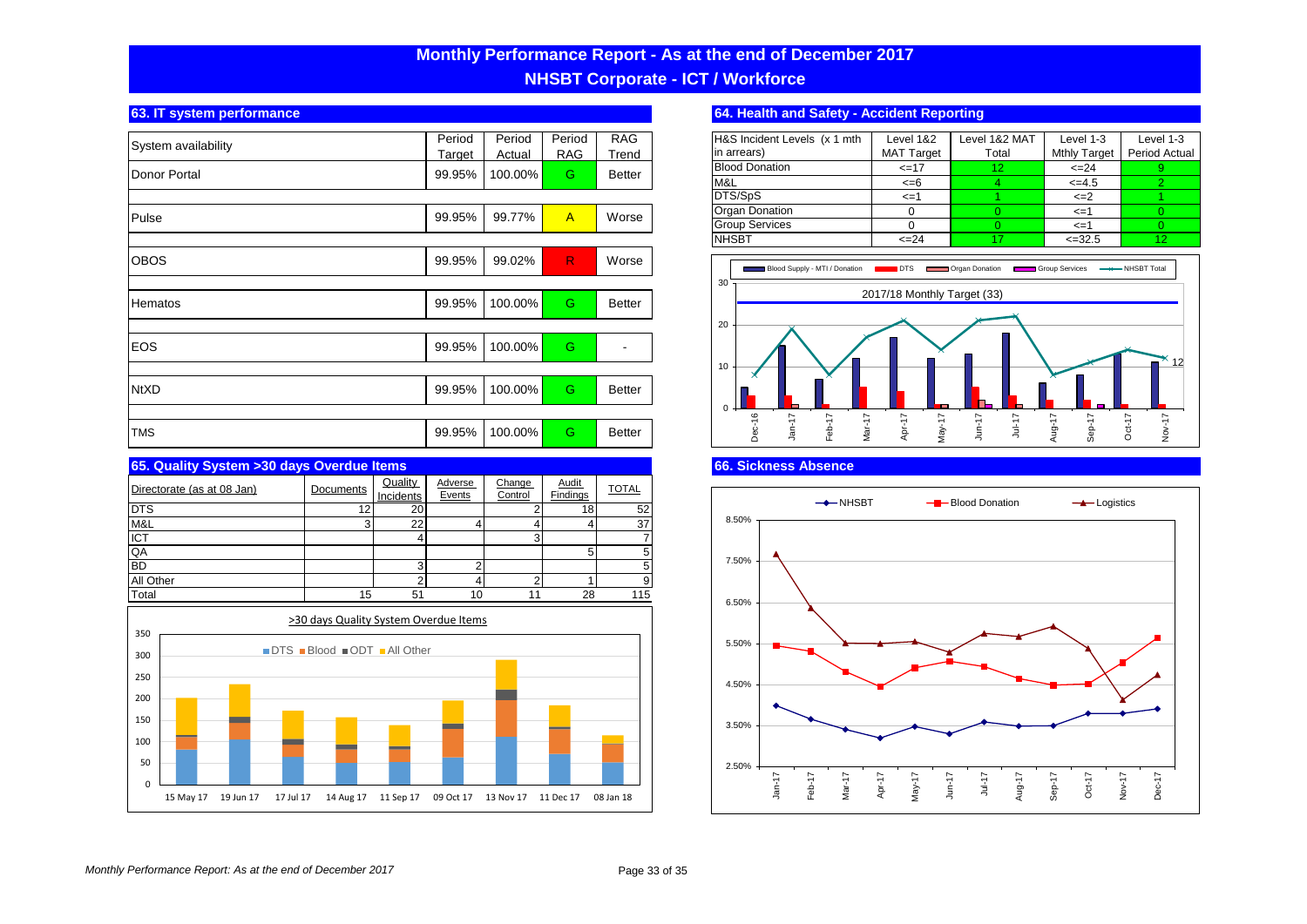|                                         | Corporate Risk Register Summary                                                                                                                                                                                                                                                                                                                                                                                                                                                                                                                                                           | Red | <b>Amber</b> | Green |  |  |  |
|-----------------------------------------|-------------------------------------------------------------------------------------------------------------------------------------------------------------------------------------------------------------------------------------------------------------------------------------------------------------------------------------------------------------------------------------------------------------------------------------------------------------------------------------------------------------------------------------------------------------------------------------------|-----|--------------|-------|--|--|--|
|                                         | 130                                                                                                                                                                                                                                                                                                                                                                                                                                                                                                                                                                                       | 12  | 112          | 6     |  |  |  |
|                                         | The dependency and reliance on the SME that currently provides support for our critical operational systems (PULSE/Hematos)<br>and, in particular, their ability to retain the necessary capability and service levels as we transition away to new systems as part of<br>the CSM project.                                                                                                                                                                                                                                                                                                |     |              |       |  |  |  |
|                                         | The ability to supply in case of the loss of a key facility (e.g. Filton, Speke) or the loss of critical IT systems (Pulse, Hematos,<br>networks etc). The risk of critical system loss is increasing on the back of the significant changes that are planned (e.g. new<br>desktop, CSM etc.) and the significant complexity and inter-dependency between them.                                                                                                                                                                                                                           |     |              |       |  |  |  |
|                                         | Inability to supply as a result of planning / supply challenges through:<br>• (at the macro level) limited visibility with regard to longer term blood demand trends and especially when current demand decline                                                                                                                                                                                                                                                                                                                                                                           |     |              |       |  |  |  |
| <b>RISK</b><br><b>MANAGEMENT</b>        | will be offset by the anticipated impact of demographic trends<br>• significant differential short term demand trends at group / component level (eg O neg red cells, A neg platelets)                                                                                                                                                                                                                                                                                                                                                                                                    |     |              |       |  |  |  |
| <b>Risk register</b>                    | The scale of the transformation programme across NHSBT will create a significant challenge on the capacity and capability of<br>NHSBT to safely execute the change (both ICT and business resources) and a potential distraction to delivering business as usual.                                                                                                                                                                                                                                                                                                                         |     |              |       |  |  |  |
| summary (net<br>risk) and<br>summary by | The ability to avoid blood price rises is highly dependant on our ability to manage the combined impact of :<br>• the increased cost of CSM (and uncertainty regarding the phasing of the spend and timescale)<br>• the organisational focus required to safely implement CSM and a slow down in the delivery of underlying BAU efficiency                                                                                                                                                                                                                                                |     |              |       |  |  |  |
| <b>themes</b>                           | improvements<br>• ongoing reduction in red cell demand and the loss of related income and contribution<br>• being able to generate significant productivity improvements in Blood Donation especially (given the inherent productivity gap<br>and high contribution to overall costs) and the significant impact on service configuration required.                                                                                                                                                                                                                                       |     |              |       |  |  |  |
|                                         | • the marketing costs needed to re-build / re-balance the blood donor base                                                                                                                                                                                                                                                                                                                                                                                                                                                                                                                |     |              |       |  |  |  |
|                                         | Ongoing reduction in demand will require significant changes to the configuration of blood collection services in order to not just<br>maintain productivity but deliver the increased Blood 2020 targets. This would involve fewer / larger mobile sessions, greater use of<br>fixed donor venues and much less collection activity in certain parts of the country. This could result in adverse donor reaction<br>(and potentially attendance) if not managed and communicated well and an impact on supply if, for example, sufficient numbers of<br>O neg donors cannot be retained. |     |              |       |  |  |  |
|                                         | The high prevalence of manual, paper based and verbal processes throughout NHSBT's operations, especially within reference<br>testing and in the duty office within organ donation and transplant. Although these are mitigated by appropriate manual control<br>checks, and new systems are removing transcription in some areas, there is a residual risk that these are ineffective and cause<br>transcription errors that could lead to the death or harm of NHS patients.                                                                                                            |     |              |       |  |  |  |

# **Page 34 of 35**